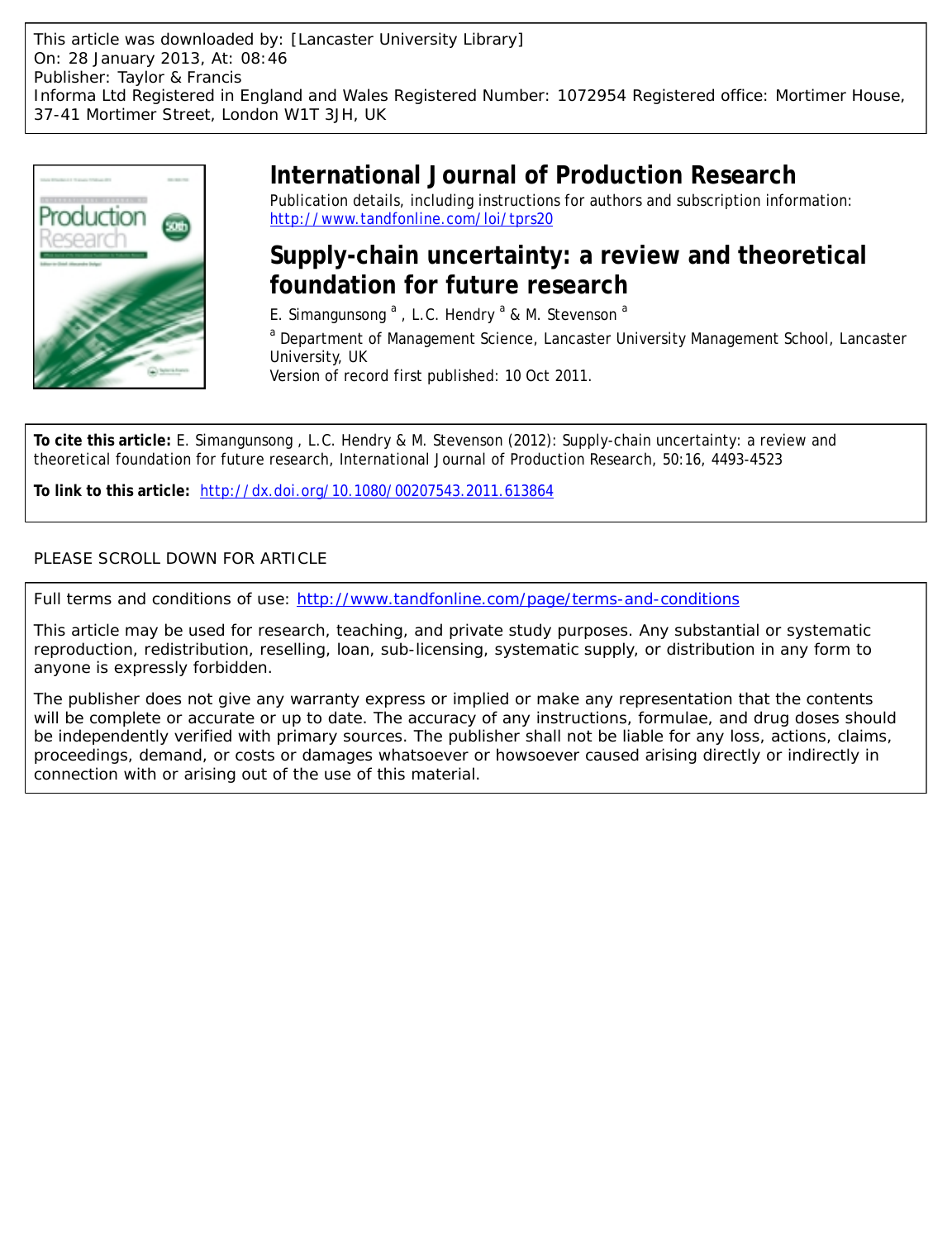

# Supply-chain uncertainty: a review and theoretical foundation for future research

E. Simangunsong†, L.C. Hendry<sup>\*</sup> and M. Stevenson

Department of Management Science, Lancaster University Management School, Lancaster University, UK

(Received 6 December 2010; final version received 4 August 2011)

Supply-chain uncertainty is an issue with which every practising manager wrestles, deriving from the increasing complexity of global supply networks. Taking a broad view of supply-chain uncertainty (incorporating supply-chain risk), this paper seeks to review the literature in this area and develop a theoretical foundation for future research. The literature review identifies a comprehensive list of 14 sources of uncertainty, including those that have received much research attention, such as the bullwhip effect, and those more recently described, such as parallel interaction. Approaches to managing these sources of uncertainty are classified into: 10 approaches that seek to reduce uncertainty at its source; and, 11 approaches that seek to cope with it, thereby minimising its impact on performance. Manufacturing strategy theory, including the concepts of alignment and contingency, is then used to develop a model of supply-chain uncertainty, which is populated using the literature review to show alignment between uncertainty sources and management strategies. Future research proposed includes more empirical research in order to further investigate: which uncertainties occur in particular industrial contexts; the impact of appropriate sources/management strategy alignment on performance; and the complex interplay between management strategies and multiple sources of uncertainty (positive or negative).

Keywords: supply-chain uncertainty; supply-chain risk; supply-chain management; literature review; alignment theory; contingency theory

# 1. Introduction

Supply-chain uncertainty is an issue with which every practising manager wrestles (Hult et al. 2010), deriving from the increasing complexity of global supply-chain networks, which include increased potential for delivery delays and quality problems (Bhatnagar and Sohal 2005). As early as Davis (1993), it has been argued that such uncertainties, which 'plague complex networks', are a major problem and important to understand. However, in the intervening years, while there has been much research into specific sources of supply-chain uncertainty, either relevant to internal manufacturing processes, supply-side processes, or demand-side issues (usually end-customer demand); there are many other distinct sources of uncertainty which have received insufficient attention (Prater 2005). In addition, there is much recent interest in the related area of supply-chain risk (Ritchie and Brindley 2007, Braunscheidel and Suresh 2009, Neiger *et al.* 2009). Such authors have claimed that the repercussions of inadequate risk-management policies can have a severe impact on company performance; for example, Hult et al. (2010) list resultant losses for major companies including Cisco, Pfizer, and Boeing. Developing a better understanding of both uncertainty and risk therefore remains a pertinent problem in the current competitive market with the many new challenges that continue to unfold in this global and IT-driven arena.

In order to understand and research 'supply-chain uncertainty', it is first necessary to define it. Given that this term is often used interchangeably in practice with the term 'supply-chain risk' (Peck 2006, Ritchie and Brindley 2007), it is also essential to clarify how the two terms differ. Some authors in the literature make a clear distinction between the terms 'risk' and 'uncertainty' (e.g. Courtney et al. 1997, Hillson 2006), while others suggest that the distinction is blurred to the extent that it is not important to distinguish between the two (e.g. Juttner *et al.* 2003, Peck 2006, Ritchie and Brindley 2007, Li and Hong 2007). Where a difference is argued, a key reason relates to the type of outcome that might be expected. Some authors suggest that risk is only associated with issues that may lead

<sup>\*</sup>Corresponding author. Email: l.hendry@lancaster.ac.uk

yCurrent address: Department of Operations & SCM, Prasetiya Mulya Business School, RA. Kartini Cilandak Barat, 12430, Indonesia.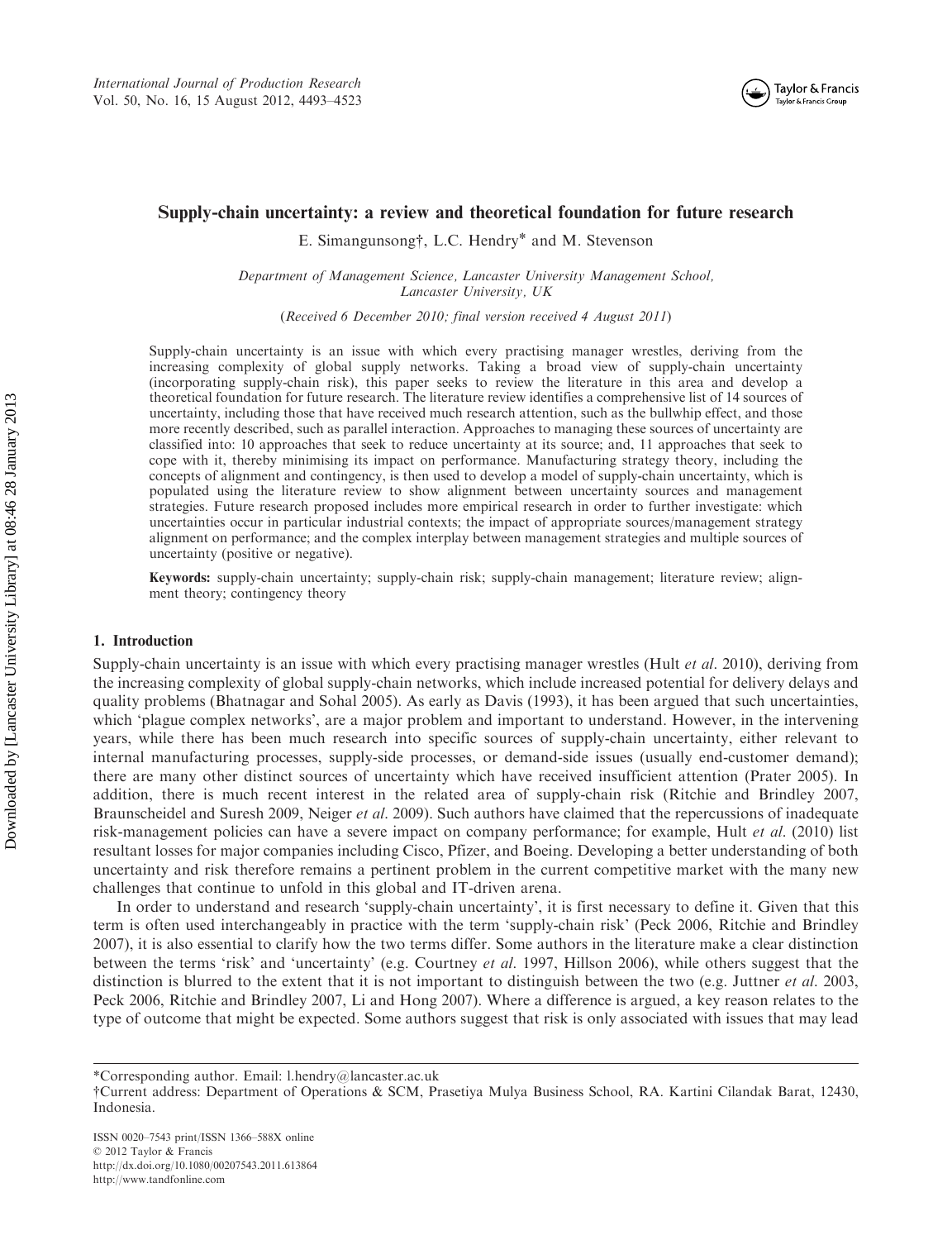# 4494 E. Simangunsong et al.

to negative outcomes (Hillson 2006, Peck 2006, Wagner and Bode 2008); while issues of uncertainty can have both positive and negative outcomes. For example, the risks associated with a natural disaster can only lead to supply-chain problems; whereas uncertainty regarding customer demand can result in demand being either better or worse than expected. It can therefore be argued that the term 'supply-chain uncertainty' is broader, and can be used to encompass issues that have sometimes only been referred to under the risk banner. Supply-chain uncertainty then, as defined here, is a broad term that refers to uncertainties (including risks) that may occur at any point within a global supply-chain network. This definition of supply-chain uncertainty fits with that given by van der Vorst and Beulens (2002), who add further depth and clarity as follows:

decision-making situations in the supply-chain in which the decision-maker does not know definitely what to decide as he [or she] is indistinct about the objectives; lacks information about (or understanding of) the supply-chain or its environment; lacks information processing capacities; is unable to accurately predict the impact of possible control actions on supply-chain behaviour; or, lacks effective control actions (non-controllability).

Having determined that both the uncertainty and risk literature are relevant to a study of supply-chain uncertainty, there is a timely need to undertake a review of the emerging literature, including the relevant aspects of both terms, in order to establish the current state-of-the-art and areas in need of further research. To date the reviews published have tended to either be broad – see for example the review of Supply-chain Management (SCM) by Burgess et al. (2006) – or focussed on other specific areas of SCM – such as performance metrics (Gunasekaran and Kobu 2007) and supply-chain flexibility (Stevenson and Spring 2007). While there has also been a recent literature review of quantitative modelling approaches under uncertainty (Peidro et al. 2009), no review has yet been published that looks at a broader set of approaches to the management of supply-chain uncertainty. In addition, although there has been a review of the supply-chain risk area (Juttner *et al.* 2003), this does not incorporate important contributions to the uncertainty literature or the more recent research in both areas. There has also not yet been an attempt to determine a comprehensive understanding of the many sources of uncertainty and how these can be aligned with management strategies in order to improve supply-chain performance, thereby developing theory in this area. Instead, previous research has tended to focus on the theory of the SCM paradigm in a broader sense (Chen and Paulraj 2004, Giannakis and Croom 2004); on supply-chain risk (Ritchie and Brindley 2007); or, on narrower aspects of uncertainty such as supply and demand uncertainty only (Lee 2002, Sun *et al.* 2009). This paper seeks to address these gaps by presenting both a literature review, including the identification of research gaps, and a theoretical foundation for future research in the supply-chain uncertainty area.

The remainder of this paper is organised as follows. Section 2 describes the research method, classifies the literature and establishes the need to first identify sources of uncertainty. Sources of uncertainty are then identified in Section 3 before Section 4 looks at the management of these sources of uncertainty. Section 5 presents a theoretical foundation primarily aimed at future empirical research which aligns supply-chain management strategies with sources of uncertainty; and which can be populated using the literature review material. Finally, Section 6 draws conclusions and suggests broad topics in need of future research.

# 2. Identifying and classifying the literature

The terms 'supply-chain uncertainty' and 'supply-chain risk' were the primary keywords used to search the business and management areas of three databases: ABI/INFORM Global (ProQuest); Business Source Premier (EBSCO); and Academic search complete (EBSCO). However, the term 'supply-chain uncertainty' alone identifies in excess of 20,000 papers, as it is used in many mathematical modelling papers as well as in conceptual and empirical studies. As the mathematical modelling papers have already been recently reviewed and tend to focus on a narrow set of uncertainties (Peidro *et al.* 2009), a comprehensive discussion of these papers is not included here. Instead this review focuses on conceptual and empirical studies. The review does not claim to be comprehensive in terms of the articles included as many discuss the same supply-chain uncertainty/risk issues, but aims to be comprehensive in identifying sources of uncertainty; management strategies and existing empirical evidence.

At the highest level, the literature can be classified in terms of whether it identifies sources of uncertainty and/or whether it presents uncertainty management strategies, as illustrated in Figure 1. Sources of uncertainty have been identified primarily by considering the various models of uncertainty that have been presented by previous authors; these models can themselves be categorised as also illustrated in Figure 1. Strategies for managing uncertainty partially come from the same literature sources, but also from other more discursive papers that focus on particular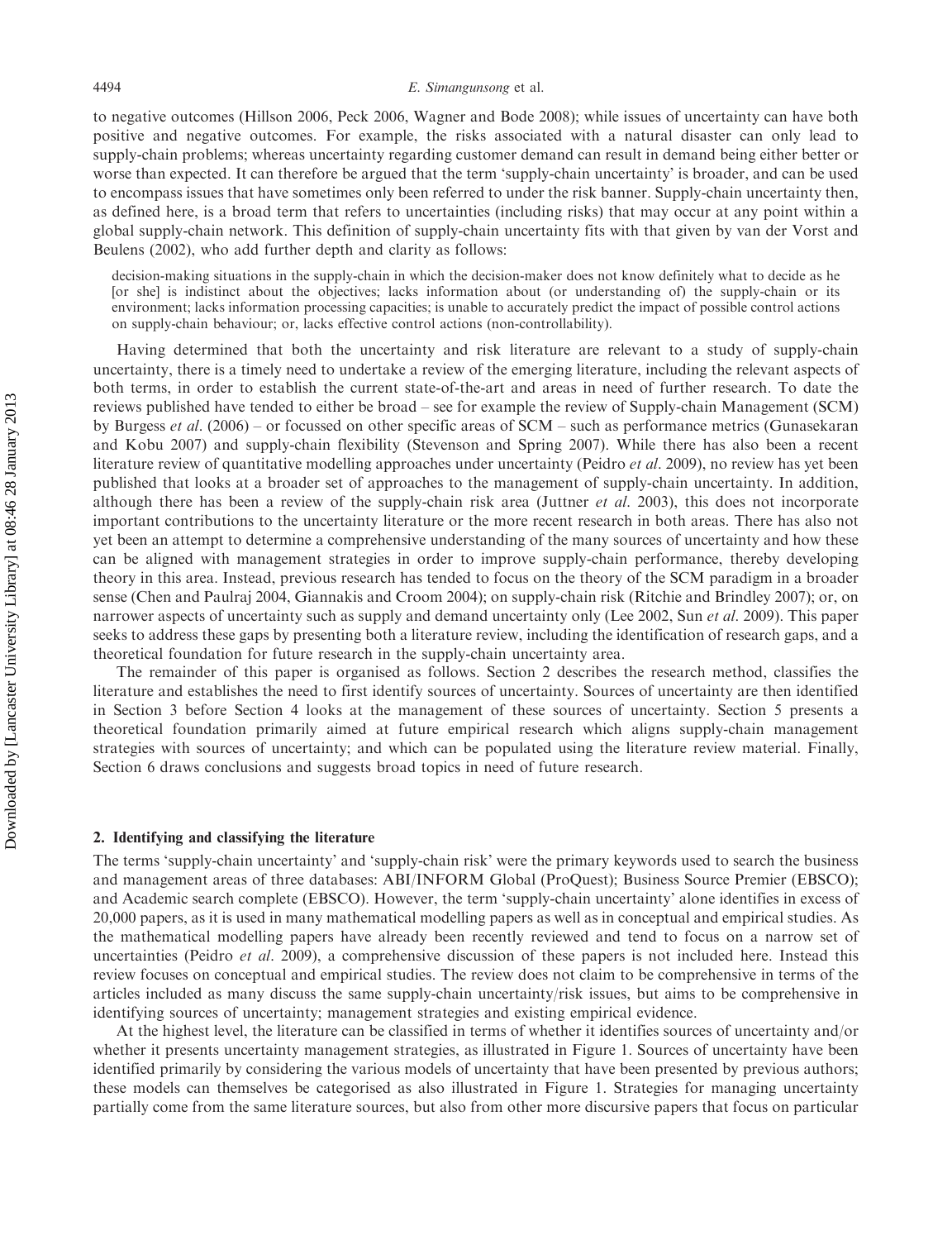

Figure 1. Uncertainty literature classification.

management approaches, such as supply-chain collaboration. This paper classifies uncertainty management strategies into two broad categories:

- . Reducing uncertainty strategies: any uncertainty management concept that enables organisations to reduce uncertainty at its source. For example, applying a suitable pricing strategy or incentive may reduce customer demand fluctuation.
- . Coping with uncertainty strategies: a strategy which does not try to influence or alter the source of uncertainty. Instead, it tries to find ways to adapt and hence minimise the impact of uncertainty. For example, to cope with customer demand fluctuation, organisations may develop advanced forecasting techniques that enable better prediction of demand and reduce forecasting errors. In this case, although demand uncertainty is not changed, better forecasting results enable organisations to anticipate variations in demand, thereby lessening the impact of the uncertainty.

A third concept similar to that of coping with uncertainty is mitigation, which refers to any action that may lessen the adverse effects of the outcome of supply-chain activities. The concept of mitigation is common in the riskmanagement literature, especially in the context of environmental disruption (Kleindorfer and Saad 2005, Tomlin 2006, Wagner and Bode 2008); and includes having appropriate insurance policies (Miller 1992). We assume risk mitigation has the same perspective as a coping with uncertainty strategy, and hence we categorise such approaches under this heading for the purposes of this review.

The main reason for dividing the literature into the two main categories is that it is first necessary to fully understand uncertainty before it can be addressed in practice; and so it is argued here that a full list of supply-chain uncertainty sources is a precursor to developing appropriate management strategies. By developing an understanding of the sources, 14 categories are identified in Section 3; many of these are themselves shown to be multi-dimensional, illustrating the complexity of the uncertainty phenomena in the supply chain. In addition, sources of uncertainty may be linked and so it is important to consider the impact (positive or negative) that managing one source of uncertainty may have upon another. Similarly, there may be more than one management approach for a particular uncertainty source. Therefore, a comprehensive list of management strategies is also needed before seeking to review how strategies and sources of uncertainty are aligned in the literature. By reviewing the literature, 10 reducing and 11 coping with strategies are identified.

Key authors for each of the types of supply-chain uncertainty model found in the literature are listed in Figure 2; and for uncertainty management approaches in Figure 3. The latter further lists some of the key management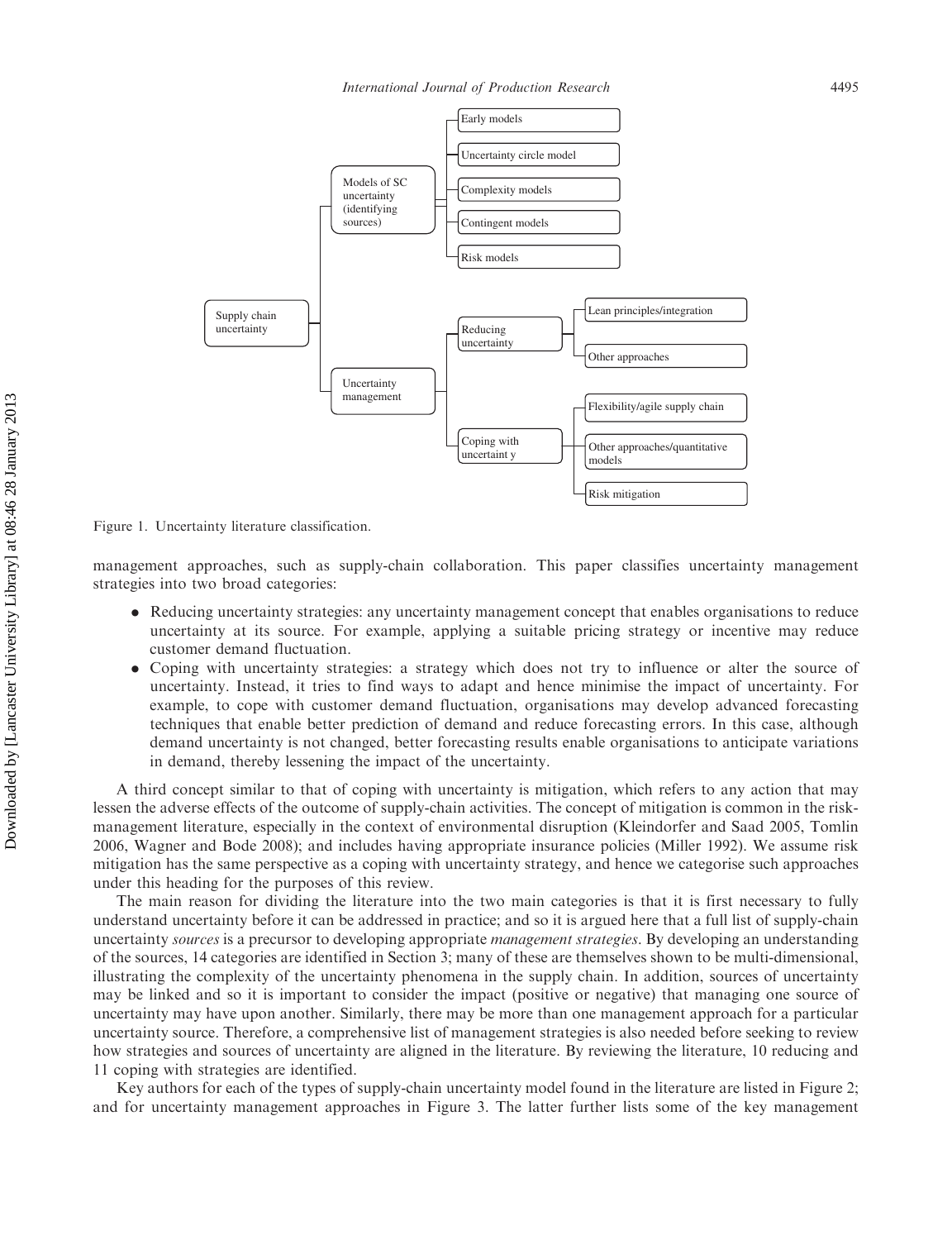

Figure 2. Models of supply-chain uncertainty: key references.

strategies including lean management; supply-chain integration; supply-chain flexibility and agility and risk mitigation. The following two sections discuss the material in each of the subcategories for sources of uncertainty and management strategies, respectively.

# 3. Identifying sources of uncertainty

Sources of uncertainty have been identified and presented in the literature through a number of models that have evolved over time, gradually becoming more complex. The discussion below begins with the simplest models that have been proposed in the literature, before moving on to more recent complex models. As each model is discussed, any additional sources of uncertainty included in that model will be highlighted. First, an early contribution was made by Davis (1993) who identified three sources of uncertainty: demand, manufacturing process, and supply uncertainty. This model suggests that demand and supply uncertainty have an effect on manufacturing process uncertainty, which in turn affects timely order fulfilment. Of these, the author suggested that demand uncertainty is commonly regarded as the most severe type, arising from volatile demand or inaccurate forecasts. This suggestion is supported by other authors, including van der Vaart et al. (1996) and Gupta and Maranas (2003). In this review, demand uncertainty is split into end-customer demand and demand amplification; thus four uncertainty sources are derived from this early literature.

The uncertainty circle model by Mason-Jones and Towill (1998) added a fifth source to those identified through the early work of Davis (1993): control uncertainty, which is concerned with the capability of an organisation to use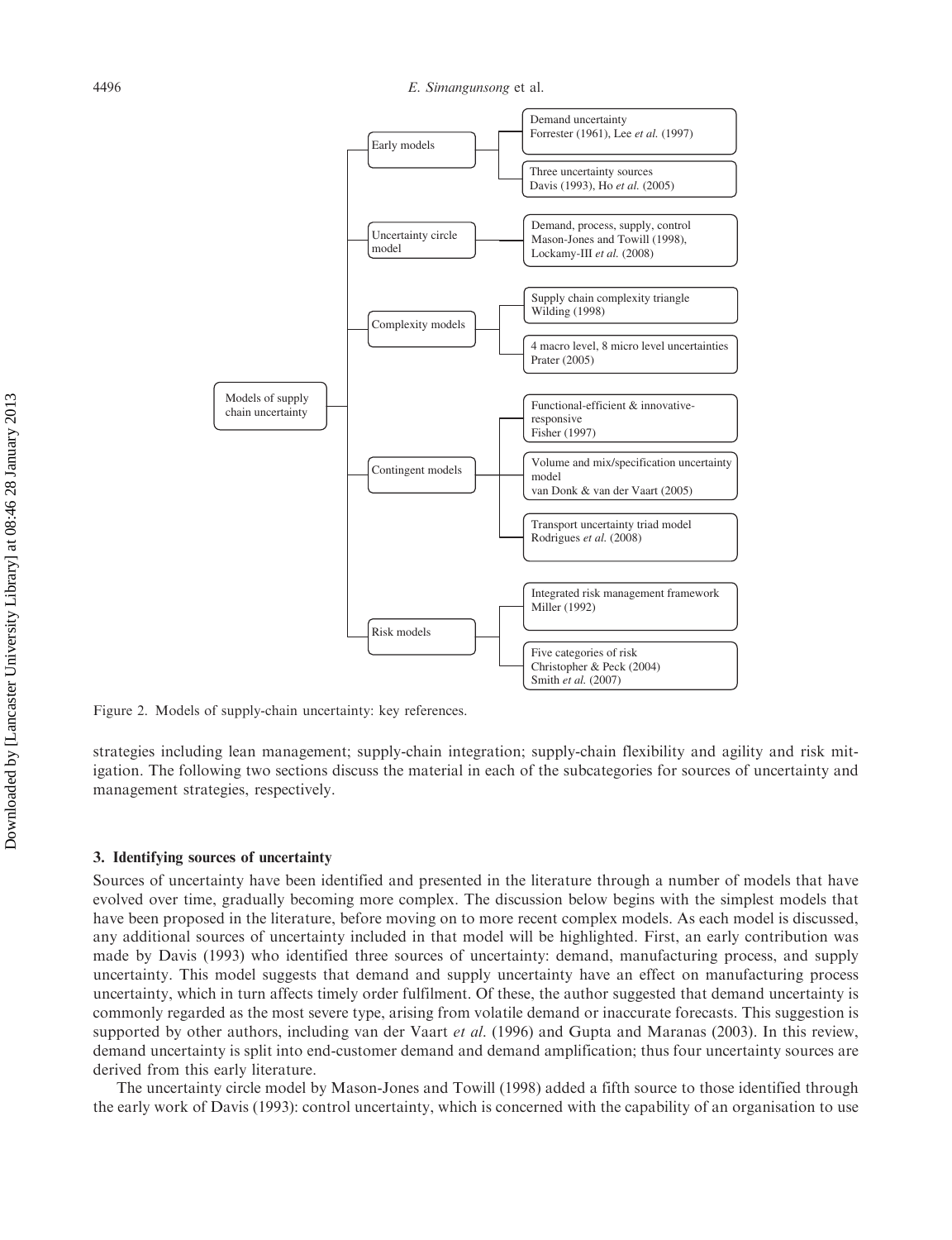

Figure 3. Uncertainty management: key references.



Figure 4. Parallel interaction.

information flow and decisions to transform customer orders into a production plan and raw material requirements (Geary et al. 2006). The supply-chain uncertainty circle contains four quadrants: demand side (without distinguishing between end customer demand and demand amplification); supply side; manufacturing process and control systems; and the model suggests that reducing these uncertainties will reduce cost. This is achieved through an integrated supply chain, which is believed to have minimal uncertainties in each of the four defined areas and hence is a means of combating uncertainty (Childerhouse and Towill 2002, Geary et al. 2002, Childerhouse and Towill 2004, Lockamy-III et al. 2008). The supply-chain uncertainty circle is arguably an explicitly clearer model than Davis' (1993) framework. First, it is more comprehensive, given that a fifth factor (control) is added. Second, subsequent work that uses this model suggests its theoretical importance in creating better performance and integration within the supply chain (e.g. van der Vorst and Beulens 2002, Yang and Burns 2003, Childerhouse and Towill 2004). This is due to the use of the model as a means of evaluating the level of supply-chain integration. Wilding (1998) proposed a 'supply-chain complexity triangle', which introduces a sixth important source of uncertainty which is labelled parallel interaction, as illustrated in Figure 4. This relates to complexity that arises due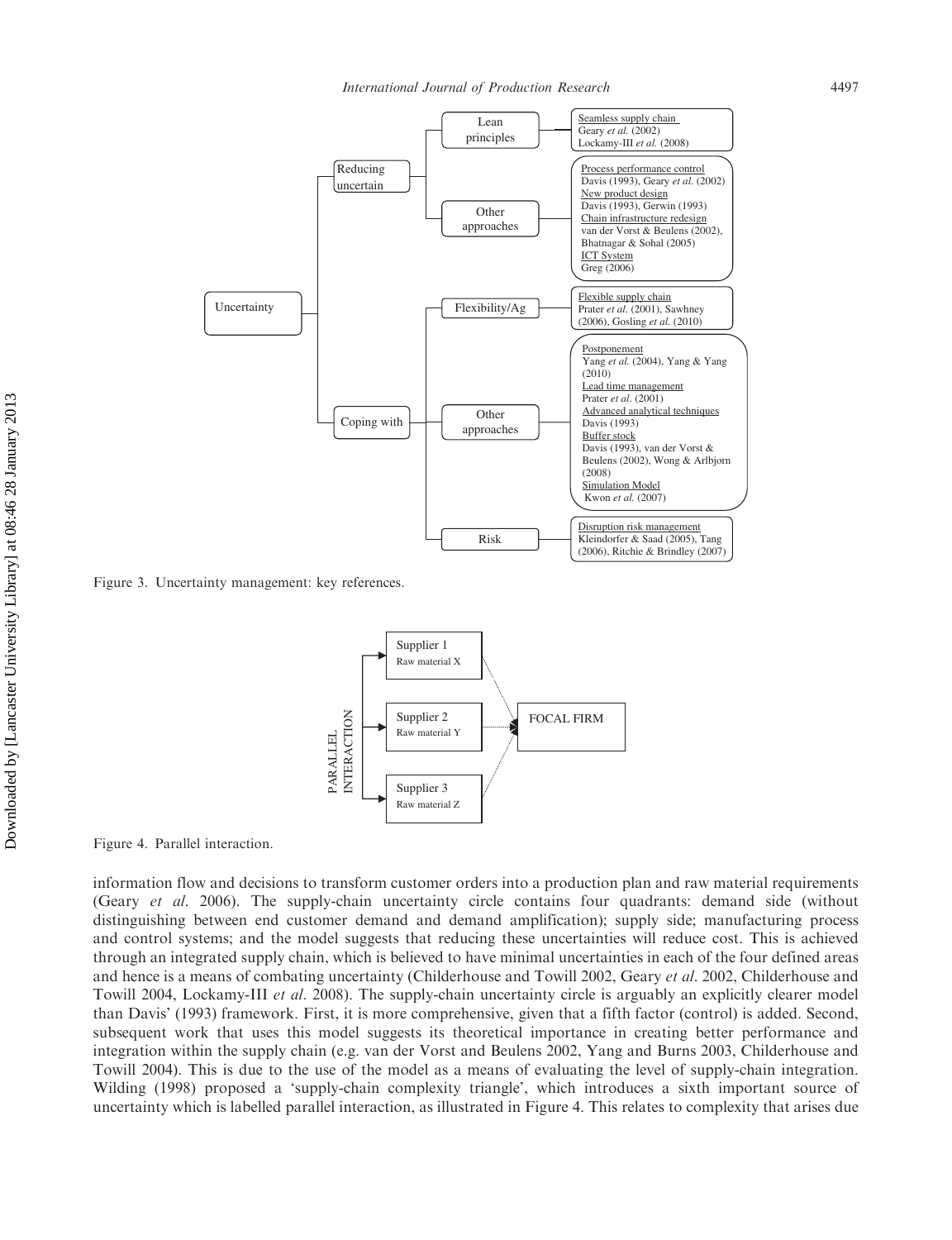## 4498 E. Simangunsong et al.

to the way in which a customer interacts with multiple potential suppliers. For example, when a first-tier supplier cannot supply its customer, the customer then has to coordinate and make order revisions with other first-tier suppliers. This disruption creates supplier uncertainty and reduces supply-chain performance. Wilding's (1998) complexity triangle has three key corners: amplification; deterministic chaos; and parallel interaction, as discussed above. Amplification is due to the bullwhip effect as identified by prior models, while deterministic chaos relates, for example, to control systems such as IS systems.

Wilding's (1998) model is a key example of a complexity model and has recently been enhanced by Prater (2005), who combined this with previous work (e.g. Davis 1993, Geary *et al.* 2002) to develop an important example of a micro/macro model. Prater (2005) not only highlighted four macro uncertainties but delved deeper to identify eight micro uncertainties. Macro-level uncertainty is a higher level category of uncertainty, whereas micro-level uncertainty relates to a more specific source of uncertainty which needs specific actions. For example, at the macro level is unforeseen uncertainty which then breaks down at the micro level into the bullwhip effect or parallel effects. Important new sources of uncertainty that arise from this model are grouped into a seventh source labelled decision complexity, which relates to the existence of multiple goals with uncertainty regarding the relative importance of each goal and to the existence of multiple constraints, some of which may be relaxed.

Other contributions can be classified as contingent models as they are made for specific purposes; for example, van der Vorst and Beulens (2002) studied uncertainty and supply-chain redesign in the food industry; Fisher (1997) developed a model to explain uncertainty in the fashion industry supply-chain supplying innovative products; and, van Donk and van der Vaart (2005) distinguished between two kinds of uncertainty: volume uncertainty and mix/specification uncertainty and used these two factors to develop four distinct situations of supply-chain uncertainty. These models identify further sources of uncertainty. In particular, van der Vorst and Beulens (2002) describe four further uncertainties caused by: chain configuration, infrastructure and facilities; order forecast horizon; Information Technology/Information Systems (IT/IS) complexity; and, human behaviour. In addition, all three of these papers identify a twelfth source of uncertainty that is linked to specific product characteristics.

Within the category of risk models, Miller (1992, 1993) developed an integrated risk management framework based on uncertainties faced by firms that operate internationally. The framework is based on the assumption that uncertainties can be explained by three factors: general environment, industry and firm. Werner et al. (1996) updated this framework after statistically testing the uncertainty factors. More recently, Juttner et al. (2003) and Christopher and Peck (2004) have differentiated risk sources into three categories: internal risk (process and control), network related (supply and demand), and external risk, and developed a framework to manage and mitigate risk.

The studies in the previous paragraph fail to acknowledge IT as a source of risk. Amit *et al.* (2005) argue that although IT solves some problems, paradoxically it can also increase supply-chain vulnerability in some cases due to increasing complexity and reliance on IT. Other studies, for example, by Bandyopadhyay et al. (1999), Finch (2004) and Smith et al. (2007) do discuss IT vulnerability. In addition, Savic (2008) also highlights the importance of IT (system and technology) risk, suggesting that it is one of five sources of operational risk: the other four sources discussed by Savic (2008) are organisation, processes and policies, people, and external events.

Most of the sources of risk in this literature are also discussed as sources of uncertainty in the models discussed above. The main contribution of these studies is to expand understanding of the associated sources of risk/ uncertainty. Only two new sources are identified, adding to the twelve already mentioned above. Thus, the thirteenth source is environmental uncertainties (political, government policy, macroeconomic, and social); this paper also includes competitive uncertainties within this category. The fourteenth source is natural uncertainties which are related to natural disasters/accidents.

From the models described above, a total of 14 sources of uncertainty have been identified, as summarised in Table 1. These 14 sources can be divided into three groups:

- (1) Uncertainties which come from the focal company, i.e. internal organisation uncertainty and include: product characteristics (U1), manufacturing process (U2), control/chaos (U3), decision complexity (U4), organisation/behavioural issues (U5) and IT/IS complexity (U6).
- (2) Internal supply-chain uncertainty that arises within the realm of control of the focal company or its supplychain partners, and comprises: end-customer demand (U7), demand amplification (U8), supplier (U9), parallel interaction (U10), order forecast horizon (U11), and chain configuration, infrastructure and facilities (U12).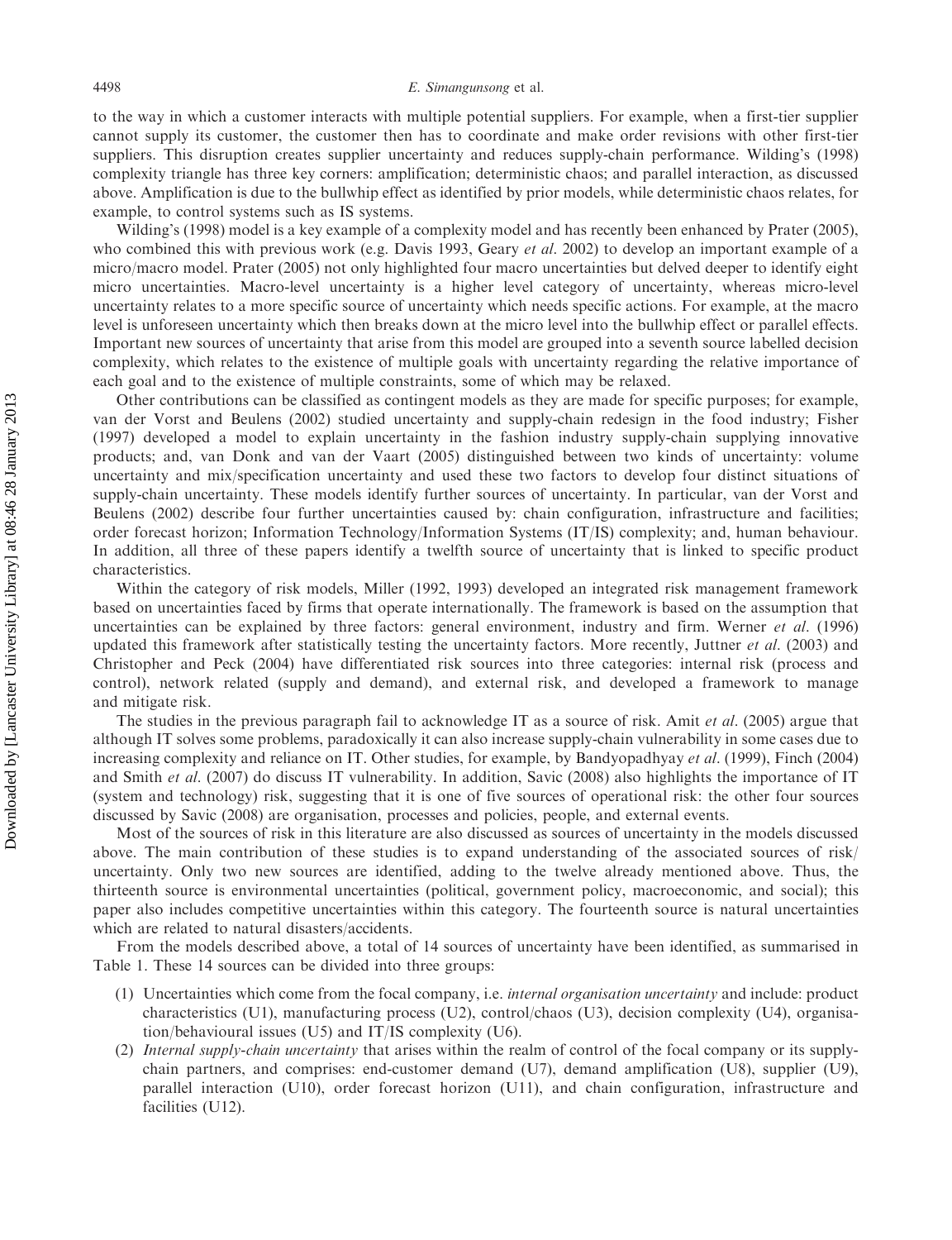| Table 1. Sources of uncertainty. |
|----------------------------------|
|----------------------------------|

|                | Factors/variables                                        | Description and key literature                                                                                                                                                                                                                                                                                                                                           |
|----------------|----------------------------------------------------------|--------------------------------------------------------------------------------------------------------------------------------------------------------------------------------------------------------------------------------------------------------------------------------------------------------------------------------------------------------------------------|
| U1.            | Product characteristics                                  | Product life cycle, packaging, perishability, mix, or specification<br>Miller (1992), van der Vorst and Beulens (2002), Yang et al. (2004), van Donk and<br>van der Vaart (2005)                                                                                                                                                                                         |
| U <sub>2</sub> | Process/manufacturing                                    | Machine breakdowns, labour problems, process reliability, etc.<br>Miller (1992), Davis (1993), Mason-Jones and Towill (1998), van der Vorst and<br>Beulens (2002), Christopher and Peck (2004), Sheffi and Rice (2005), Sawhney<br>(2006), Lockamy-III et al. (2008)                                                                                                     |
| U3             | Control/chaos/response<br>uncertainty                    | Uncertainty as a result of control systems in the supply chain, e.g. inappropriate<br>assumptions in an MRP system<br>Mason-Jones and Towill (1998), Wilding (1998), Christopher and Peck (2004),<br>Lockamy-III et al. (2008), Rodrigues et al. (2008)                                                                                                                  |
| U4             | Decision complexity                                      | Uncertainty that arises because of multiple dimensions in decision-making process,<br>e.g. multiple goals, constraints, long term plan, etc.<br>van der Vorst and Beulens (2002), Prater (2005), Xu and Beamon (2006)                                                                                                                                                    |
| U5             | Organisation structure<br>and human behaviour            | E.g. organisation culture<br>Miller (1992), van der Vorst and Beulens (2002), Sheffi and Rice (2005)                                                                                                                                                                                                                                                                     |
| U6             | IT/IS complexity                                         | The realisation of threats to IT use in the application level, organisational level and<br>inter-organisational level, e.g. computer viruses, technical failure, unauthorised<br>physical access, misuse, etc.<br>Bandyopadhyay et al. (1999), van der Vorst and Beulens (2002), Deane et al. (2009)                                                                     |
| U7             | End customer demand                                      | Irregular purchases or irregular orders from final recipient of product or service<br>Miller (1992), Davis (1993), Fisher (1997), Mason-Jones and Towill (1998), van der<br>Vorst and Beulens (2002), Christopher and Peck (2004), Yang et al. (2004), Prater<br>(2005), van Donk and van der Vaart (2005), Rodrigues et al. (2008), Lockamy-III<br><i>et al.</i> (2008) |
| U8             | Demand amplification                                     | Amplification of demand due to the bullwhip effect<br>Davis (1993), Fisher (1997), Mason-Jones and Towill (1998), Wilding (1998), Yang<br>et al. (2004), Prater (2005), van Donk and van der Vaart (2005), Lockamy-III et al.<br>(2008)                                                                                                                                  |
| U9             | Supplier                                                 | Supplier performance issues, such as quality problems, late delivery, etc.<br>Miller (1992), Davis (1993), Mason-Jones and Towill (1998), van der Vorst and<br>Beulens (2002), Christopher and Peck (2004), Yang et al. (2004), Prater (2005),<br>Sawhney (2006), Lockamy-III et al. (2008), Neiger et al. (2009)                                                        |
| U10            | Parallel interaction                                     | Parallel interaction refers to the situation where there is interaction between different<br>channels of the supply chain in the same tier<br>Wilding (1998), van der Vorst and Beulens (2002), Prater (2005)                                                                                                                                                            |
| U11            | Order forecast horizon/<br>lead-time gap                 | The longer the horizon, the larger the forecast errors and hence there is greater<br>uncertainty in the demand forecasts<br>van der Vorst and Beulens (2002), van Donk and van der Vaart (2005)                                                                                                                                                                          |
| U12            | Chain configuration,<br>infrastructure and<br>facilities | E.g. number of parties involved, facilities used or location, etc.<br>Miller (1992), van der Vorst and Beulens (2002)                                                                                                                                                                                                                                                    |
| U13            | Environment                                              | E.g. political, government policy, macroeconomic and social issues, competitor<br>behaviour<br>Miller (1992), Christopher and Peck (2004), Yang et al. (2004), Boyle et al. (2008),<br>Rodrigues et al. (2008)                                                                                                                                                           |
| U14            | Disruption/natural<br>uncertainties                      | E.g. earthquake, tsunamis, non-deterministic chaos, etc.<br>Miller (1992), Christopher and Peck (2004), Kleindorfer and Saad (2005), Prater<br>(2005), Tang (2006), Tomlin (2006)                                                                                                                                                                                        |

(3) External uncertainties from factors outside the supply chain, which are outside a company's direct areas of control, and include: environment (U13), for example, government regulation, competitor behaviour and macroeconomic issues, and disasters (U14), for example, earthquake, hurricane and high sea waves.

As discussed in Section 2 above, many of the sources of uncertainty are themselves multi-dimensional. These dimensions are discussed in detail in Appendix 1. For example, supply uncertainty (U9) can be due to the timing, quality or availability of products; while product characteristics (U1) can relate to uncertainty regarding a product's specification, packaging, perishability or the product life cycle and level of variety offered.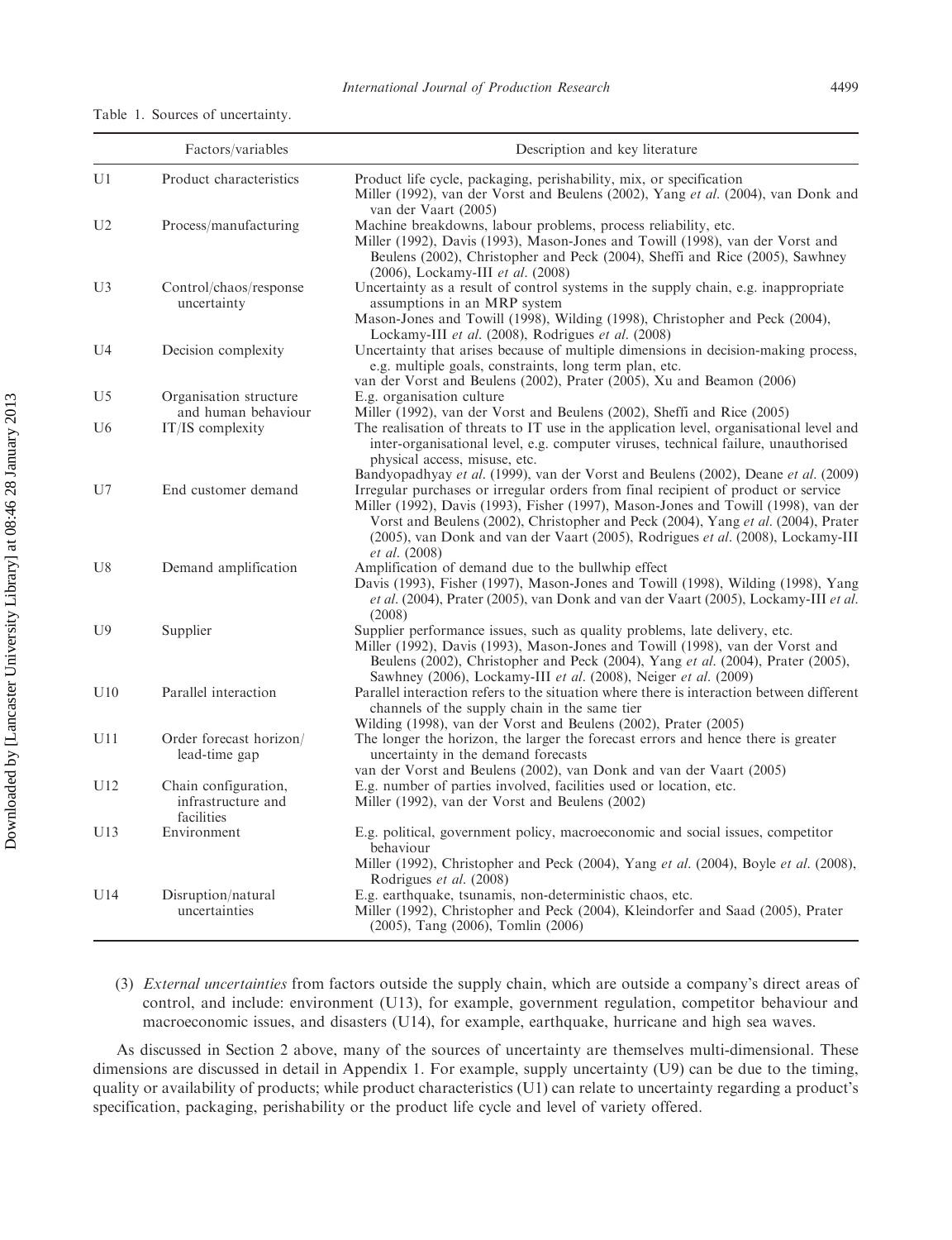| Factors/variables                                                                                                                                                                            | Early model (Davis 1993) | 1998)<br>Towill<br>circle model<br>(Mason-Jones and<br>Uncertainty | triangle model (Wilding 1998)<br>Supply-chain complexity | Micro/macro uncertainty<br>model (Prater 2005) | (van der Vorst and Beulens 2002)<br>Contingent model                  | der Vaart 2005)<br>(van Donk and van<br>Contingent model | 2008)<br>Process maturity model<br>d.<br>et<br>(Lockamy-III | $\boldsymbol{\pi}$<br>model (Miller 1992)<br>Integrated risk | (Christopher and Peck 2004) <sup>a</sup><br>model<br>sources<br>Risk | vulnerability model<br>2007)<br>d.<br>$\mathcal{C}$<br>(Smith<br>$\Box$ | $\overline{\phantom{a}}$<br>2008)<br>Operational risk<br>model (Savic | New model                                                             |
|----------------------------------------------------------------------------------------------------------------------------------------------------------------------------------------------|--------------------------|--------------------------------------------------------------------|----------------------------------------------------------|------------------------------------------------|-----------------------------------------------------------------------|----------------------------------------------------------|-------------------------------------------------------------|--------------------------------------------------------------|----------------------------------------------------------------------|-------------------------------------------------------------------------|-----------------------------------------------------------------------|-----------------------------------------------------------------------|
| 1 Product characteristic<br>2 Manufacturing process<br>3 Control/chaos uncertainty<br>4 Decision complexity<br>5 Organisation/                                                               | X                        | $\mathbf X$<br>$\bar{X}$                                           | $\mathbf X$                                              | $\mathbf X$<br>$\bar{X}$                       | $\mathbf X$<br>$\bar{X}$<br>X<br>$\bf{X}$                             | X                                                        | $\boldsymbol{X}$<br>$\bar{X}$                               | X<br>$\mathbf X$<br>X                                        | X<br>$\bar{X}$                                                       | X<br>X                                                                  | $\mathbf X$<br>X                                                      | X<br>X<br>$\frac{X}{X}$<br>X                                          |
| behavioural issues<br>6 IT/IS complexity<br>7 End-customer demand<br>8 Demand amplification<br>9 Supplier<br>10 Parallel interaction<br>11 Order forecast horizon<br>12 Chain infrastructure | X<br>X                   | X<br>X<br>$\bar{X}$                                                | $\mathbf X$<br>$\mathbf X$                               | $\mathbf X$<br>$\bar{X}$<br>$\mathbf X$        | X<br>$\mathbf X$<br>$\mathbf X$<br>X<br>X<br>$\mathbf X$<br>$\bar{X}$ | $\mathbf X$<br>$\bar{X}$                                 | $\mathbf X$<br>X<br>$\bar{X}$                               | $\boldsymbol{\mathrm{X}}$<br>X<br>X                          | X<br>X                                                               | X<br>X<br>X                                                             | $\mathbf X$                                                           | X<br>X<br>$\begin{array}{c}\nX\\ X\\ X\n\end{array}$<br>$\frac{X}{X}$ |
| and facilities<br>13 Environment<br>14 Disaster                                                                                                                                              |                          |                                                                    |                                                          |                                                |                                                                       |                                                          |                                                             | X<br>X                                                       | X<br>$\bar{X}$                                                       | X<br>X                                                                  | $\mathbf X$                                                           | X<br>X                                                                |

Note: <sup>a</sup>Risk-related literature.

# 3.1 Research gaps: sources of uncertainty

Table 2. Uncertainty factors and comparison of literature.

While the literature has identified all of these sources, we argue that additional work is needed to verify many of the sources of uncertainty using further empirical evidence, particularly where a factor is only identified in a small number of previous publications. Appendix 1 is comprehensive in indicating the extent of previous research and of the context in which any empirical evidence has been collected. There is also a need to confirm whether each factor is significant to the generation of uncertainty in general or in particular industrial contexts (Yang *et al.* 2004). In addition, as illustrated in Table 2 below, no single study has yet included all of the 14 sources; research that looks at the interplay between these sources and how they are likely to combine in practice in particular settings is also needed.

An example of a factor needing further research is IT which, as discussed above, is an emerging source which contributes to the generation of supply-chain uncertainty, especially, reliance upon the Internet. Rapid advancement in this area means the role of IT is becoming more important in every type of business and that, paradoxically, not only does IT solve some supply-chain problems, it also increases supply-chain vulnerability. Although there is a growing body of research to understand the impact of the Internet on different SCM activities, authors such as Giménez and Lourenço (2004), Amit et al. (2005), Smith et al. (2007), and Savic (2008) argue that current research activity lacks clarity and that there is more to learn about the effects of IT and the Internet on supply-chain management.

#### 4. Identifying supply-chain uncertainty management strategies

Having identified a comprehensive list of the sources of uncertainty, this paper now seeks to identify a comprehensive list of management approaches. As discussed in Section 2, these approaches are classified into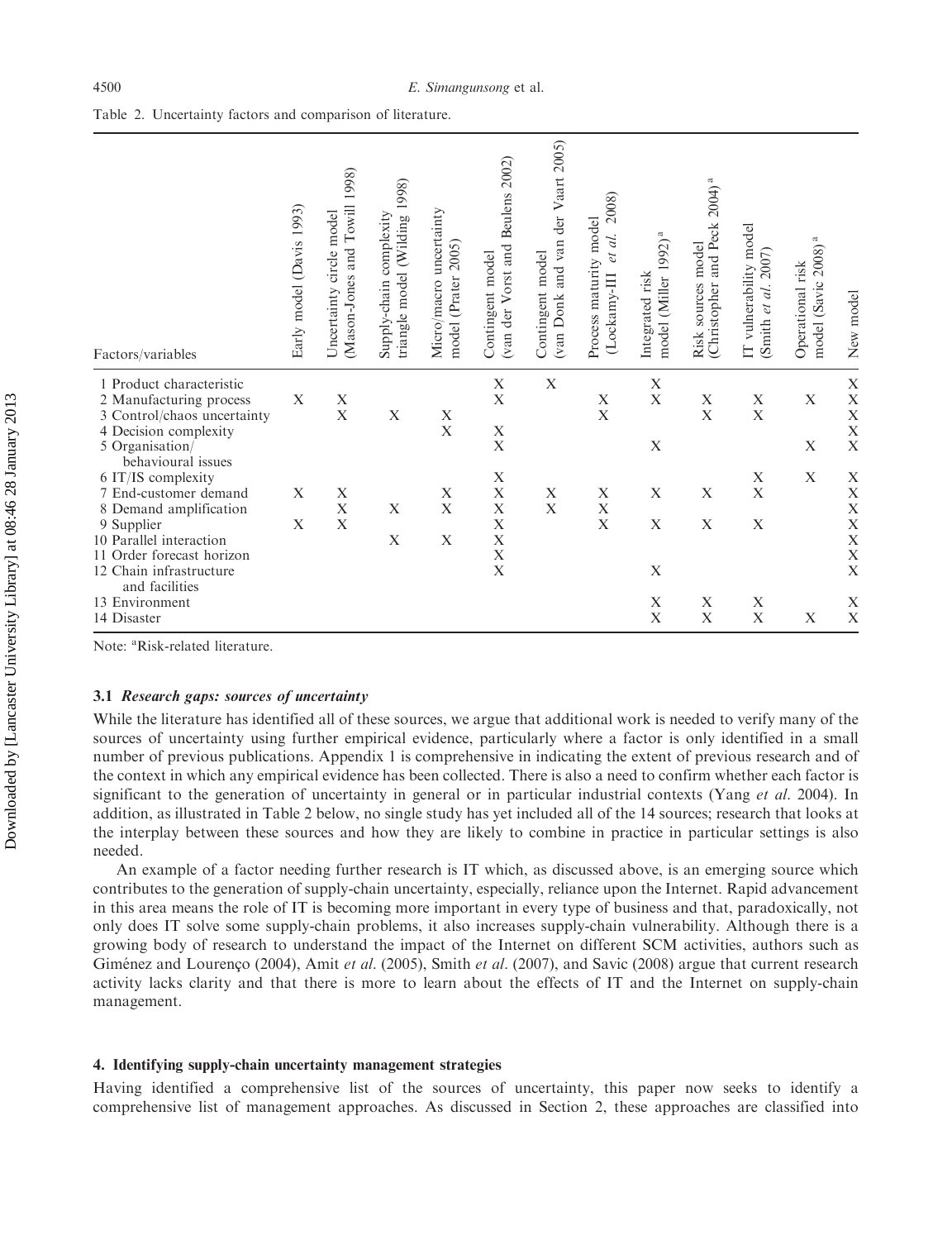reducing uncertainty and coping with uncertainty strategies. Ten of the former are identified in the discussion in Section 4.1; while 11 of the latter are discussed in Section 4.2. Research gaps specific to the management strategies themselves are described in Section 4.3.

#### 4.1 Reducing uncertainty strategies

First, Davis (1993) proposed three reducing uncertainty strategies: total quality control; new product design, and supply-chain redesign. The first two strategies can be used to reduce process uncertainty (Gerwin 1993, Geary et al. 2002); while the latter can reduce supply and demand related uncertainty. Elements of the supply chain to consider for redesign include: (1) chain configuration, e.g. structure, facilities, members involved; (2) chain control, i.e. decision functions that manage execution of operational activities and strategic objectives; (3) chain information systems; and (4) chain organisation and governance, i.e. responsibilities and authorities (van der Vorst and Beulens 2002; Bhatnagar and Sohal 2005).

In addition to the redesign of supply-chain configuration and/or infrastructure, van der Vorst and Beulens (2002) also suggested two other strategies for reducing uncertainty. First, collaboration with key suppliers and customers helps to break barriers between supply-chain stages; this may reduce uncertainty related to decisionmaking complexity within the system, as also suggested by Helms *et al.* (2000) and Charu and Sameer (2001). Second, human behaviour related uncertainty can be reduced by limiting the role of humans in the process. This could be achieved by utilising process automation or otherwise simplifying bureaucratic decision-making policies and procedures.

The concept of collaboration has been further studied by authors who suggest that the 'seamless supply chain', where every member of the chain is highly integrated and 'acts as one', will lead to reductions in process, supply, demand and control uncertainty (Childerhouse and Towill 2002, Geary et al. 2002, Childerhouse and Towill 2004). Here, an integration strategy means extending the management systems upstream to suppliers and downstream to customers, having first achieved functional and internal integration. For example, Geary et al. (2002) discussed the 'well-trodden path' as a systematic way towards a seamless supply chain in which control uncertainty is reduced first in conjunction with process uncertainty, then in conjunction with supply, and finally, with demand uncertainty. This requires the elimination of waste through lean strategies and the synchronisation of material flows throughout the supply chain. A recent study of US and European firms by Lockamy-III et al. (2008) supports the viability of seamless supply chains. However, their research is universalistic rather than addressing specific industry contexts; whereas lean (or efficient) approaches are generally associated with the production of standard products rather than the customised products associated with the agile supply chain and therefore not appropriate to all contexts.

Whether a lean or agile supply chain is appropriate, effective information sharing is usually an essential part of a collaboration strategy, and firms will often rely on the application of Information and Communication Technology (ICT) for this purpose (Gunasekaran and Ngai 2004). These ICT solutions may then provide the basis for an appropriate Decision Support System (DSS), which in turn may reduce control uncertainty by enhancing the process and quality of decision-making (Mason-Jones and Towill 1998, Mason-Jones and Towill 2000, Childerhouse and Towill 2004). However, mismanagement of the information-sharing process, involving for instance, inaccurate data, may cause difficulties in making good decisions; hence, control uncertainty may increase. To reduce uncertainty related to ICT complexity, Deane et al. (2009) discussed various approaches, such as periodic employee training and awareness, periodic testing and review procedures, monitoring/logging procedures, backup and recovery procedures, and protection for all sensitive informational assets.

Another approach to reducing demand uncertainty is pricing strategy/promotion incentives (Lee *et al.* 1997, Gupta and Maranas 2003). Well-established research in this area suggests that revising prices or using controlled marketing promotions are effective ways of reducing the bullwhip effect.

Finally, Fisher (1997) proposed responsive stock replenishment, where the period of planning is shorter than the forecast horizon, to reduce uncertainty related to innovative products which are characterised by a short product lifecycle and a wide variety of products. An empirical study in the food industry revealed that by applying a shorter stock replenishment cycle (less than one month) than the minimum product life cycle (6 months), the case company was able to satisfy demand and had sufficient time to sell off excess stocks in the case of end-of-product-life items.

In summary, the strategies discussed above from the literature for reducing uncertainty can be categorised into 10 types (R1–R10) as further defined in Table 3. These strategies are lean operations, product design, process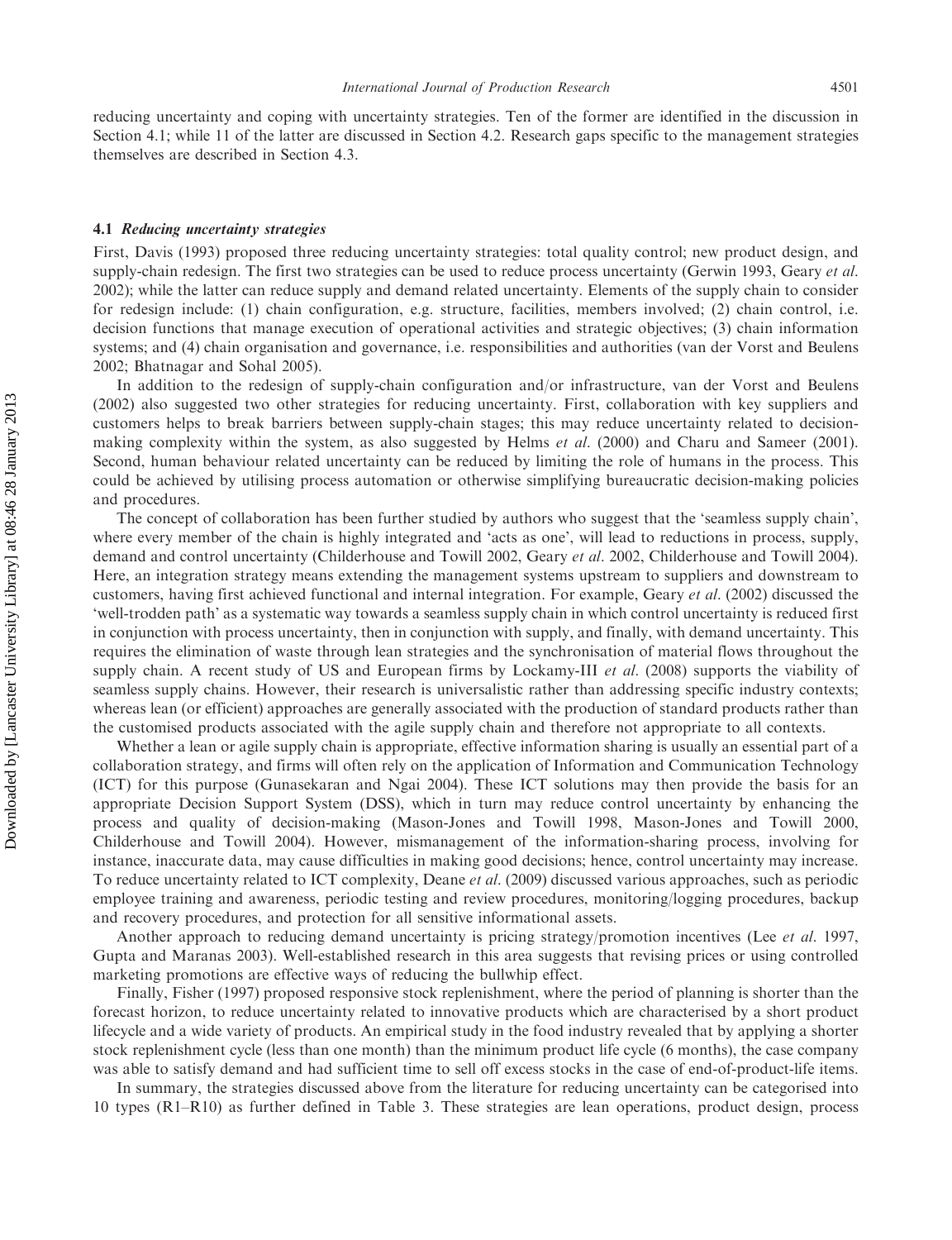Table 3. Uncertainty-management strategies.

|                |                                                                   | Description                                                                                                                                                                                                                                                                                                                                                                                                                               |
|----------------|-------------------------------------------------------------------|-------------------------------------------------------------------------------------------------------------------------------------------------------------------------------------------------------------------------------------------------------------------------------------------------------------------------------------------------------------------------------------------------------------------------------------------|
|                | Reducing strategy (R)                                             |                                                                                                                                                                                                                                                                                                                                                                                                                                           |
|                | R1. Lean operations                                               | By making a process leaner, it becomes a simpler process with less inherent uncertainty<br>(Hines et al. 2004, Taylor 2006, Tracy and Knight 2008)                                                                                                                                                                                                                                                                                        |
|                | R2. Product design                                                | Establishing a good initial design or changing the design of a product to enable a better<br>and more robust manufacturing process (Davis 1993)                                                                                                                                                                                                                                                                                           |
|                | R3. Process performance<br>measurement                            | Using process performance measures, e.g. quality measures, machine performance<br>indicators, and key performance indicators (KPIs), to detect and hence reduce<br>uncertainty (Geary et al. 2002)                                                                                                                                                                                                                                        |
|                | R4. Good decision sup-<br>port system (DSS)                       | Refers to the use of decision-support systems as a problem-solving strategy for complex<br>decision-making situations (Muckstadt et al. 2001, Shim et al. 2002)                                                                                                                                                                                                                                                                           |
|                | R5. Collaboration                                                 | Proactive initiatives, where people play a dominant role, to reduce uncertainty within<br>the scope of the activities described below:<br>• Internal integration that provides synchronised decision and control functions in the                                                                                                                                                                                                         |
|                |                                                                   | organisation (van der Vorst and Beulens 2002)<br>• Vertical integration as a way to control supply or demand uncertainties (Miller 1992)                                                                                                                                                                                                                                                                                                  |
|                |                                                                   | • Contractual agreements with suppliers or buyers to reduce uncertainty (Miller 1992)<br>• Voluntary restraint of competition by alliances, joint ventures, franchising agree-<br>ments, technology licensing agreements, and participation in consortia (Miller 1992)                                                                                                                                                                    |
|                |                                                                   | • Partnership programmes by working more closely with suppliers or customers, for<br>example, in terms of collaborative planning, forecasting and replenishment (CPFR)<br>initiatives (Muckstadt et al. 2001, Christopher and Peck 2004, Holweg et al. 2005), to<br>reduce uncertainty regarding problems of other members of the supply chain.<br>• E-intermediation to facilitate greater information sharing so that adequate informa- |
|                |                                                                   | tion is available for key tasks (Boyle et al. 2008)<br>Runs a planning system in a shorter period than the forecast horizon, thereby reducing                                                                                                                                                                                                                                                                                             |
| period         | R6. Shorter planning                                              | the number of last minute changes to the schedule. For example, a manufacturer may<br>carry out weekly production plans and product replenishment to retail outlets<br>whereas retailers send monthly forecasts (Fisher 1997).                                                                                                                                                                                                            |
|                | R7. Decision policy and<br>procedures                             | Refers to the use of better decision policy and procedures to improve supply-chain<br>processes. For example, bureaucratic decision-making policies require signatures<br>from several people, making it a difficult and lengthy procedure. Therefore,<br>redesigning procedures to reduce the number of signatures will reduce inherent<br>uncertainty (van der Vorst et al. 1998, van der Vorst and Beulens 2002).                      |
| R8. ICT System |                                                                   | A strategy to use application software, computer hardware and communication<br>technology. For example, the use of specific software, e.g. virus-removing software<br>and firewall software, to prevent damage to the IT/IS system caused by software-<br>based attacks (Bandyopadhyay et al. 1999, Greg 2006).                                                                                                                           |
|                | R9. Pricing Strategy                                              | Refers to the use of a pricing strategy or other incentives to reduce demand uncertainty.<br>Marketing activities such as price promotions could influence end-consumer demand<br>to favour an organisation's plan and hence help with managing uncertainty caused by<br>seasonal demand variability (Miller 1992, Gupta and Maranas 2003).                                                                                               |
|                | R10. Redesign of chain<br>configuration and/<br>or infrastructure | Refers to the process of redesigning the supply-chain configuration and/or infrastruc-<br>ture, i.e. the plants, distribution centres, transportation modes, production processes<br>and network relationships, which will be used to satisfy customer demands. The<br>redesign of supply chains often lead to big impacts that span large parts of the<br>organisation, and not just incremental changes (Harrison 2001). For example:   |
|                |                                                                   | • How many plants are needed? What process technologies should be employed<br>(Harrison 2001)? Or, how close should each plant be to key customers (Davis 1993)?<br>• Supply base design and selection of suppliers (Harrison 2001)<br>• Outsourcing, e.g. using a third-party logistics company (Lee 2002, Sun <i>et al.</i> 2009)                                                                                                       |
|                |                                                                   | • Infrastructure for new products or processes (Harrison 2001)<br>• Chain configuration, governance structures, etc. (van der Vorst and Beulens 2002).                                                                                                                                                                                                                                                                                    |
|                | Coping with uncertainty strategy (C)                              |                                                                                                                                                                                                                                                                                                                                                                                                                                           |
|                | C1. Postponement                                                  | Delaying activities or processes until the latest possible point in time makes it possible to<br>make things according to known demand rather than to forecast demand (Yang et al.<br>2004, Yang and Yang 2010). Toyota, for example, delays decisions on critical<br>specifications until the last possible moment when market information is more<br>definite (Yang et al. 2004).                                                       |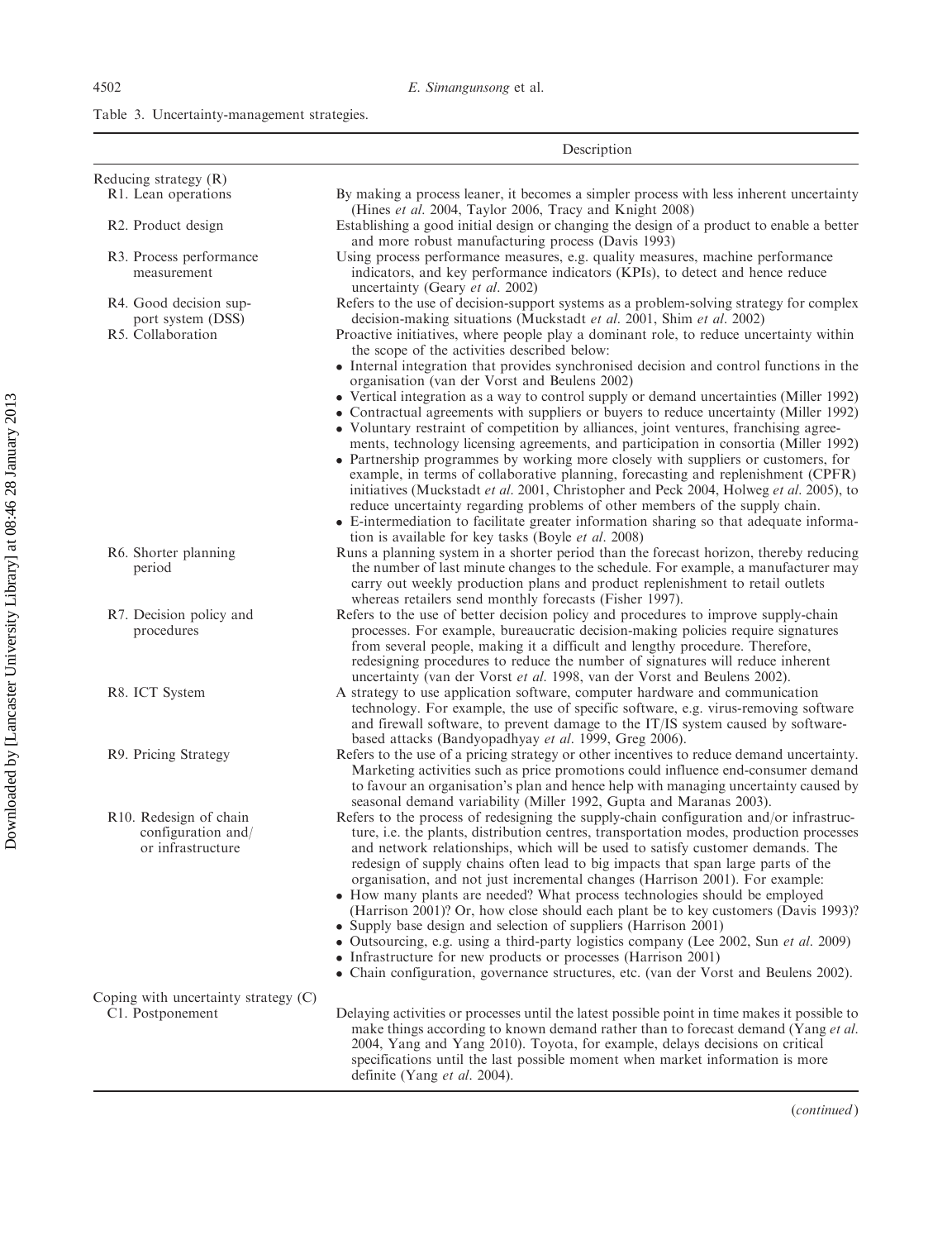|                                                 | Description                                                                                                                                                                                                                                                                                                                                                                                                                                                                                                                           |
|-------------------------------------------------|---------------------------------------------------------------------------------------------------------------------------------------------------------------------------------------------------------------------------------------------------------------------------------------------------------------------------------------------------------------------------------------------------------------------------------------------------------------------------------------------------------------------------------------|
| C2. Volume/delivery<br>flexibility              | The agility to manufacture a product despite changes to volume and mix (Braunscheidel<br>and Suresh 2009). This can be achieved by providing dedicated production facilities<br>or multiple production facilities (van Donk and van der Vaart 2005), or by using<br>multi-skilled workers (Miller 1992).                                                                                                                                                                                                                              |
| C3. Process flexibility                         | The flexibility of the workforce, plant and equipment enable a company to cope with<br>uncertainty caused by frequent product changeovers on the shop floor. For example,<br>multi-skilled workers may lead to process flexibility (Miller 1992). In addition,<br>process flexibility could be achieved through the implementation of general purpose<br>machines, equipment and technologies (Miller 1992, Ulrich 1995).                                                                                                             |
| C4. Customer flexibility                        | Exploiting relationships with customers that are less sensitive to uncertainty issues and<br>are able to adapt their plans. For example, uncertainty caused by unexpected<br>machine breakdowns in the Printed Circuit Board (PCB) industry may be passed to<br>flexible customers who are less sensitive to the problem (Sawhney 2006).                                                                                                                                                                                              |
| C5. Multiple suppliers                          | Exploiting the availability of potential suppliers and their willingness to help an<br>organisation manage its sources of uncertainty. For example, multiple suppliers may<br>enable an organisation to cope with changing production plans caused by production<br>problems by choosing a supplier that provides prompt delivery of raw materials<br>(Sawhney 2006).                                                                                                                                                                 |
| C6. Strategic stocks                            | Refers to the use of inventory to buffer against uncertainty (Davis 1993, Helms <i>et al.</i><br>2000, Wong and Arlbjorn 2008).                                                                                                                                                                                                                                                                                                                                                                                                       |
| C7. Collaboration                               | Basic/limited information sharing internally within an organisation or with chain<br>partners (suppliers and customers) but, in contrast to the reducing strategy of R5, this<br>is without affecting the source of uncertainty. For example, a manufacturer may have<br>exchange of information with customers, e.g. retailers, that helps to increase forecast<br>accuracy of end-customer demand; these coordination activities, however, do not<br>affect end-customer demand patterns (Muckstadt et al. 2001).                   |
| C8. ICT system                                  | The availability of a computer based information system to provide information<br>transparency between supply-chain partners, which then enables better and faster<br>information flow, but in contrast to R8, this is without reducing the source of<br>uncertainty. For example, an ICT system may facilitate information sharing for<br>managing end-customer demand variations, in terms of cost efficiency and<br>responsiveness to end-customer orders (Mason-Jones and Towill 1998, Towill and<br>McCullen 1999, Prater 2005). |
| C9. Lead-time                                   | Refers to the quoting of a longer lead time for customer orders compared with the                                                                                                                                                                                                                                                                                                                                                                                                                                                     |
| management<br>C10. Financial-risk<br>management | expected manufacturing lead time (Prater et al. 2001).<br>Refers to techniques of financial risk-mitigation such as purchasing insurance, e.g.<br>business interruption insurance, and buying and selling financial instruments, e.g.                                                                                                                                                                                                                                                                                                 |
| C11. Quantitative<br>techniques                 | forward and futures contracts (Tomlin 2006, Ritchie and Brindley 2007).<br>Employing operations research techniques, e.g. forecasting, simulation, and mathe-<br>matical modelling, to reduce the impact caused by a source of uncertainty<br>(Peidro 2009).                                                                                                                                                                                                                                                                          |

performance measurement, DSS, collaboration, a shorter planning period, decision policy and procedures, ICT system, pricing strategy, and redesign of chain configuration and/or infrastructure.

# 4.2 Coping with uncertainty strategies

Supply chain flexibility has been suggested as an approach for coping with sources of uncertainty (Prater et al. 2001, Sawhney 2006, Gosling et al. 2010). For example, Sawhney (2006) developed a transformation framework of flexibility by adapting transformation system theory (inputs, processes, and outputs). At the input stage, an organisation creates input flexibility by employing multiple suppliers (Sawhney 2006). However, adding more suppliers may increase supply risk, such as quality issues or delivery reliability, especially for sourcing critical items and the cost is also higher for managing multiple suppliers (Lee 2002). Therefore, a careful balance is needed. At the process stage, labour flexibility and machine flexibility can be used to manage equipment, people, and infrastructure

L,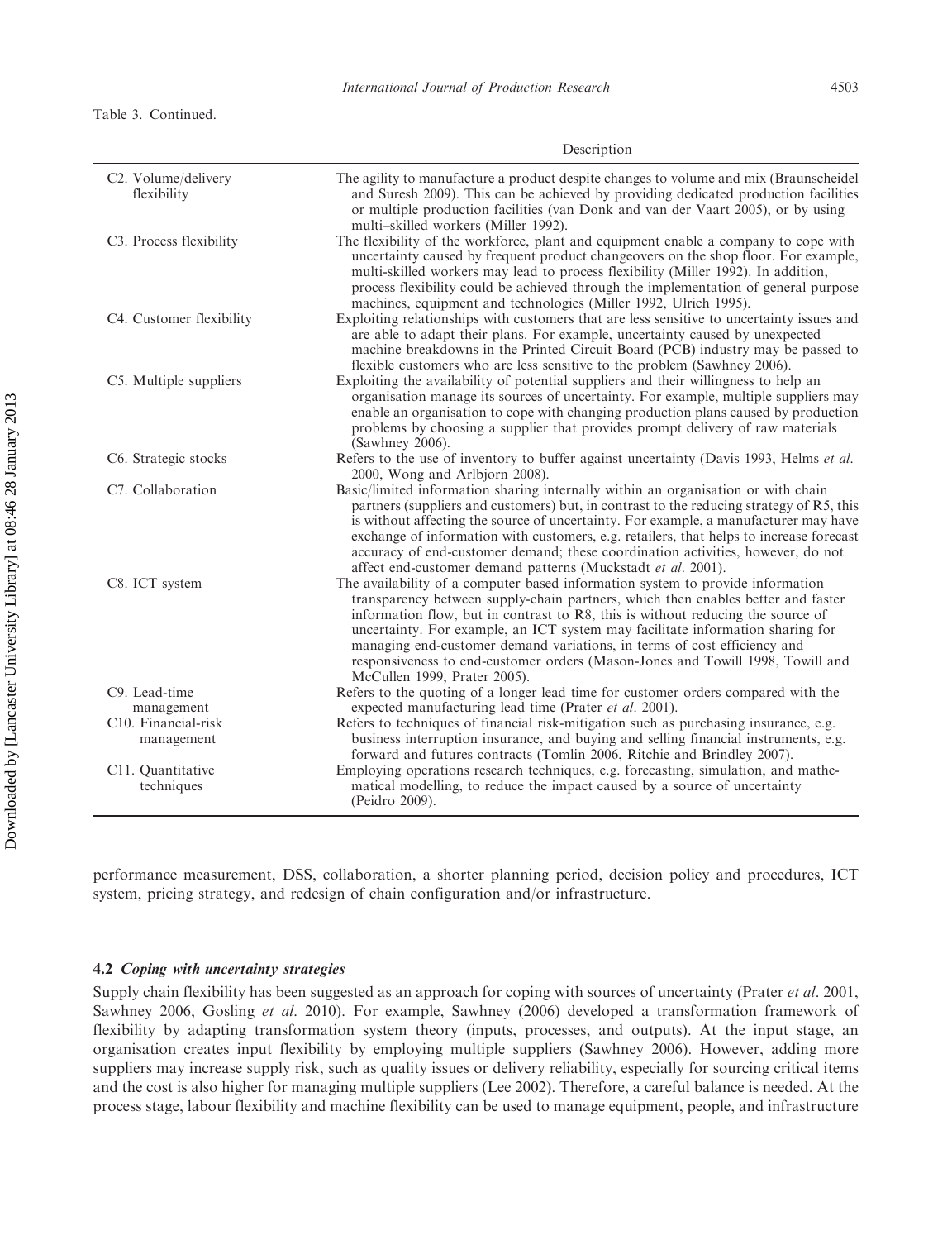uncertainty (Sawhney 2006). At the output stage, customer flexibility is used when customers are less sensitive to delivery dates or products (Prater et al. 2001, Pujawan 2004).

Further strategies to cope with demand uncertainty include: postponement (Lee and Billington 1995, Yang et al. 2004, Yang and Yang 2010); information sharing between a manufacturer and its downstream partners, such as retailers (Lee *et al.* 1997); support from ICT systems (Towill and McCullen 1999, Prater 2005); use of strategic buffer stocks (Davis 1993, Helms et al. 2000, Wong and Arlbjorn 2008); and lead-time management (Prater et al. 2001). The latter entails making delivery lead time promises to retailers that are longer than the actual lead time, providing the manufacturer with the flexibility to cope with unexpected changes in orders caused by end-customer demand uncertainty. This has the obvious disadvantage of reducing speed to market and so is only appropriate in contexts in which speed is not a competitive priority.

Drawing on the risk management literature, financial measures such as insurance is one of the most common strategies for mitigating risk, and hence lessens the severity of disruptions, such as natural disasters, on supply-chain activities (Kleindorfer and Saad 2005, Tang 2006, Ritchie and Brindley 2007).

Finally, it is noted that a great deal of research can be found related to coping with uncertainty using advanced quantitative techniques; the recent study by Peidro *et al.* (2009) reviews and classifies quantitative techniques for supply-chain planning under uncertainty. The detail behind the quantitative models subcategory of our review is beyond the scope of this paper; however, the reader may refer to the following for examples of relevant research in this area (Koh and Saad 2002, Gupta and Maranas 2003, Kwon et al. 2007) and to the recent literature review mentioned above (Peidro et al. 2009).

In summary, the literature suggests 11 strategies for coping with uncertainty, as summarised in Table 3, and labelled C1-C11 in the remainder of the paper. These strategies are: postponement, volume/delivery flexibility, process flexibility, customer flexibility, multiple suppliers, strategic stocks, collaboration, ICT system, lead-time management, financial risk management, and quantitative techniques. It is noted that collaboration is also included as a reducing uncertainty strategy, given that it can be used both to reduce uncertainty by sharing better supplychain information and to cope with uncertainty when it arises unexpectedly. Similarly, ICT appears in both categories. Thus, in total, 21 management strategies for coping with/reducing uncertainty have been identified in the literature.

#### 4.3 Research gaps: uncertainty management

One of the key areas for further research is to develop more contingency-based research in the management of supply-chain uncertainty. For example, as discussed above, previous research into supply-chain integration to create a seamless supply chain is unlikely to be applicable in all contexts given its reliance on lean, making it less flexible in the face of disruptions (Hines *et al.* 2004). The study by Geary *et al.* (2002) only uses automotives and its related industry as an example, and while the later study by Lockamy-III *et al.* (2008) is a survey of a large number of firms, it does not attempt to identify specific contexts in which this approach will apply, but rather adopts a universalistic standpoint. In addition, with the increasing number of global supply-chain members, the challenge to coordinate becomes more critical, especially when product life cycles are short.

A second area of research is the viability of management strategies, particularly where their implementation incurs costs. For example, although Stevenson and Spring (2007) suggest that flexible capabilities may lead to a competitive advantage when a firm's competitors are unable to deal with uncertainty, other authors note that such flexibility is costly (Gunasekaran and Ngai 2004). Therefore, further research is needed to analyse 'optimal' flexible solutions which do not unduly sacrifice cost-effectiveness.

Further areas of research include the need to consider the impact of each management strategy on sources of uncertainty, and to verify this through empirical research. To discuss this further, it is first necessary to build a theoretical foundation for future research, as described in the following section.

#### 5. Building a theoretical foundation for future research

As a lens through which to study supply-chain uncertainty, this section builds a theoretical model by drawing on manufacturing strategy theory, which is itself based on contingency and alignment theory, as explained below. Thus, the rationale for the theoretical model is first justified, before being outlined and then populated using the material from the literature reviewed above.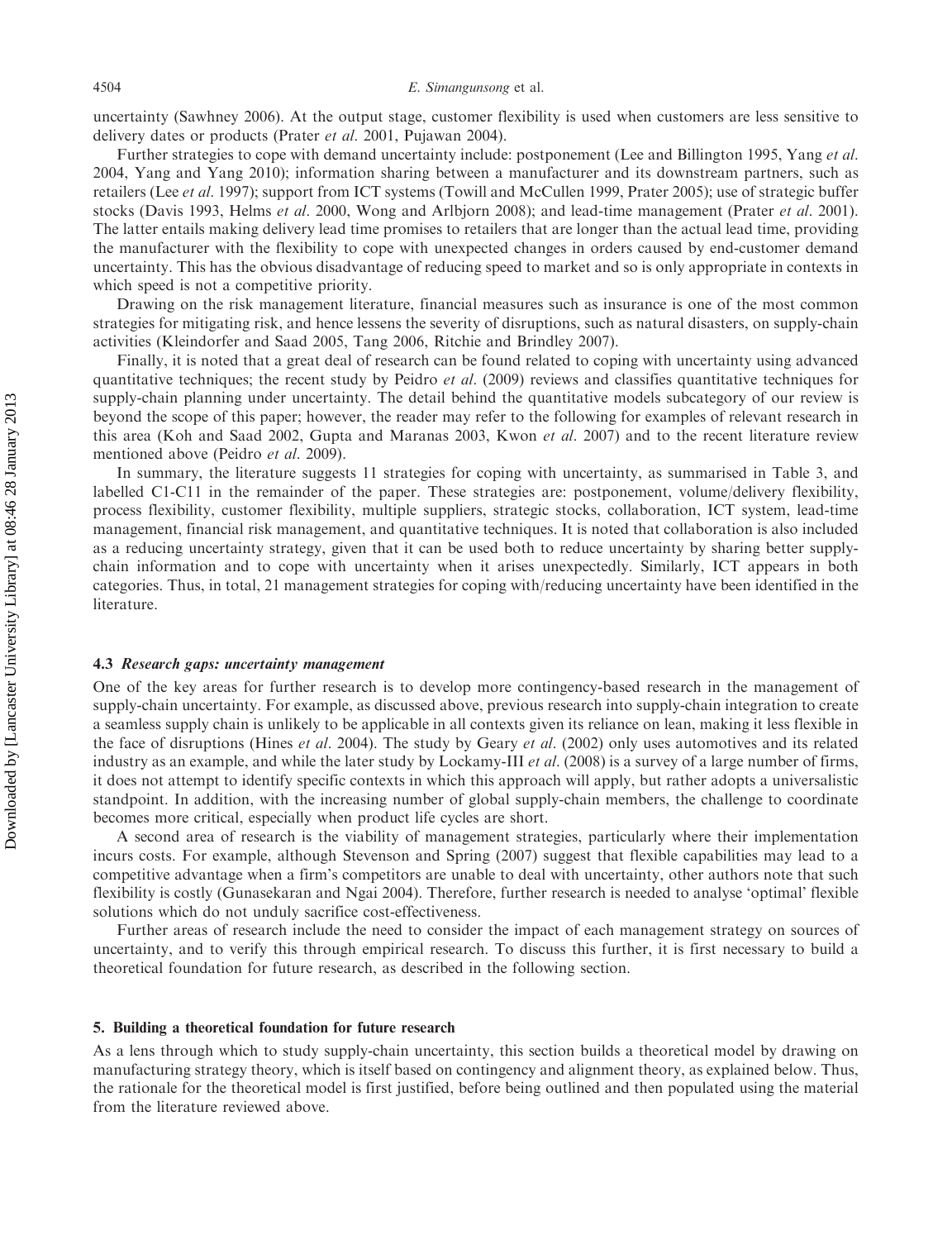Manufacturing strategy theory acknowledges that manufacturing strategy is influenced by environmental uncertainty and is a major determinant of business performance (Swamidass and Newell 1987). The rationale underlying this theory is that there is a causal relationship between a firm's external environment and its strategic profile; and that, in turn, the manufacturing strategy, selected from strategic choices, has a major effect on performance (Swamidass and Newell 1987, Ho et al. 2005). The theory of manufacturing strategy has been used in previous supply-chain research; for example, Ward et al. (1995) used the theory to empirically investigate the effects of the environment on performance in manufacturers in Singapore; Tracey et al. (2005) used the constructs of the theory to test supply-chain capabilities; and Sawhney (2006) adapted the theory to develop a transformation model of supply chains by using variables of flexibility and uncertainty. It is therefore argued to be of relevance to the general area of supply-chain management.

The theory of manufacturing strategy has been argued to be linked to contingency theory (Ward et al. 1995, Ho 1996); and hence can also be described as a contingency model. Contingency theory proposes that the most appropriate approach to management strategy in a particular context is dependent upon a set of 'contingency' factors – which may include uncertainty of the environment, i.e. the relevant sources of uncertainty (Downey and Slocum 1975, Tosi Jr and Slocum Jr 1984, Ho 1996, Wagner and Bode 2008). A further concept which is relevant to the theory of manufacturing strategy is that of 'alignment', although this is not explicitly referred to by Swamidass and Newell (1987). In the context of alignment theory, Drazin and van de Ven (1985) argue that fit or alignment is the key issue in a contingency theory based model; an organisation should develop a strategy which aligns its strategic choices with environmental requirements, as also discussed in the studies by Mintzberg (1978), Ho (1996), and Wagner and Bode (2008). If this alignment is in place, then it will lead to improved business performance. In the context of supply-chain uncertainty, it can be argued that the performance of an organisation is strongly related to the 'alignment' between: (1) sources of uncertainty and managerial perceptions of them (Lawrence and Lorsch 1967); and (2) the choice of uncertainty management strategy (Ward *et al.* 1995, Christopher 2006). Thus, alignment theory can be argued to apply, as confirmed by the research of Lee (2002) and Sun et al. (2009), in which alignment between the levels of demand and supply uncertainty and archetypal management strategies – efficient, responsive, risk-hedging and agile – are shown to have a positive impact on perceived performance.

Given the applicability of the underlying contingency and alignment theories, it is argued that manufacturing strategy theory can be adapted to provide a strong theory to underpin future research in supply-chain uncertainty which incorporates a broader set of uncertainty sources than those considered in Sun et al. (2009), as shown in Figure 5. Beginning with the left-hand side of the figure, the term 'environmental uncertainty' from the manufacturing strategy theory is first enhanced to indicate that this will refer to all sources of uncertainty. It is important to clarify that such sources may be external to the supply chain or internal to it, as identified in Section 3 above. Thus, the term 'environment' is used broadly in Figure 5 to include any factors in a particular context that affect the choice of management strategy in the middle box. Second, this literature review in Section 4 above has identified the relevant content variables that are needed to operationalise the concept of supply-chain uncertainty management strategies. However, the process by which strategic decisions are made in an organisational setting (the process variable) is beyond the scope of this review, but nonetheless included in Figure 5 for completeness. To pursue research in this topic, the reader is referred to Neiger *et al.* (2009) and Hult *et al.* (2010) for recent papers looking at the process of identifying supply-chain risks and of assessing risks in practice, respectively.



Figure 5. Contingency-theory-based model of supply chain uncertainty.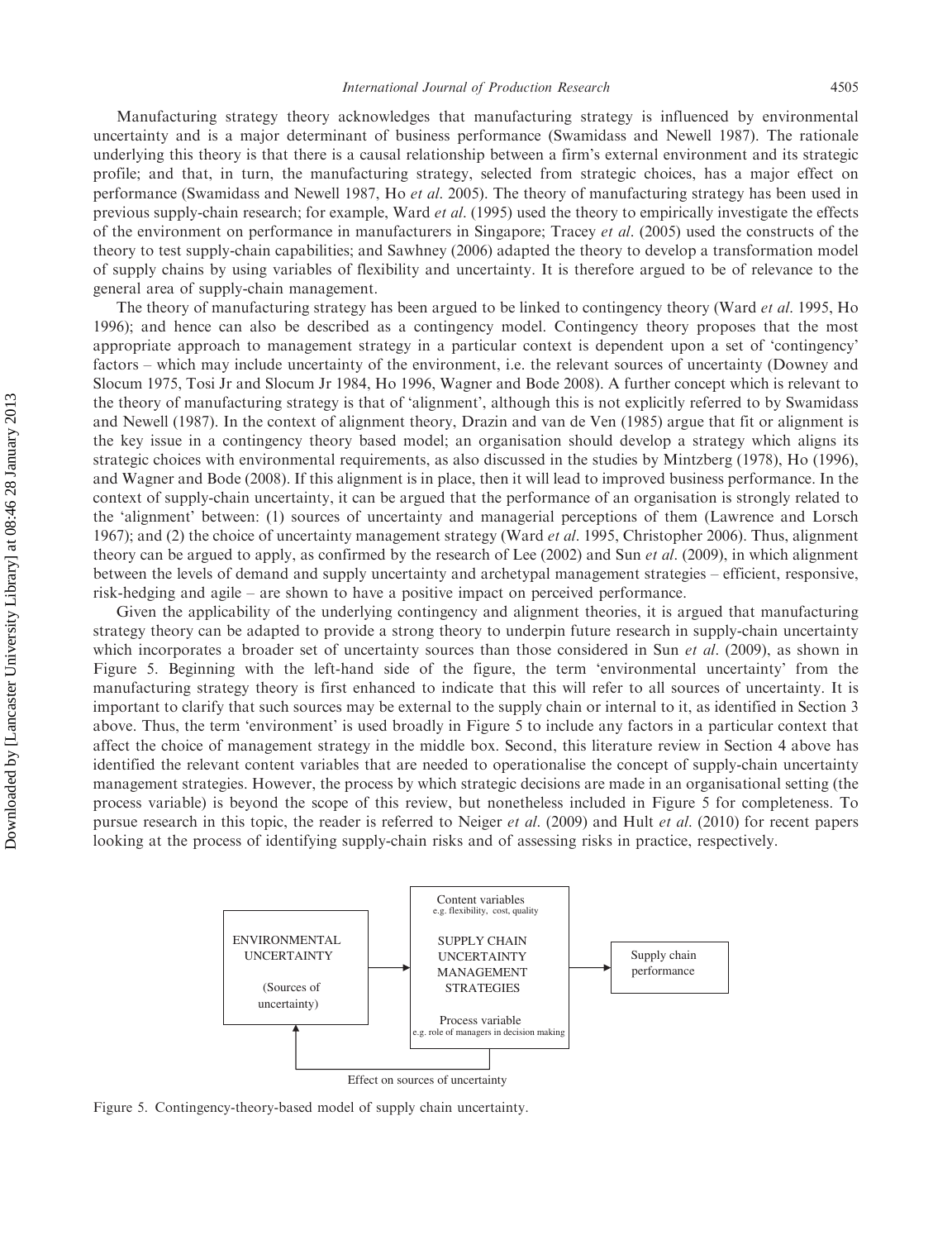4506 E. Simangunsong et al.



Figure 6. Populated model of supply-chain uncertainty.

Figure 5 also includes a feedback loop between uncertainty management strategies and sources of uncertainty. This feedback loop acknowledges that attempts to manage a source of uncertainty can sometimes have an impact on that source of uncertainty itself either positively or negatively; or on another source of uncertainty. For example, a strategy to implement an ERP system may improve production planning and reduce control uncertainty; on the other hand, a high dependency on such a computer-based system may initiate another uncertainty, for example in terms of delayed processes caused by computer/hardware problems.

The theoretical model in Figure 5 can be populated using the identified 14 sources of uncertainty and the 21 management strategies from the literature review, as shown in Figure 6 below. However, before discussing which of the uncertainty management strategies identified in Section 4 has been aligned with each specific source of uncertainty in the literature, thereby populating the theoretical framework, it is first necessary to consider the literature on measuring the impact of management strategies on performance. Melnyk et al. (2004) suggest that to maintain consistency of alignment and coordination, a performance measurement system is required. Performance measurement is also an important process to assess the viability of a strategy to improve performance (Gunasekaran et al. 2001). Previous studies have discussed ways to understand and measure the effectiveness of supply-chain strategies (e.g. Beamon 1999, Neely 1999, Gunasekaran *et al.* 2001, Chan 2003, Kleijnen and Smits 2003, Melnyk et al. 2004). These studies, however, have different approaches to performance measures. For example, Beamon (1999) classifies measures in three categories – output, resource, and flexibility; Gunasekaran *et al.* (2001) categorise measures on strategic, tactical, and operational levels; Kleijnen and Smits (2003) suggest employing a balanced scorecard; and Melnyk et al. (2004) propose four distinct measures – financial/outcome, financial/predictive, operational/outcome, and operational/predictive. Despite these different perspectives, performance measures can be broadly categorised as financial measures (e.g. raw material cost, sales revenue, manufacturing cost, inventory cost, and transportation cost) and non-financial measures (e.g. cycle time, customer service level, inventory levels, resource utilisation, and quality).

In terms of supply-chain uncertainty research, previous studies have tended to only provide general explanations about the impacts of uncertainty management strategies on performance. For example, Mason-Jones and Towill (1998) and Geary et al. (2002) explain that reducing four sources of uncertainty (demand, process, supply and control) will improve *financial* performance (e.g. in terms of cost reduction). Here, a specific performance measure –  $cost -$  is affected by the collective management of several sources of uncertainty at once. Other studies, e.g. Davis (1993), Yang et al. (2004), and Prater (2005), propose an uncertainty management strategy to improve supply-chain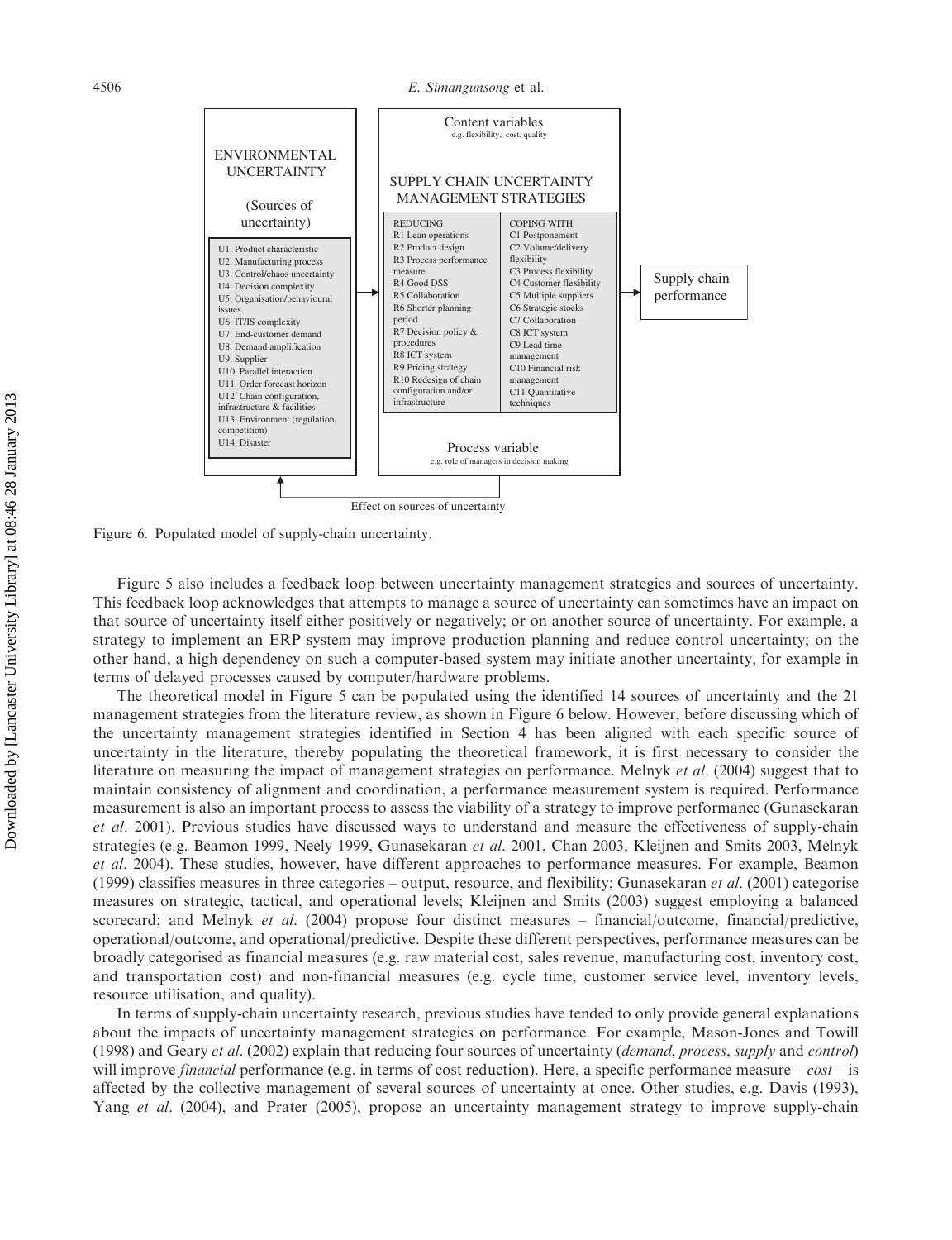

Figure 7. Alignment between sources of uncertainty- and uncertainty-management strategies.

performance, but without explicit explanation of any performance measures. The lack of explanation on specific performance measures makes it difficult to use previous studies to determine the actual expected changes in performance. In practice, it is of course often difficult to determine the effect of a particular strategy on any performance measure, as there are so many factors at play. Nonetheless, a greater understanding of the effects of strategies on the competitive position of an organisation is essential for managers in the field. Thus, although the theoretical model assumes appropriate alignment will improve performance, further research is needed to determine the effect of many of the supply-chain management strategies listed in Figure 6.

For each dimension of each source of uncertainty, Appendix 2 tabulates the management strategies with which it has been linked in the literature. In these tables, the effect of these strategies on performance is only indicated when previous studies provide specific information. Appendix 2 also shows that empirical evidence is provided in a minority of areas, with secondary data or conceptual research being more common grounds for proposing the alignment. This detailed analysis is summarised in Figure 7, where a distinction is made between: (1) uncertainty/ management strategy links supported by empirical evidence for at least one dimension of the source (referred to as 'strong empirical evidence'); (2) links where there is only secondary empirical evidence for at least one dimension of the source of uncertainty (referred to as 'limited empirical evidence'); and (3) links with no empirical evidence.

There are some patterns in Figure 7 worthy of comment. First, for sources of uncertainty that are due to the internal organisation, the methods of managing uncertainty tend to be concentrated under the reducing category. In contrast, reducing and coping strategies have a similarly important role to managing uncertainty internally, while, for sources of uncertainty that are external to the organisation, all of the strategies are in the coping category. This would suggest that reducing uncertainty is always preferable where feasible, as the long term benefits outweigh the costs which may only be apparent in the short term, although empirical research is needed to confirm this. Second, approaches including lean, collaboration and flexibility are most able to address several of the sources of uncertainty. This supports the current emphasis on flexibility/agility and lean as key approaches in the literature; and, confirms that more research is needed into the complex issue of collaboration, including the quality of the relationship between collaborators which may involve trust, confidence and/or power (Burgess et al. 2006). In general, the figure highlights the lack of strong empirical evidence for most links between uncertainty sources and management strategies. Most of the strong empirical evidence is for the most well-known sources of uncertainties, such as product, manufacturing process and supplier uncertainty. In contrast, there is no empirical evidence on how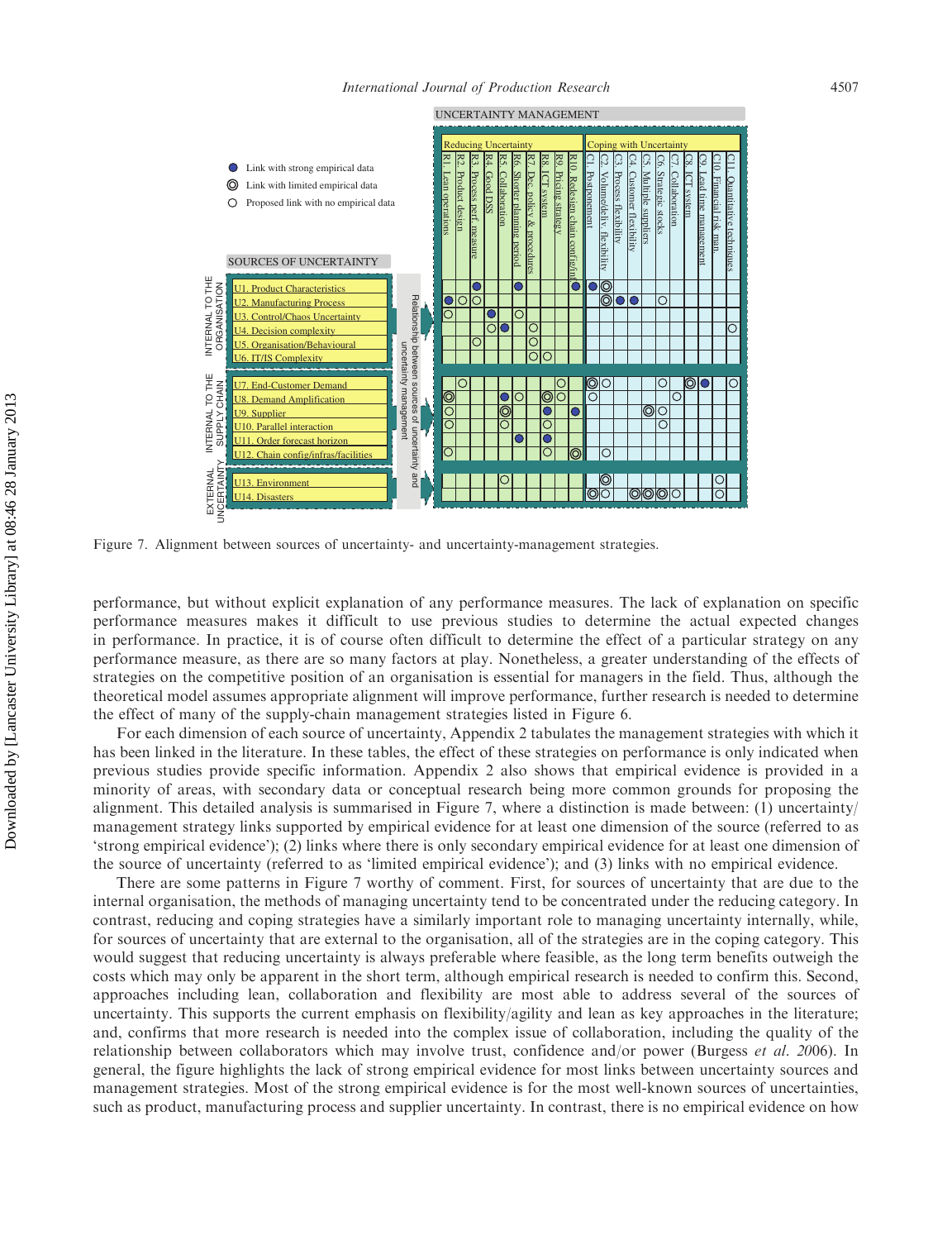to manage parallel interaction, and there is no strong empirical evidence that links uncertainties that are external to the supply chain to management strategies.

As shown in Appendix 2, several strategies have been proposed for many of the specific dimensions of sources of uncertainty, thus suggesting that both reducing and coping with strategies can be applied independently or together for each source of uncertainty. It can also be argued that some strategies can be used to either reduce or cope with uncertainty when dealing with different types of uncertainty. For example, real-time ICT may *reduce* the effect of demand amplification (U8) and may help to cope with fluctuations in end-customer demand (U7). The former results from technology solutions that enable direct access to end-customer sales information, which in turn enhances the accuracy of manufacturing production planning (van der Vorst and Beulens 2002). However, this flow of information does not influence end-customer demand fluctuations in itself, so for this source of uncertainty, realtime ICT helps the manufacturer to minimise the impact.

It is noted that while the links between sources of uncertainty and management strategies draw heavily on literature evidence, the model is nonetheless considered to require further clarification with empirical evidence to both verify the links and develop a better understanding of them. As discussed, for the link between a management strategy and its impact on performance, there is very little evidence in the literature and so here, rigorous empirical study is needed to populate the theory further, perhaps removing some links where the impact on performance is negligible. For example, the literature has suggested that uncertainty regarding end-customer demand can be reduced using pricing strategies or can be coped with using: postponement, strategic stocks, real-time ICT, lead-time management, or quantitative models. However, it is not yet clear which of these approaches is widely used in practice, which is most effective in terms of performance or whether there are circumstances in which one may be preferred over another. There is also a question regarding whether there is any interplay between the various uncertainty management approaches, i.e. whether solving one source of uncertainty can influence (positively or negatively) other sources of uncertainty. Finally, the proposed theoretical model makes no distinction between different degrees of uncertainty for each source; whereas the degree could vary in practice from being of low concern within an organisation to being of very high concern. Understanding the degree of uncertainty and hence concern for each source may be important in prioritising management actions. However, as most of the current literature does not address the degree, there is as yet insufficient evidence to include this in the theoretical model. A notable exception is the research by Sun *et al.* (2009), which considers high and low levels of demand and supply uncertainty, showing that alignment will vary according to the level. Extending their research into other sources of uncertainty is also a rich area for future research.

Finally, the development of the theoretical framework described above has been driven by the use of contingency and alignment theory, providing a high level theory for future research. However, it is acknowledged that several other candidate theories exist for the study of specific links between sources of uncertainty and their management strategies. For example, agency theory in particular offers a potentially important interpretive frame for future empirical research. Agency theory attempts to explain the relationship between one party (the principal) and another (the agent), to which work is delegated (e.g. Jensen and Meckling 1976, Eisenhardt 1988, 1989). Delegating work involves an element of uncertainty and presents clear potential for moral hazard or opportunistic behaviour on the part of the agent (Eisenhardt 1989, Rossetti and Choi 2008). More specifically, moral hazard is likely to occur when the agent has an incentive to gain financially at the principal's expense. For example, there are clear opportunities for moral hazard when multiple suppliers interact or collude with one another, i.e. parallel interaction. Suppliers of the same material may, for example, collude in order to withhold stocks and increase the price that buyers are prepared to pay. The suggestion in this literature is that moral hazard can be overcome if the principal can increase goal congruence with the agent, such as through contracts and incentives; collaboration may also be an important practice, as suggested in Figure 7.

### 6. Conclusion

Using existing models of supply-chain uncertainty, and other related literature on uncertainty and risk, this review has developed a theoretical foundation for future research in this area. The resulting theoretical model provides a framework for further analysis and practical application. It has sought to be comprehensive in determining a full set of sources of uncertainty, and 14 key areas have been identified, as described in Table 1; and a full set of uncertainty management strategies, grouped into 10 strategies for reducing uncertainty and 11 strategies for coping with uncertainty, as described in Table 3. Many of the sources of uncertainty have been shown to be multi-dimensional,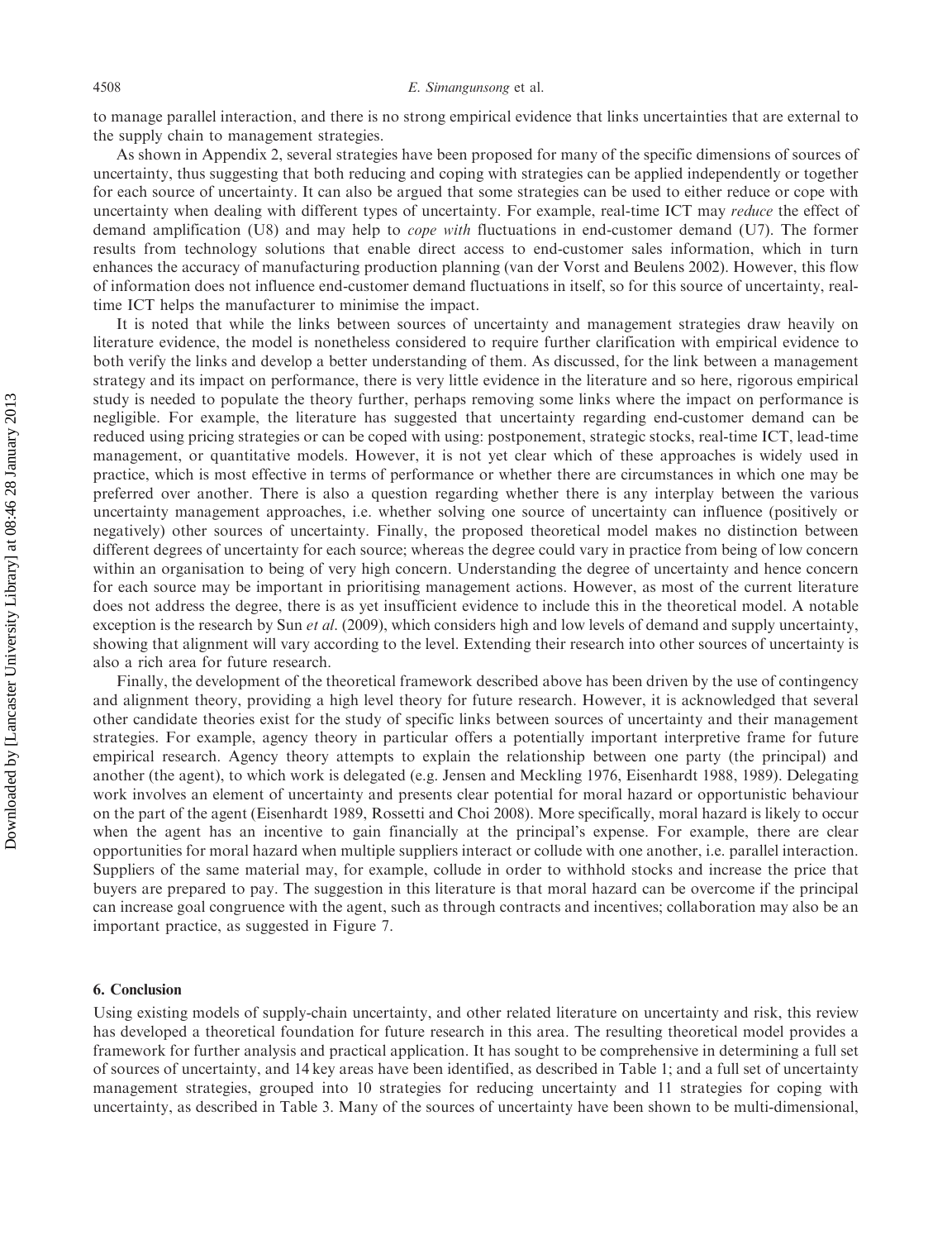and the appendices provide a full set of these dimensions along with the associated literature and management strategies. Appendix 2 also indicates the expected improvements in performance when strategies are appropriately aligned with sources of uncertainty when literature evidence has specified the expected changes in key performance metrics.

The review concludes that there are many sources of uncertainty and management strategies that still require future research in their own right. These include the effects of parallel interaction, decision complexity and IT complexity. However, more importantly, there have been no previous studies that have sought to take a comprehensive view of supply-chain uncertainty and to look at the interplay between the various sources of uncertainty and management strategies. Moreover, there has been insufficient empirical research in this area to validate the proposed theories and establish the effects of strategies on performance. Therefore, there is also a research gap to carry out empirical case study or action research to simultaneously consider all of the sources of uncertainty in the model shown in Figure 7 in order to determine which are key in a particular context, and how these should be managed. Such research should pay particular attention to the effects of attempts to manage uncertainty both on the sources of uncertainty themselves, and on other key performance measures. There is scope for such research in all sectors of the manufacturing industry, as well as service supply chains. However, contexts with inherent uncertainty and global supply networks, such as the food industry, may provide the richest context for such research; and, may also generate new sources of uncertainty and management strategies.

In terms of managerial implications, this review addresses a complex issue which many managers seek to address. Figure 7 provides such managers with a starting point for first developing a better understanding of the uncertainty phenomenon in their organisation; and, second for considering alternative ways to manage specific aspects of it. Further research is needed to assess the process by which this theory can be embedded into the managerial decision-making processes of an organisation. In particular, in carrying out the empirical research suggested above, it will be important to look at how to prioritise the uncertainties to be addressed in a given industrial setting and which management actions are most effective in reducing more than one key source of uncertainty at once.

### References

- Amit, S., et al., 2005. Supply-chain networks: a complex adaptive systems perspective. International Journal of Production Research, 43 (20), 4235–4265.
- Andreas, N. and Ulf, J., 2004. Ericsson's proactive supply chain risk management approach after a serious sub-supplier accident. International Journal of Physical Distribution and Logistics Management, 34 (5), 434–456.
- Bandyopadhyay, K., Mykytyn, P.P., and Mykytyn, K., 1999. A framework for integrated risk management in information technology. Management Decision, 37 (5), 437–445.
- Bartezzaghi, E. and Verganti, R., 1995. Managing demand uncertainty through order overplanning. International Journal of Production Economics, 40 (2–3), 107–120.
- Beamon, B.M., 1999. Measuring supply chain performance. International Journal of Operations and Production Management, 19 (3), 275–292.
- Bhatnagar, R. and Sohal, A.S., 2005. Supply chain competitiveness: measuring the impact of location factors, uncertainty and manufacturing practices. Technovation, 25 (5), 443-456.
- Blecker, T., Kersten, W. and Meyer, C.M., 2005, Development of an approach for analyzing supply chain complexity. Proceedings from The International Mass Customization Meeting. Klagenfurt, Austria.
- Boyle, E., Humphreys, P., and McIvor, R., 2008. Reducing supply chain environmental uncertainty through e-intermediation: an organisation theory perspective. International Journal Production Economics, 114 (1), 347–362.
- Braunscheidel, M.J. and Suresh, N.C., 2009. The organizational antecedents of a firm's supply chain agility for risk mitigation and response. Journal of Operations Management, 27 (2), 119–140.
- Burgess, K., Singh, P.J., and Koroglu, R., 2006. Supply chain management: a structured literature review and implications for future research. International Journal of Operations and Production Management, 26 (7), 703–730.
- Chan, F.T.S., 2003. Performance measurement in a supply chain. The International Journal of Advanced Manufacturing Technology, 21 (7), 534–548.
- Charu, C. and Sameer, K., 2001. Enterprise architectural framework for supply-chain integration. Industrial Management + Data Systems, 101 (5–6), 290–304.
- Chen, I.J. and Paulraj, A., 2004. Towards a theory of supply chain management: the constructs and measurements. Journal of Operations Management, 22 (2), 119–150.
- Childerhouse, P. and Towill, D.R., 2002. Analysis of the factors affecting real-world value stream performance. International Journal of Production Research, 40 (15), 3499–3518.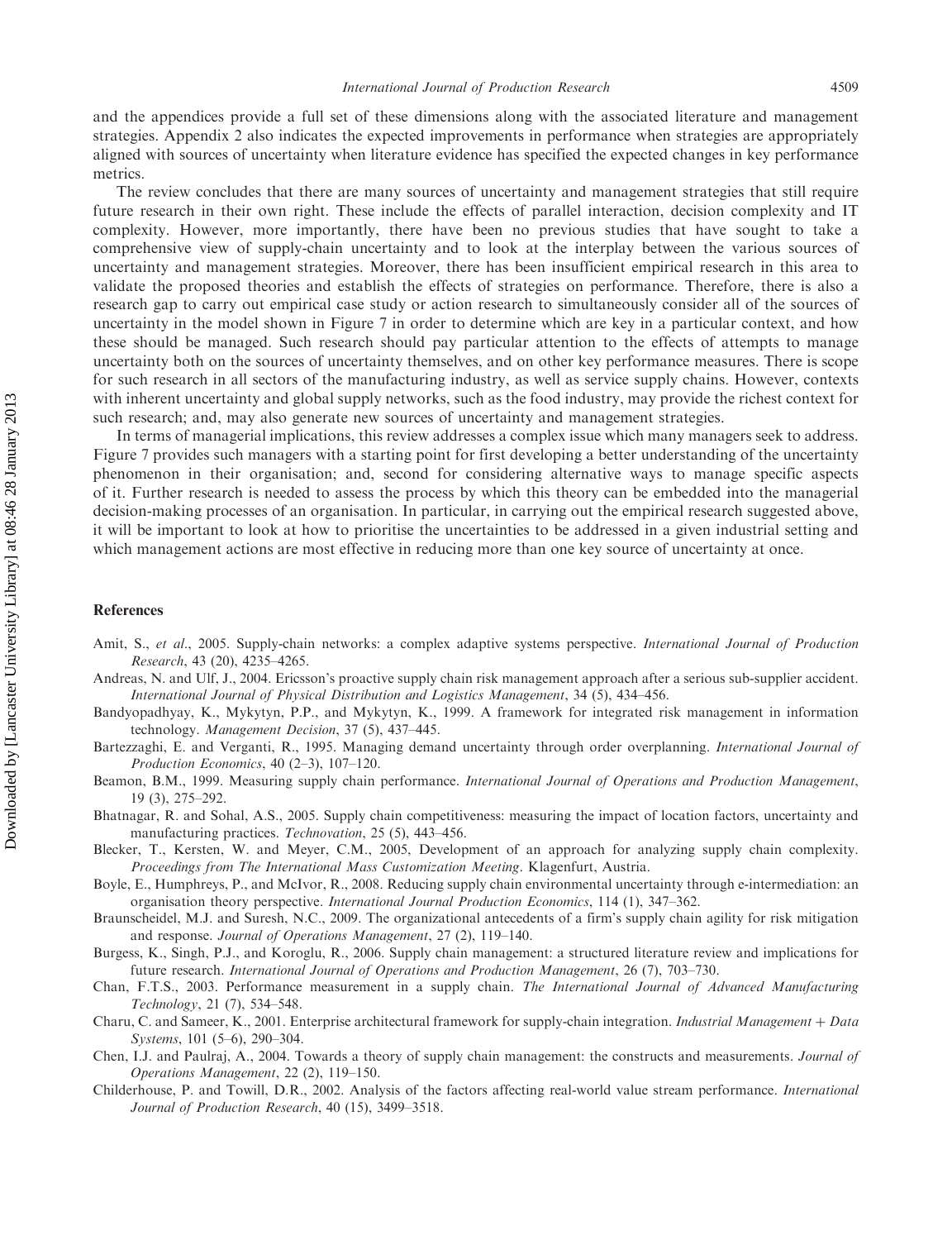Childerhouse, P. and Towill, D.R., 2003. Simplified material flow holds the key to supply chain integration. Omega, 31 (1), 17–27.

- Childerhouse, P. and Towill, D.R., 2004. Reducing uncertainty in European supply chains. Journal of Manufacturing Technology Management, 15 (7), 585–598.
- Christopher, M. and Peck, H., 2004. Building the resilient supply chain. The International Journal of Logistics Management, 15 (2), 1–14.
- Christopher, M.S., 2006. Alignment: the duality of decision problems. Management Decision, 44 (9), 1258–1276.
- Courtney, H., Kirkland, J., and Viguerie, P., 1997. Strategy under uncertainty. Harvard Business Review, 75 (6), 66–79.
- Davis, T., 1993. Effective supply chain management. Sloan Management Review, 34 (4), 35–46.
- Deane, J., et al., 2009. Managing supply chain risk and disruption from IT security incidents. Operations Management Research,  $2(1-4), 4-12.$
- Dejonckheere, J., et al., 2003. Measuring and avoiding the bullwhip effect: a control theoretic approach. European Journal of Operational Research, 147 (3), 567–590.
- Downey, H.K. and Slocum, J.W., 1975. Uncertainty: measures, research, and sources of variation. Academy of Management Journal, 18 (3), 562–578.
- Drazin, R. and van de Ven, A.H., 1985. Alternative forms of fit in contingency theory. Administrative Science Quarterly, 30 (4), 514–539.
- Eisenhardt, K.M., 1988. Agency- and institutional-theory explanations: the case of retail sales compensation. Academy of Management Journal, 31 (3), 488–511.
- Eisenhardt, K.M., 1989. Agency theory: an assessment and review. The Academy of Management Review, 14 (1), 57–74.
- Finch, P., 2004. Supply chain risk management. Supply Chain Management, 9 (2), 183–196.
- Fisher, M.L., 1997. What is the right supply chain for your product? Harvard Business Review, 75 (2), 105–116.
- Forrester, J.W., 1961. Industrial dynamics. Cambridge, MA: MIT Press.
- Geary, S., Childerhouse, P., and Towill, D.R., 2002. Uncertainty and the seamless supply chain. Supply Chain Management Review, 6 (4), 52–61.
- Geary, S., Childerhouse, P., and Towill, D.R., 2006. On bullwhip in supply chains historical review, present practice and expected future impact. International Journal of Production Economics, 101 (1), 2–18.
- Gerwin, D., 1993. Manufacturing flexibility: a strategic perspective. Management Science, 39 (4), 395–410.
- Giannakis, M. and Croom, S.R., 2004. Toward the development of a supply chain management paradigm: a conceptual framework. Journal of Supply Chain Management, 40 (2), 27–37.
- Gosling, J., Purvis, L. and Naim, M.M., 2010, Supply chain flexibility as a determinant of supplier selection. *International* Journal of Production Economics, 128 (1), 11–21.
- Greg, H., 2006. Five steps to IT risk management best practices. Risk Management, 53 (7), 34–40.
- Gunasekaran, A. and Kobu, B., 2007. Performance measures and metrics in logistics and supply chain management: a review of recent literature (1995–2004) for research and applications. International Journal of Production Research, 45 (12), 2819–2840.
- Gunasekaran, A. and Ngai, E.W.T., 2004. Information systems in supply chain integration and management. European Journal of Operational Research, 159 (2), 269–295.
- Gunasekaran, A., Patel, C., and Tirtiroglu, E., 2001. Performance measures and metrics in a supply chain environment. International Journal of Operations and Production Management, 21 (1–2), 71–87.
- Gupta, A. and Maranas, C.D., 2003. Managing demand uncertainty in supply chain planning. Computers and Chemical Engineering, 27 (8–9), 1219–1227.
- Harrison, T.P., 2001. Global supply chain design. Information Systems Frontiers, 3 (4), 413–416.
- Helms, M.M., Ettkin, L.P., and Chapman, S., 2000. Supply chain forecasting collaborative forecasting supports supply chain management. Business Process Management Journal, 6 (5), 392–407.
- Hillson, D., 2006, Integrated risk management as a framework for organisational success. In: PMI Global Congress proceedings, 2006, Seattle, WA.
- Hines, P., Holweg, M., and Rich, N., 2004. Learning to evolve: a review of contemporary lean thinking. International Journal of Operations and Production Management, 24 (10), 994–1012.
- Ho, C.-F., Chi, Y.-P., and Tai, Y.-M., 2005. A structural approach to measuring uncertainty in supply chains. International Journal of Electronic Commerce, 9 (3), 91–114.
- Ho, C.F., 1996. A contingency theoretical model of manufacturing strategy. International Journal of Operations and Production Management, 16 (5), 74–98.
- Holweg, M., et al., 2005. Supply chain collaboration: making sense of the strategy continuum. European Management Journal, 23 (2), 170–181.
- Hult, G.T.M., Craighead, C.W., and Ketchen, D.J., 2010. Risk uncertainty and supply chain decisions: a real options perspective. Decision Sciences, 41 (3), 435–458.
- Jensen, M.C. and Meckling, W.H., 1976. Theory of the firm: managerial behavior, agency costs, and ownership structure. Journal of Financial Economics, 3 (4), 305–360.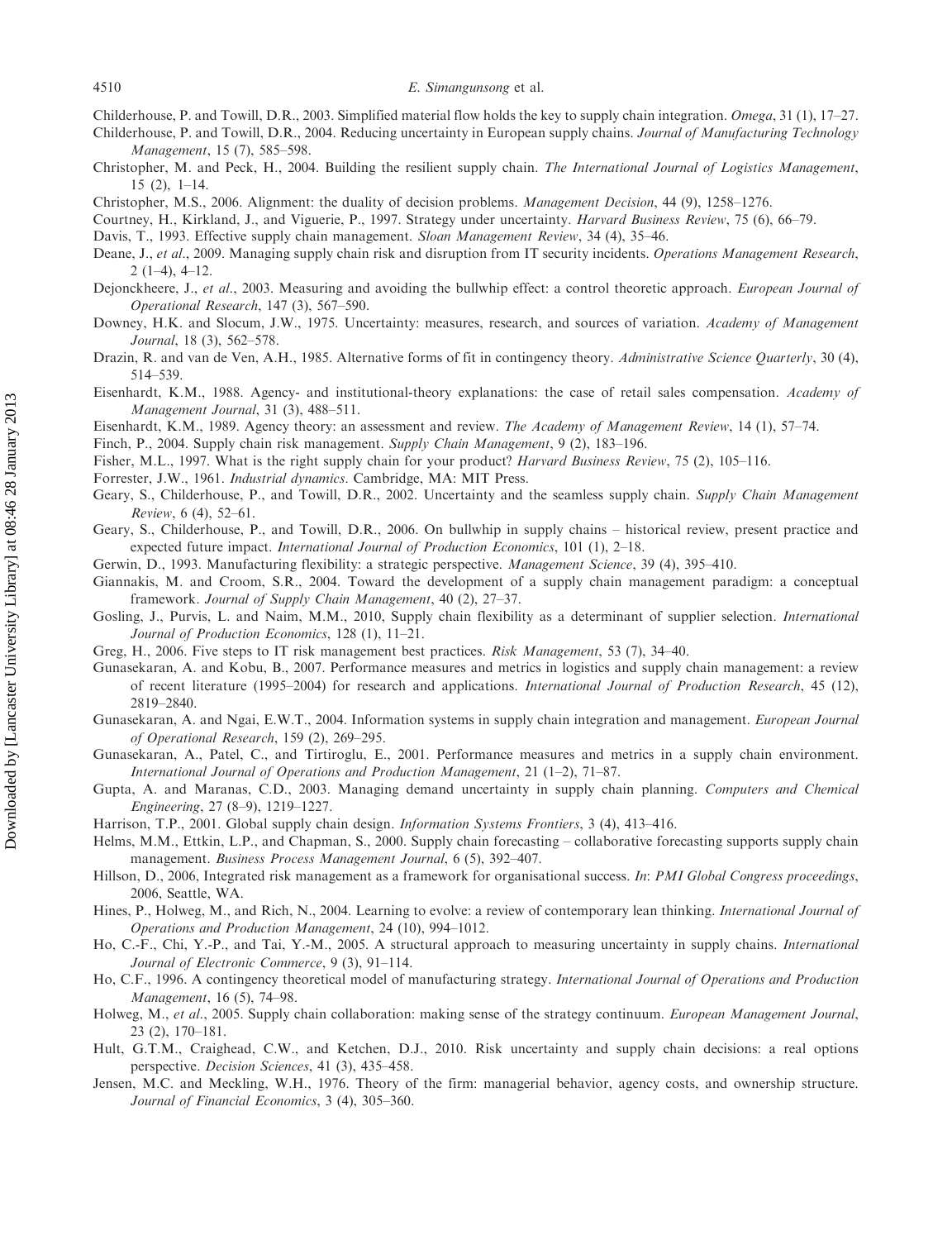- Juttner, U., Peck, H., and Christopher, M., 2003. Supply chain risk management: outlining an agenda for future research. International Journal of Logistics: Research and Applications, 6 (4), 197–210.
- Kleijnen, J. and Smits, M., 2003. Performance metrics in supply chain management. Journal of the Operational Research Society, 54 (5), 507–514.
- Kleindorfer, P.R. and Saad, G.H., 2005. Managing disruption risks in supply chains. Production and Operations Management, 14 (1), 53–68.
- Koh, S.C.L. and Saad, S.M., 2002. Development of a business model for diagnosing uncertainty in ERP environments. International Journal of Production Research, 40 (13), 3015–3039.
- Koh, S.C.L., Saad, S.M., and Jones, M.H., 2002. Uncertainty under MRP-planned manufacture: review and categorization. International Journal of Production Research, 40 (10), 2399–2421.
- Kwon, O., Im, G.P., and Lee, K.C., 2007. MACE-SCM: a multi-agent and case-based reasoning collaboration mechanism for supply chain management under supply and demand uncertainties. Expert Systems with Applications, 33 (3), 690–705.
- Lawrence, P.R. and Lorsch, J.W., 1967. Differentiation and integration in complex organizations. Administrative Science Quarterly, 12 (1), 1–47.
- Lee, H.L., 2002. Aligning supply chain strategies with product uncertainties. California Management Review, 44 (3), 105–119.
- Lee, H.L. and Billington, C., 1995. The evolution of supply-chain-management models and practice at Hewlett-Packard. Interfaces, 25 (5), 42–63.
- Lee, H.L., Padmanabhan, V., and Whang, S., 1997. Information distortion in a supply chain: the bullwhip effect. Management Science, 43 (4), 546–558.
- Li, J. and Hong, S.-J., 2007. Towards a new model of supply chain risk management: the cross-functional process mapping approach. International Journal of Electronic Customer Relationship Management, 1 (1), 91–107.
- Lockamy-III, A., et al., 2008. The impact of process maturity and uncertainty on supply chain performance: an empirical study. International Journal of Manufacturing Technology and Management, 15 (1), 12–27.
- Manuj, I. and Mentzer, J.T., 2008. Global supply chain risk management strategies. International Journal of Physical Distribution and Logistics Management, 38 (3), 192–223.
- Mason-Jones, R. and Towill, D.R., 1998. Shrinking the supply chain uncertainty circle. *IOM Control*, 24 (7), 17–22.
- Mason-Jones, R. and Towill, D.R., 2000. Coping with uncertainty: reducing 'bullwhip' behaviour in global supply chains. Supply Chain Forum: An International Journal, 1 (1), 40–45.
- Melnyk, S.A., Stewart, D.M., and Swink, M., 2004. Metrics and performance measurement in operations management: dealing with the metrics maze. Journal of Operations Management, 22 (3), 209–218.
- Miller, K.D., 1992. A framework for integrated risk management in international business. Journal of International Business Studies, 23 (2), 311–331.
- Miller, K.D., 1993. Industry and country effects on managers' perceptions of environmental uncertainties. Journal of International Business Studies, 24 (4), 693–714.
- Mintzberg, H., 1978. Patterns in strategy formation. Management Science (pre-1986), 24 (9), 934–948.
- Muckstadt, J.A., et al., 2001. Guidelines for collaborative supply chain system design and operation. Information Systems Frontiers, 3 (4), 427–453.
- Neely, A., 1999. The performance measurement revolution: why now and what next? International Journal of Operations and Production Management, 19 (2), 205–228.
- Neiger, D., Rotaru, K., and Churilov, L., 2009. Supply chain risk identification with value-focused process engineering. Journal of Operations Management, 27 (2), 154–168.
- Peck, H., 2006. Reconciling supply chain vulnerability, risk and supply chain management. International Journal of Logistics: research and Applications, 9 (2), 127–142.
- Peidro, D., et al., 2009. Quantitative models for supply chain planning under uncertainty: a review. The International Journal of Advanced Manufacturing Technology, 43 (3), 400–420.
- Prater, E., 2005. A framework for understanding the interaction of uncertainty and information systems on supply chains. International Journal of Physical Distribution and Logistics Management, 35 (7–8), 524–539.
- Prater, E., Biehl, M., and Smith, M.A., 2001. International supply chain agility: tradeoffs between flexibility and uncertainty. International Journal of Operations and Production Management, 21 (5–6), 823–839.
- Pujawan, I.N., 2004. Assessing supply chain flexibility: a conceptual framework and case study. International Journal of Integrated Supply Management, 1 (1), 79–97.
- Ritchie, B. and Brindley, C., 2007. Supply chain risk management and performance: a guiding framework for future development. International Journal of Operations and Production Management, 27 (3), 303–323.
- Rodrigues, V., et al., 2008. Establishing a transport operation focused uncertainty model for the supply chain. International Journal of Physical Distribution and Logistics Management, 38 (5), 388–411.
- Rossetti, C.L. and Choi, T.Y., 2008. Supply management under high goal incongruence: an empirical examination of disintermediation in the aerospace supply chain. Decision Sciences, 39 (3), 507–540.
- Savic, A., 2008. Managing IT-related operational risks. Ekonomski anali, 53 (176), 88–109.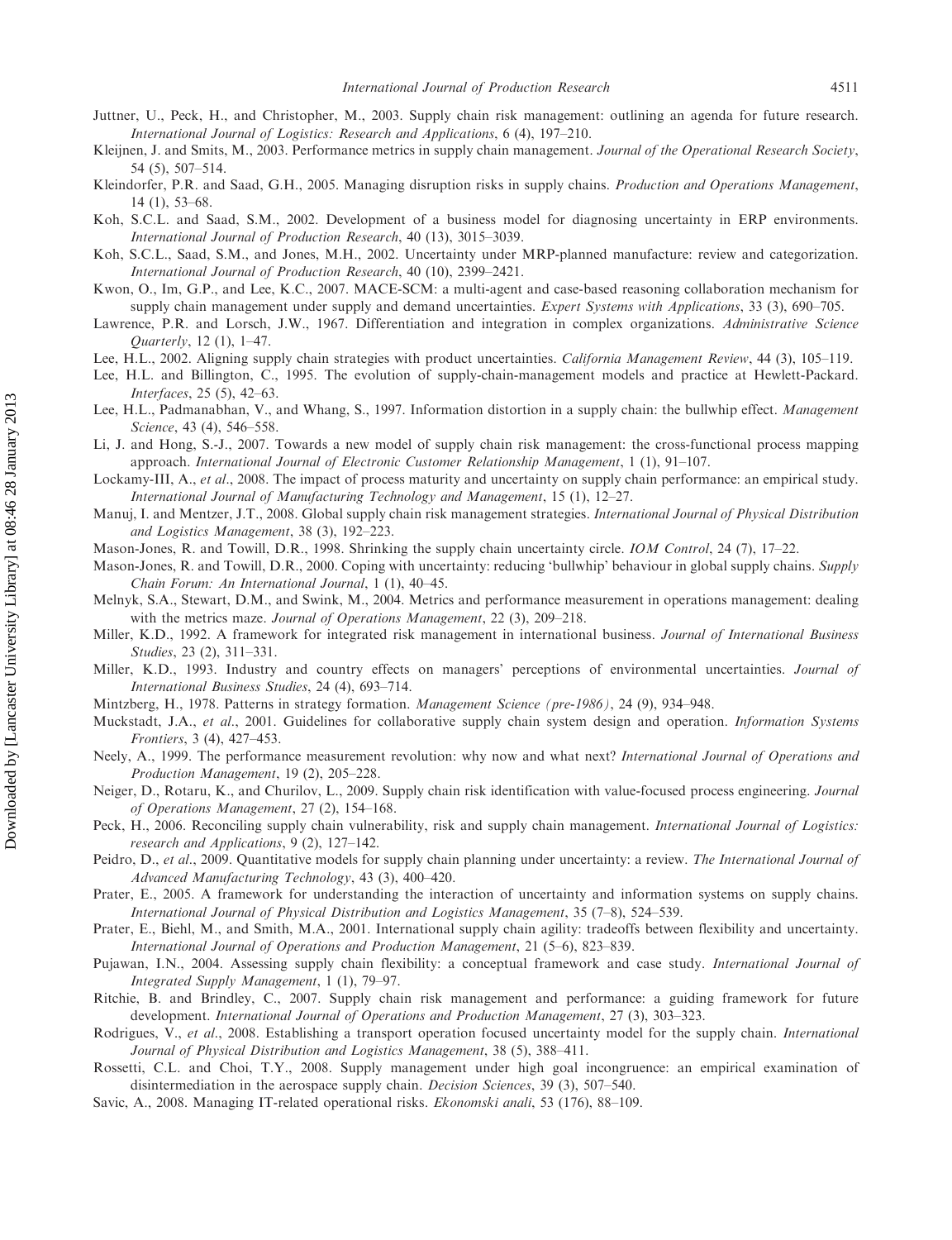- Sawhney, R., 2006. Interplay between uncertainty and flexibility across the value-chain: towards a transformation model of manufacturing flexibility. Journal of Operations Management, 24 (5), 476-493.
- Sheffi, Y. and Rice, J., 2005. A Supply Chain View of the Resilient Enterprise. MIT Sloan Management Review, 47 (1), 41–48. Shim, J.P., et al., 2002. Past, present, and future of decision support technology. *Decision Support Systems*, 33 (2), 111–126.
- Smith, G.E., et al., 2007. A critical balance: collaboration and security in the IT-enabled supply chain. International Journal of Production Research, 45 (11), 2595–2613.
- Stevenson, M. and Spring, M., 2007. Flexibility from a supply chain perspective: definition and review. International Journal of Operations and Production Management, 27 (7), 685–713.
- Sun, S.-Y., Hsu, M.-H., and Hwang, W.-J., 2009. The impact of alignment between supply chain strategy and environmental uncertainty on SCM performance. Supply Chain Management: an International Journal, 14 (3), 201-212.
- Swamidass, P.M. and Newell, W.T., 1987. Manufacturing strategy, environmental uncertainty and performance: a path analytic model. Management Science, 33 (4), 509–524.
- Tang, C.S., 2006. Robust strategies for mitigating supply chain disruptions. International Journal of Logistics Research and Applications, 9 (1), 33–45.
- Taylor, D.H., 2006. Strategic considerations in the development of lean agri-food supply chains: a case study of the UK pork sector. Supply Chain Management, 11 (3), 271-280.
- Tomlin, B., 2006. On the value of mitigation and contingency strategies for managing supply chain disruption risks. Management Science, 52 (5), 639–657.
- Tosi Jr, H.L. and Slocum Jr, J.W., 1984. Contingency theory: some suggested directions. Journal of Management, 10 (1), 9–26.
- Towill, D.R., Childerhouse, P., and Disney, S.M., 2002. Integrating the automotive supply chain: where are we now? International Journal of Physical Distribution and Logistics Management, 32 (1–2), 79–95.
- Towill, D.R. and Mccullen, P., 1999. The impact of agile manufacturing on supply chain dynamics. International Journal of Logistics Management, 10 (1), 83–96.
- Tracey, M., Lim, J.S., and Vonderembse, M.A., 2005. The impact of supply-chain management capabilities on business performance. Supply Chain Management: an International Journal, 10 (3), 179–191.
- Tracy, D. and Knight, J., 2008. Lean operations management: identifying and bridging the gap between theory and practice. Journal of American Academy of Business, Cambridge, 12 (2), 8–14.
- Ulrich, K., 1995. The role of product architecture in the manufacturing firm. *Research Policy*, 24 (3), 419–440.
- van der Vaart, J.T., de Vries, J., and Wijngaard, J., 1996. Complexity and uncertainty of materials procurement in assembly situations. International Journal of Production Economics, 46–47, 137–152.
- van der Vorst, J.G.A.J. and Beulens, A.J.M., 2002. Identifying sources of uncertainty to generate supply chain redesign strategies. International Journal of Physical Distribution and Logistics Management, 32 (6), 409–430.
- van der Vorst, J.G.A.J., et al., 1998. Supply chain management in food chains: improving performance by reducing uncertainty. International Transactions in Operational Research, 5 (6), 487–499.
- van donk, D.P. and van der Vaart, T., 2005. A case of shared resources, uncertainty and supply chain integration in the process industry. International Journal of Production Economics, 96 (1), 97–108.
- Wagner, S.M. and Bode, C., 2008. An empirical examination of supply chain performance along several dimensions of risk. Journal of Business Logistics, 29 (1), 307–325.
- Ward, P.T., et al., 1995. Business environment, operations strategy, and performance: an empirical study of Singapore manufacturers. Journal of Operations Management, 13 (2), 99-115.
- Werner, S., Brouthers, L.E., and Brouthers, K.D., 1996. International risk and perceived environmental uncertainty: the dimensionality and internal consistency of Miller's measure. Journal of International Business Studies, 27 (3), 571–587.
- Wilding, R., 1998. The supply chain complexity triangle. International Journal of Physical Distribution and Logistics Management, 28 (8), 599–616.
- Wong, C.Y. and Arlbjorn, J.S., 2008. Managing uncertainty in a supply chain reengineering project towards agility. International Journal of Agile Systems and Management, 3 (3), 282–305.
- Xu, L. and Beamon, B.M., 2006. Supply chain coordination and cooperation mechanisms: an attribute-based approach. Journal of Supply Chain Management, 42 (1), 4–12.
- Yang, B. and Burns, N., 2003. Implications of postponement for the supply chain. International Journal of Production Research, 41 (9), 2075–2090.
- Yang, B., Burns, N.D., and Backhouse, C.J., 2004. Management of uncertainty through postponement. International Journal of Production Research, 42 (6), 1049–1064.
- Yang, B. and Yang, Y., 2010. Postponement in supply chain risk management: a complexity perspective. *International Journal of* Production Research, 48 (7), 1901–1912.
- Zsidisin, G.A., Panelli, A., and Upton, R., 2000. Purchasing organization involvement in risk assessments, contingency plans, and risk management: an exploratory study. Supply Chain Management, 5 (4), 187.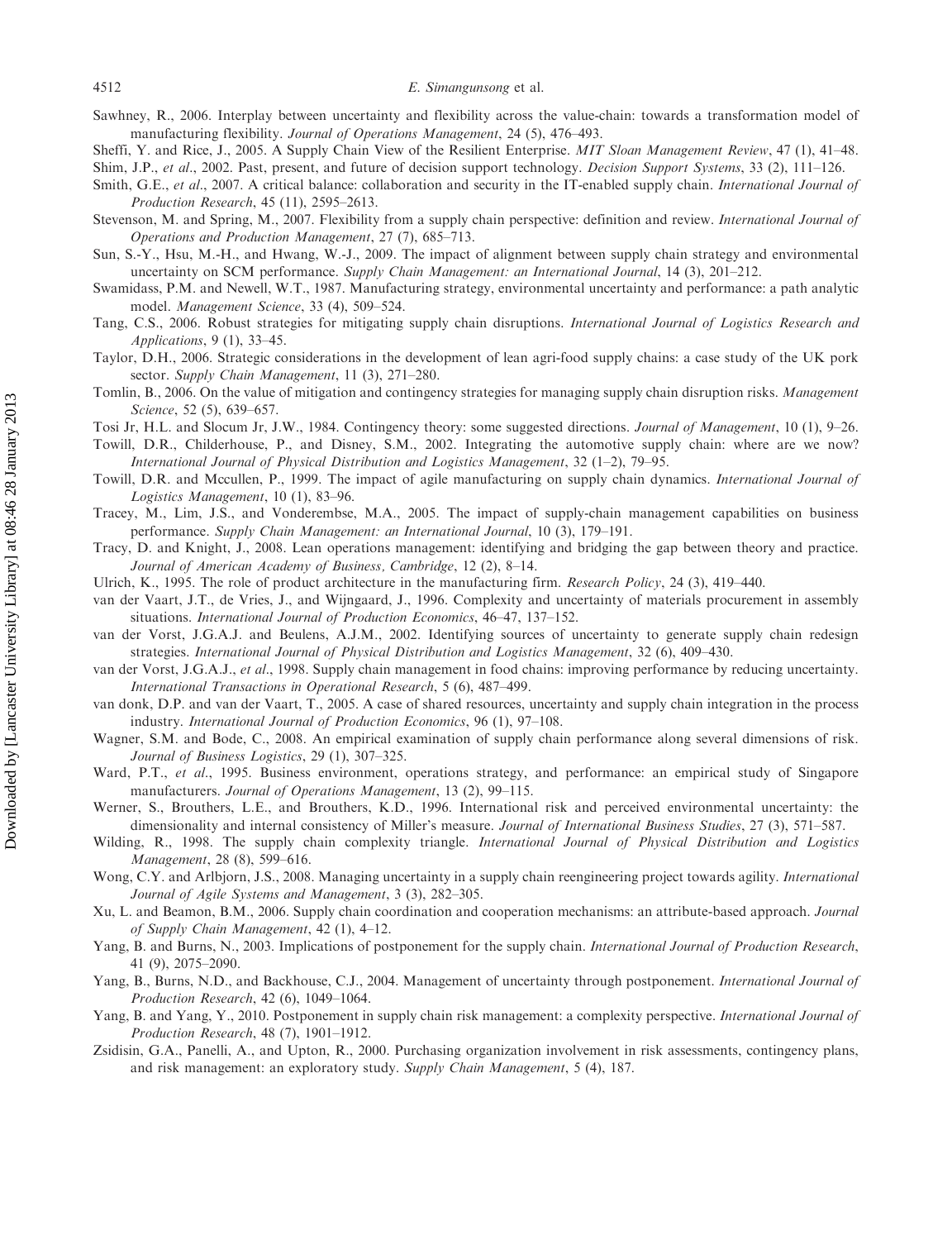# Appendix

| Appendix 1. Profile of the sources of uncertainty. |  |  |  |  |
|----------------------------------------------------|--|--|--|--|
|----------------------------------------------------|--|--|--|--|

| Source of uncertainty            | Dimension                                                                                                                                                                                                           | Literature                                                                                                     | Literature with empirical<br>evidence                                                                       |
|----------------------------------|---------------------------------------------------------------------------------------------------------------------------------------------------------------------------------------------------------------------|----------------------------------------------------------------------------------------------------------------|-------------------------------------------------------------------------------------------------------------|
| U1. Product<br>characteristics   | The product specification, e.g. colour,<br>length, size, and packaging, can lead<br>to uncertainty in processing times, e.g.<br>when a product is new and the<br>specification is not yet fully clarified           | van Donk and van der<br>Vaart (2005)                                                                           | <b>NA</b>                                                                                                   |
|                                  | The packaging characteristics, e.g.<br>uncertainty about how a new product<br>is to be packaged can lead to uncer-<br>tainty in product handling times                                                              | van der Vorst and<br>Beulens $(2002)$                                                                          | van der Vorst and<br>Beulens (2002): Food                                                                   |
|                                  | The product life cycle, e.g. shorter life<br>cycles lead to uncertain output vol-<br>umes, as there are more frequent new<br>product introductions, leading to<br>more frequent quality and engineering<br>problems | Miller (1992), Fisher<br>(1997), Sawhney<br>(2006)                                                             | Sawhney (2006):<br>Electronics                                                                              |
|                                  | The perishability of products leads to<br>uncertainty in output volumes, etc.<br>The product variety offered: this leads to<br>uncertainties in the quantities of<br>product to stock, etc.                         | van der Vorst and<br>Beulens $(2002)$<br>Fisher (1997)                                                         | van der Vorst and<br>Beulens (2002): Food<br>NA                                                             |
| U2. Manufacturing<br>process     | Machine breakdowns lead to uncertain<br>output volumes                                                                                                                                                              | Miller (1992), Davis<br>(1993), Koh et al.<br>$(2002)$ , Towill <i>et al.</i><br>$(2002)$ , Sawhney<br>(2006)  | Towill et al. (2002):<br>Automotive Sawhney<br>$(2006)$ : Electronic                                        |
|                                  | Variable process yield and scrap-rates<br>lead to uncertain output volumes                                                                                                                                          | Miller (1992), van der<br>Vorst et al. (1998),<br>Towill et al. (2002),<br>van der Vorst and<br>Beulens (2002) | Towill et al. (2002):<br>Automotive van der<br>Vorst and Beulens<br>$(2002)$ : Food                         |
|                                  | Changes in employee productivity due,<br>for example, to labour absence, turn-<br>over, labour unrest or strikes                                                                                                    | Miller (1992), Sawhney<br>(2006)                                                                               | Sawhney (2006):<br>Electronics                                                                              |
|                                  | Accidents, that disturb the production<br>process                                                                                                                                                                   | Miller (1992)                                                                                                  | <b>NA</b>                                                                                                   |
|                                  | General: authors who do not specify a<br>dimension                                                                                                                                                                  | Mason-Jones and Towill<br>(1998), Geary et al.<br>(2002), Christopher<br>and Peck $(2004)$                     | <b>NA</b>                                                                                                   |
| U3. Control/chaos<br>uncertainty | Difficulties in production planning when<br>the sales order is small compared with<br>the production-batching system                                                                                                | Wilding (1998), Geary<br>et al. (2002), Towill<br><i>et al.</i> (2002)                                         | Towill et al. (2002):<br>Automotive                                                                         |
|                                  | Chaos resulting from supply-chain con-<br>trol systems, e.g. wrong control rules,<br>mismatch in the ICT system                                                                                                     | Geary et al. (2002),<br>Towill et al. (2002),<br>van der Vorst and<br>Beulens (2002), Prater<br>(2005)         | Towill et al. (2002):<br>Automotive, van der<br>Vorst and Beulens<br>$(2002)$ : Food (limited)<br>evidence) |
|                                  | Errors caused by inaccuracies or poor<br>reports from supply-chain partners<br>which are beyond the control of the<br>organisation                                                                                  | Geary et al. (2002)                                                                                            | NA                                                                                                          |
| U4. Decision<br>complexity       | Different goals across functional<br>departments, which may or may not<br>be mutually supportive, that disrupt<br>supply-chain processes, e.g. in terms                                                             | Prater (2005)                                                                                                  | <b>NA</b>                                                                                                   |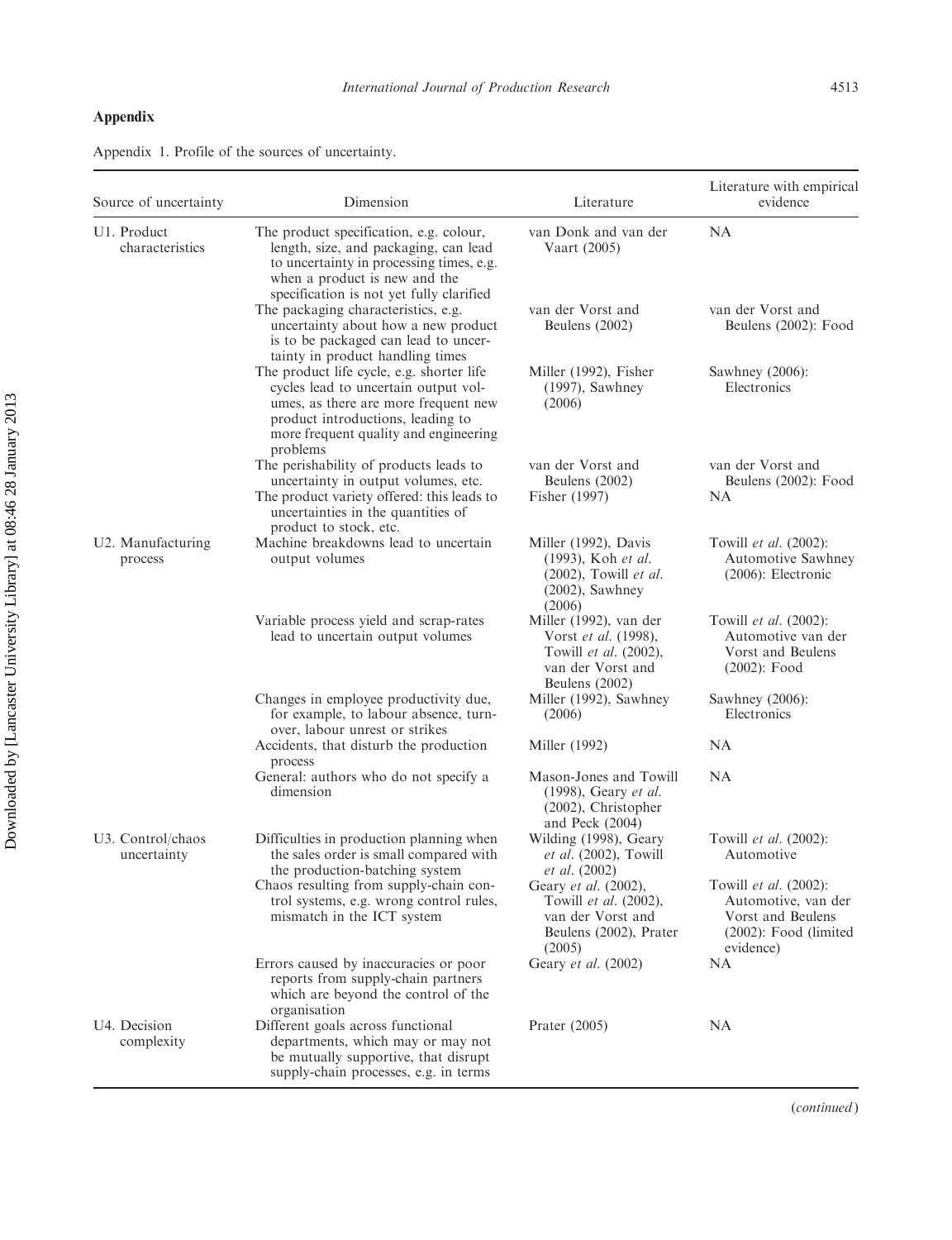# Appendix 1. Continued.

| Source of uncertainty                | Dimension                                                                                                                                                                                                                                                 | Literature                                                                                                                                                       | Literature with empirical<br>evidence                                                                                                  |
|--------------------------------------|-----------------------------------------------------------------------------------------------------------------------------------------------------------------------------------------------------------------------------------------------------------|------------------------------------------------------------------------------------------------------------------------------------------------------------------|----------------------------------------------------------------------------------------------------------------------------------------|
|                                      | of delayed decisions that slow down<br>the whole process                                                                                                                                                                                                  |                                                                                                                                                                  |                                                                                                                                        |
| U4. Decision com-<br>plexity (contd) | Capacity constraints, e.g. maximum<br>production output, machine utilisa-<br>tion, warehouse and truckload<br>capacity including availability of<br>rental options, etc., that leads to the<br>uncertainty of the delivery of an order<br>to the customer | Prater $(2005)$                                                                                                                                                  | <b>NA</b>                                                                                                                              |
|                                      | Uncertainty inherent in long range tra-<br>ditional strategic planning, e.g. tech-<br>nology innovations or price/cost<br>changes                                                                                                                         | Prater $(2005)$                                                                                                                                                  | NA                                                                                                                                     |
|                                      | Administrative issues and decision poli-<br>cies that lead to uncertainty in the<br>supply-chain caused by unresponsive<br>decision processes                                                                                                             | van der Vorst et al.<br>(1998)                                                                                                                                   | van der Vorst et al.<br>$(1998)$ : Food (limited<br>evidence)                                                                          |
| U5. Organisation/<br>behavioural     | General behavioural issue, e.g. risk taker<br>vs. risk averse behaviour, that leads to<br>disruption in supply-chain processes                                                                                                                            | van der Vorst et al.<br>(1998), Wilding (1998)                                                                                                                   | van der Vorst et al.<br>$(1998)$ : Food (limited)<br>evidence)                                                                         |
|                                      | Political influence in an organisation<br>that leads to the uncertainty of the<br>execution of a supply-chain decision,<br>e.g. senior versus junior employees/<br>managers                                                                               | van der Vorst and<br>Beulens $(2002)$                                                                                                                            | van der Vorst and<br>Beulens (2002): Food<br>(limited evidence)                                                                        |
| U6. IT/IS complexity                 | IT/IS system unavailability that may<br>stop all supply-chain activities                                                                                                                                                                                  | Bandyopadhyay et al.<br>(1999), Finch (2004),<br>Smith et al. (2007),<br>and Savic (2008)                                                                        | NA                                                                                                                                     |
|                                      | Data/information security issues that<br>lead to uncertainty, e.g. in terms of<br>information integrity and trust in the<br>system                                                                                                                        | Bandyopadhyay et al.<br>(1999), Finch (2004),<br>Smith et al. (2007),<br>and Savic (2008)                                                                        | <b>NA</b>                                                                                                                              |
|                                      | IT/IS system performance that leads to<br>uncertainty, e.g. in terms of produc-<br>tivity of processes                                                                                                                                                    | Bandyopadhyay et al.<br>(1999), Finch (2004),<br>van der Vorst and<br>Beulens (2002), Prater<br>$(2005)$ , Smith <i>et al.</i><br>$(2007)$ , and Savic<br>(2008) | van der Vorst and<br>Beulens (2002) Food<br>(limited evidence)                                                                         |
| U7. End-customer<br>demand           | Seasonal demand variability, e.g.<br>Christmas, Eid al-Fitr, Chinese New<br>Year, school holidays, dry or rainy<br>seasons.                                                                                                                               | Lee $(2002)$ , van der<br>Vorst and Beulens<br>(2002), Sun et al.<br>(2009)                                                                                      | Lee $(2002)$ : fashion (lim-<br>ited evidence) van der<br>Vorst and Beulens<br>(2002) Food (limited<br>evidence), Sun et al.<br>(2009) |
|                                      | Changes in consumer tastes that lead to<br>unexpected changes in demand for a<br>company's product                                                                                                                                                        | Miller (1992), van der<br>Vorst et al. (1998)                                                                                                                    | van der Vorst et al.<br>$(1998)$ : Food (limited)<br>evidence)                                                                         |
|                                      | Irregular or sporadic events that lead to<br>uncertainty, e.g. sports events                                                                                                                                                                              | Bartezzaghi and<br>Verganti (1995)                                                                                                                               | Bartezzaghi and<br>Verganti (1995)<br>Telecommunications<br>(limited evidence)                                                         |
| U8. Demand<br>amplification          | Demand signal processing that leads to<br>unusually high stock levels in the<br>upper regions of the supply chain                                                                                                                                         | Lee et al. (1997), Wilding<br>(1998), Dejonckheere<br>et al. (2003), Blecker                                                                                     | Lee et al. (1997):<br>Computer, consumer<br>goods and retail,<br>Dejonckheere et al.                                                   |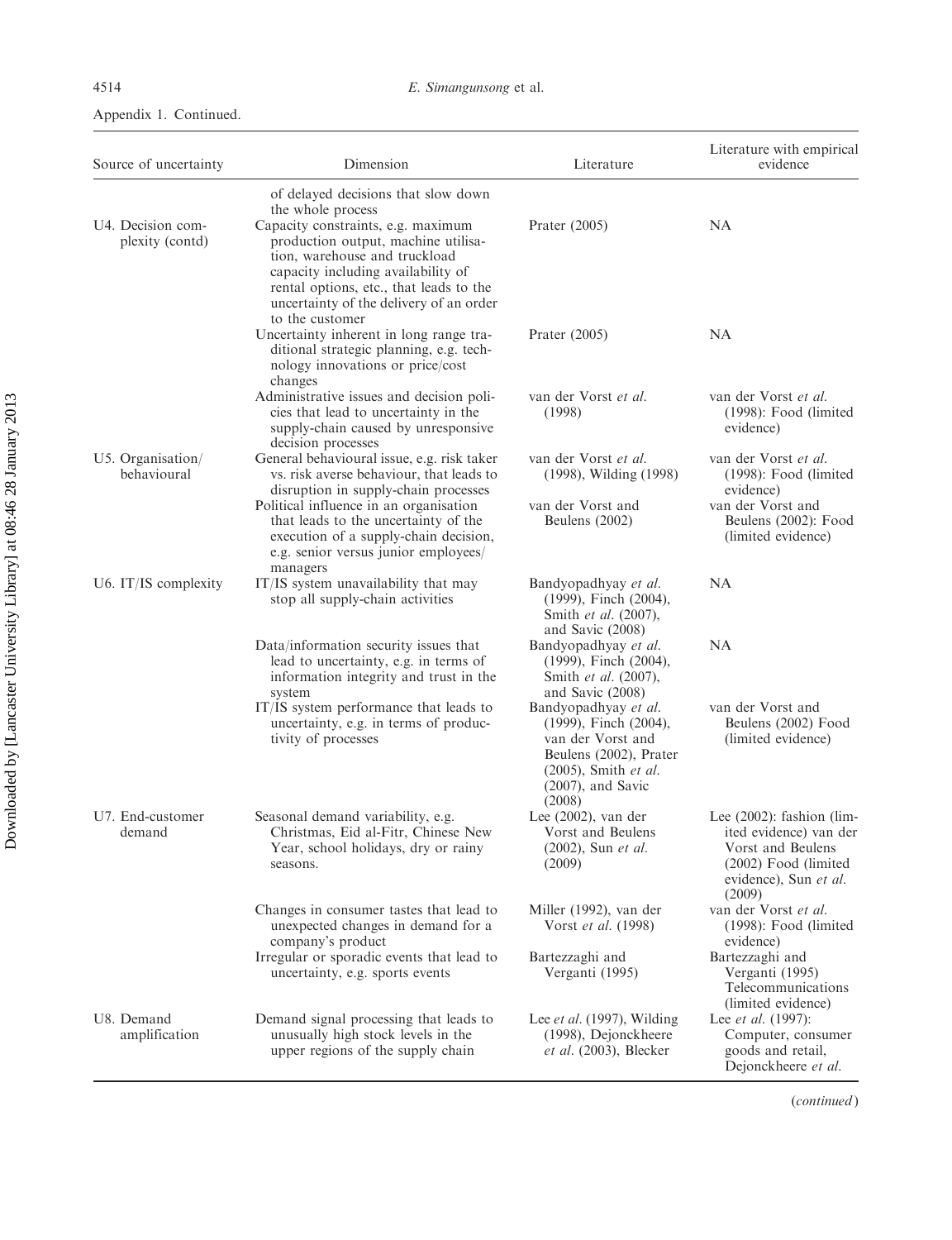Appendix 1. Continued.

| Source of uncertainty                                                | Dimension                                                                                                                                                          | Literature                                                                                               | Literature with empirical<br>evidence                                                      |
|----------------------------------------------------------------------|--------------------------------------------------------------------------------------------------------------------------------------------------------------------|----------------------------------------------------------------------------------------------------------|--------------------------------------------------------------------------------------------|
|                                                                      | Rationing game that stimulates cus-<br>tomers to order more units than they<br>need, this lead to uncertainty of actual<br>end-customer demand patterns.           | <i>et al.</i> (2005), Prater<br>(2005)<br>Lee et al. (1997), Wilding<br>(1998)                           | $(2003)$ :Consumer<br>goods and retail<br>Lee et al. (1997):<br>Computer and<br>automotive |
| U8. Demand amplifi-<br>cation (contd)                                | Order batching policy, which obscures<br>actual demand.                                                                                                            | Lee et al. (1997), Wilding<br>(1998), Geary et al.<br>(2002)                                             | Lee <i>et al.</i> (1997):<br>Consumer goods and<br>retail                                  |
|                                                                      | Price variations, e.g. discounts or pro-<br>motions, that lead to unexpectedly<br>high demand                                                                      | Lee et al. (1997), van der<br>Vorst et al. (1998),<br><b>Wilding (1998)</b>                              | Lee et al. (1997): Food<br>and consumer goods,<br>Wilding (1998): Retail<br>industry       |
| U9. Supplier                                                         | The timing of supply may be uncertain if<br>the supplier is regularly unable to<br>meet promised due dates                                                         | Davis (1993), Towill<br>et al. (2002), van der<br>Vorst and Beulens<br>$(2002)$ , Sawhney<br>(2006)      | van der Vorst and<br>Beulens (2002): Food<br>Sawhney (2006):<br>Electronics                |
|                                                                      | The quality of supplied product may<br>vary, e.g. this may depend on the<br>quality of the variable crop quality                                                   | Towill et al. (2002), van<br>der Vorst and Beulens<br>$(2002)$ , Sawhney<br>(2006)                       | van der Vorst and<br>Beulens (2002): Food<br>Sawhney (2006):<br>Electronics                |
|                                                                      | The availability of supply may be<br>uncertain                                                                                                                     | Miller (1992), van der<br>Vorst and Beulens<br>(2002)                                                    | NA                                                                                         |
| U10. Parallel<br>interaction                                         | General parallel interaction issue among<br>suppliers that supply different prod-<br>ucts to a company, e.g. cross-docking<br>issues                               | Wilding (1998), van der<br>Vorst and Beulens<br>(2002), Prater (2005),<br>Manuj and Mentzer<br>(2008)    | van der Vorst and<br>Beulens (2002): Food                                                  |
| U11. Order forecast<br>horizon                                       | General order forecast horizon issue, <i>i.e.</i><br>the longer the horizon, the larger the<br>forecast errors, and hence there is a<br>greater demand uncertainty | Muckstadt et al. (2001),<br>van der Vorst and<br>Beulens (2002), van<br>Donk and van der<br>Vaart (2005) | van der Vorst and<br>Beulens (2002) Food<br>(limited evidence)                             |
| U12. Chain configu-<br>ration, infra-<br>structure and<br>facilities | The geographic areas covered by the<br>supply chain, such as difficult terrain<br>or long distances.                                                               | Prater et al. (2001), van<br>der Vorst and Beulens<br>$(2002)$ , Manuj and<br>Mentzer (2008)             | Prater et al. (2001):<br>Electronics                                                       |
|                                                                      | Uncertainty in network relationships<br>caused, for example, by differences in<br>culture, processes and strategy                                                  | van der Vorst and<br>Beulens $(2002)$                                                                    | van der Vorst and<br>Beulens (2002): Food<br>(limited evidence)                            |
|                                                                      | The availability of dependable commu-<br>nication that leads to delayed pro-<br>cesses and reduced flexibility                                                     | Miller (1992), Prater<br>et al. (2001),                                                                  | Prater et al. (2001):<br>Electronics                                                       |
|                                                                      | The availability of dependable trans-<br>portation infrastructure that leads to<br>delivery process disruptions                                                    | Miller (1992), Prater<br>et al. (2001),<br>Rodrigues et al.<br>(2008)                                    | Prater <i>et al.</i> (2001):<br>Electronics                                                |
| U13. Environment                                                     | Political stability, i.e. political instability<br>in a country that has a serious impact<br>on supply-chain processes                                             | Miller (1992), Andreas<br>and Ulf $(2004)$                                                               | <b>NA</b>                                                                                  |
|                                                                      | Government regulation, when it is often<br>changed, it may disrupt company<br>plans, e.g. a new trade barrier for<br>imported raw material                         | Miller (1992), van der<br>Vorst and Beulens<br>$(2002)$ , Christopher<br>and Peck $(2004)$               | <b>NA</b>                                                                                  |

Downloaded by [Lancaster University Library] at 08:46 28 January 2013 Downloaded by [Lancaster University Library] at 08:46 28 January 2013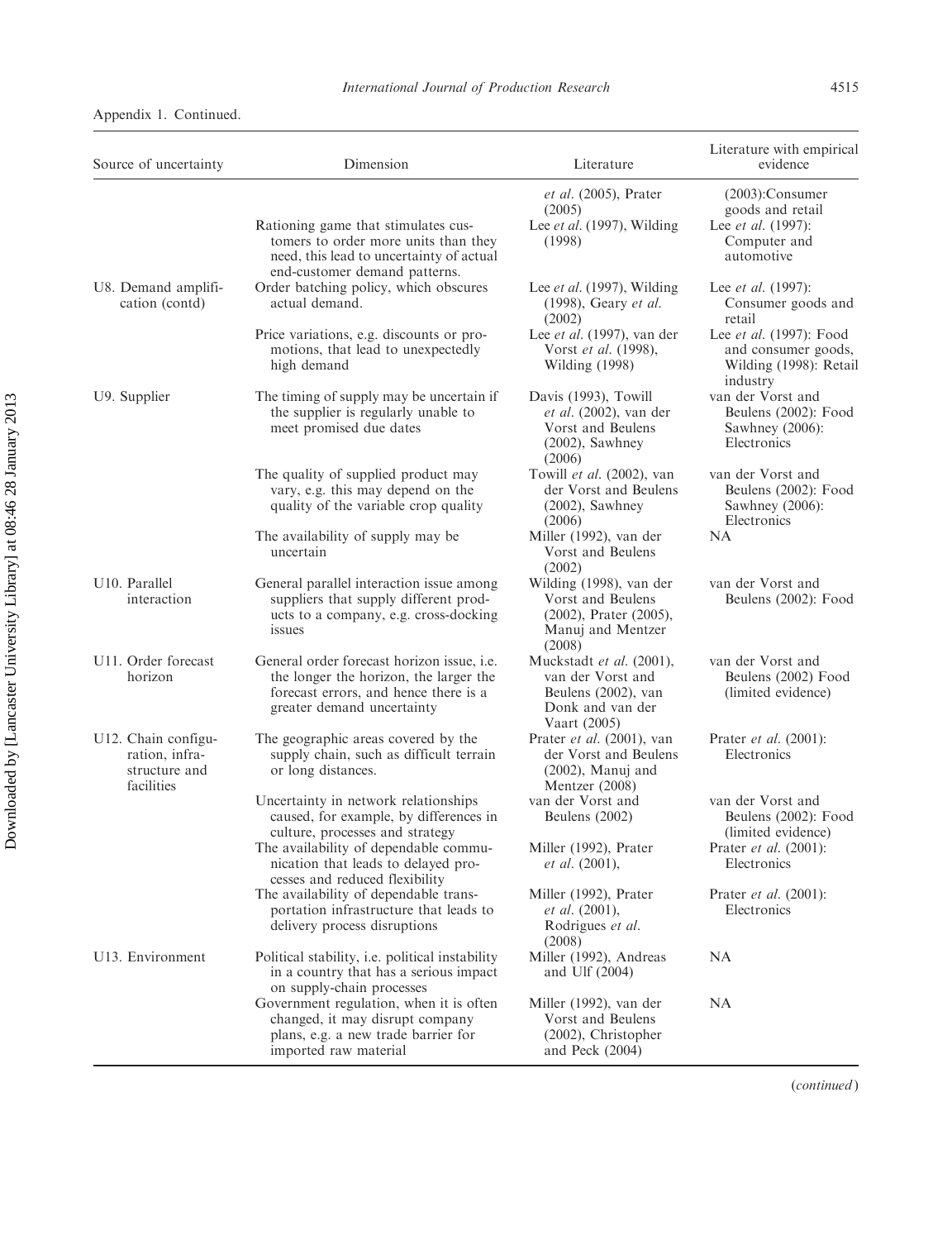4516 E. Simangunsong et al.

# Appendix 1. Continued.

| Source of uncertainty       | Dimension                                                                                                                                                                                                                 | Literature                                                                                                              | Literature with empirical<br>evidence                                                                                                                                                    |  |
|-----------------------------|---------------------------------------------------------------------------------------------------------------------------------------------------------------------------------------------------------------------------|-------------------------------------------------------------------------------------------------------------------------|------------------------------------------------------------------------------------------------------------------------------------------------------------------------------------------|--|
|                             | Macroeconomic issues, e.g. price infla-<br>tion, fluctuations in exchange and<br>interest rates, may press a company to<br>change its plan, e.g. switch to local<br>suppliers in case of an unfavourable<br>exchange rate | Miller (1992),<br>Christopher and Peck<br>(2004)                                                                        | NA.                                                                                                                                                                                      |  |
|                             | Issues in a society, for, e.g. social unrest,<br>may lead to violence, causing inability<br>to run normal supply-chain opera-<br>tions in the affected area                                                               | Miller (1992), Andreas<br>and Ulf $(2004)$                                                                              | <b>NA</b>                                                                                                                                                                                |  |
| U13. Environment<br>(contd) | Competitor behaviour, e.g. a competitor<br>may unexpectedly launch a new<br>product to the market that forces a<br>company to revise its supply-chain<br>plans                                                            | Miller (1992), van der<br>Vorst and Beulens<br>(2002), Andreas and<br>Ulf (2004)                                        | <b>NA</b>                                                                                                                                                                                |  |
| U14. Disaster               | Natural disaster, e.g. earthquakes, hur-<br>ricanes, and storms, that has a great<br>impact on the supply-chain processes                                                                                                 | Miller (1992), Zsidisin<br><i>et al.</i> (2000),<br>Christopher and Peck<br>$(2004)$ , Kleindorfer<br>and Saad $(2005)$ | Kleindorfer and Saad<br>$(2005)$ identified the<br>supply-chain issues<br>caused by Hurricane<br>Andrew in 1992, the<br>Kobe earthquake in<br>1995, and the Taiwan<br>earthquake in 1999 |  |

|  |  | Appendix 2. Profile of uncertainty-management strategy. |  |
|--|--|---------------------------------------------------------|--|
|--|--|---------------------------------------------------------|--|

| Source of uncertainty         | Dimension                    | Strategy                                          | Literature                                                                                                                                                                                                                                                                                                                                                         |
|-------------------------------|------------------------------|---------------------------------------------------|--------------------------------------------------------------------------------------------------------------------------------------------------------------------------------------------------------------------------------------------------------------------------------------------------------------------------------------------------------------------|
| U1. Product<br>characteristic | Product<br>specification     | C1. Postponement                                  | Product-development postponement, e.g.<br>make decisions for specifications that are<br>certain while postponing other specifications<br>until better information is available (Yang<br><i>et al.</i> 2004, Yang and Yang 2010)                                                                                                                                    |
|                               | Packaging<br>characteristics | <b>NA</b>                                         | <b>NA</b>                                                                                                                                                                                                                                                                                                                                                          |
|                               | Product life cycle           | R <sub>6</sub> . Shorter plan-<br>ning period     | Implementation of continuous replenishment<br>to achieve physical efficiency in terms of<br>enough stock to cover demand and suffi-<br>cient time to sell off the excess stocks in case<br>of end of product life (Fisher 1997) <sup>a</sup>                                                                                                                       |
|                               |                              | C <sub>2</sub> . Volume/deliv-<br>ery flexibility | Application of strategy where products can be<br>quickly produced and have short delivery<br>lead times to retailers, e.g. in fashion mar-<br>kets with short product life cycles<br>(Childerhouse and Towill 2003), volume<br>flexibility to cope with high sales variations<br>caused by short product life cycles in the<br>computer industry (Gerwin 1993) $b$ |
|                               | Perishability of<br>products | R <sub>3</sub> . Process perfor-<br>mance measure | Reliability improvement, e.g. in terms of pro-<br>duction quantity and quality, e.g. the use of<br>air-conditioned transportation and<br>restricted storage time to prevent quality<br>decay for perishable products (van der Vorst                                                                                                                                |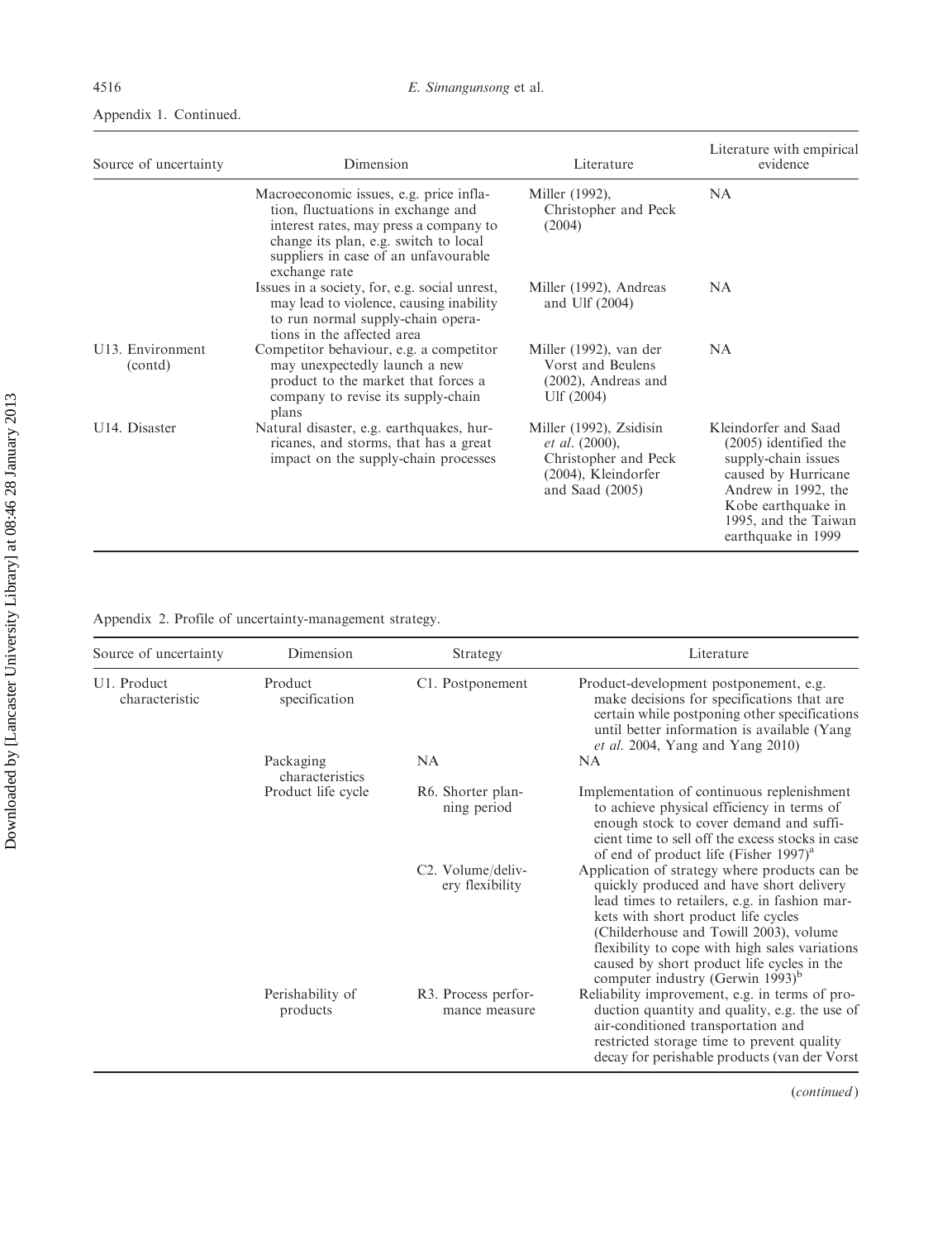Appendix 2. Continued.

| Source of uncertainty            | Dimension                                                                                                                      | Strategy                                                                                                                      | Literature                                                                                                                                                                                                                                                                                                                                                                                                                                                                                                                                                                                                                                                         |
|----------------------------------|--------------------------------------------------------------------------------------------------------------------------------|-------------------------------------------------------------------------------------------------------------------------------|--------------------------------------------------------------------------------------------------------------------------------------------------------------------------------------------------------------------------------------------------------------------------------------------------------------------------------------------------------------------------------------------------------------------------------------------------------------------------------------------------------------------------------------------------------------------------------------------------------------------------------------------------------------------|
|                                  | Product variety<br>offered                                                                                                     | C1. Postponement                                                                                                              | and Beulens $2002)^{a}$ ( <i>Reduction of food</i><br>wastes)<br>Develop the modularity of product variants to<br>allow variety to be created at the final<br>assembly, this may enable process standar-<br>disation while maintaining product variety<br>(Ulrich 1995, Lee 2002) <sup>b</sup> , Sun et al. $(2009)^{a}$<br>(Increased responsiveness to end-customer                                                                                                                                                                                                                                                                                              |
| U2. Manufacturing<br>process     | Machine<br>breakdowns                                                                                                          | R3. Process perfor-<br>mance measure<br>C2. Volume/deliv-<br>ery flexibility<br>C <sub>3</sub> . Process<br>flexibility       | demand)<br>Proactive maintenance to maintain machine<br>performance (Geary et al. 2002)<br>Process standardisation in multiple<br>manufacturing facilities to cope with process<br>disruptions (Sheffi and Rice $2005$ <sup>b</sup><br>Utilising multi-skilled workers and general-<br>purpose machines so that work can be<br>transferred to other capacity groups<br>(Sawhney $2006$ ) <sup>a</sup>                                                                                                                                                                                                                                                              |
|                                  | Variable process<br>yield and scrap-<br>rates                                                                                  | C4. Customer<br>flexibility<br>C6. Strategic stocks<br>R <sub>1</sub> . Lean<br>operations<br>R <sub>2</sub> . Product design | Delay delivery to flexible customers (Sawhney<br>$2006)^{a}$<br>Increase inventories (Davis 1993)<br>Quality levels improvement by implementing<br>waste elimination principles (Mason-Jones<br>and Towill 1998, 2000, Muckstadt et al.<br>$(2001)^{a}$ (Reduction of production cost)<br>Better manufacturing processes by changing<br>product designs (Davis 1993)                                                                                                                                                                                                                                                                                               |
|                                  | Changes in<br>employee<br>productivity<br>Accidents                                                                            | R3. Process perfor-<br>mance measure<br>C <sub>3</sub> . Process<br>flexibility<br>C <sub>3</sub> . Process<br>flexibility    | Total quality control approach (Davis 1993)<br>Coping with labour absence by utilising multi-<br>skilled workers and working overtime.<br>(Sawhney $2006$ ) <sup>a</sup><br>Multi-skilled workers and/or general-purpose<br>machines to maintain process continuity                                                                                                                                                                                                                                                                                                                                                                                                |
| U3. Control/chaos<br>uncertainty | Small sales order<br>is small com-<br>pared with<br>batch sizes<br>Chaos resulting<br>from supply-<br>chain control<br>systems | R6. Shorter plan-<br>ning period<br>R <sub>1</sub> . Lean<br>operations<br>R4. Good DSS<br>R6. Shorter plan-<br>ning period   | (Sawhney 2006) <sup>a</sup><br>Shorter planning periods may help to reduce<br>issues in manufacturing planning systems<br>that use batch size requirements (Wilding<br>1998, van der Vorst et al. 1998)<br>Implementation of a manufacturing strategy<br>where products are produced only after<br>receiving real orders from customers<br>(Wilding 1998, Geary et al. 2002)<br>Control systems (Mason-Jones and Towill<br>1998, van der Vorst et al. 1998, <sup>a</sup> Muckstadt<br>et al. 2001) (Reduction of inventory level and<br>increased product freshness)<br>Shorter planning periods help in maintaining<br>accurate information (van der Vorst et al. |
|                                  | Inaccurate or poor<br>reports from<br>supply-chain                                                                             | <b>NA</b>                                                                                                                     | 1998, Wilding 1998)<br><b>NA</b>                                                                                                                                                                                                                                                                                                                                                                                                                                                                                                                                                                                                                                   |
| U4. Decision<br>complexity       | partners<br>Different goals<br>across func-<br>tional<br>departments                                                           | R5. Collaboration                                                                                                             | Improved coordination and alignment across<br>functional departments (Helms et al. 2000, <sup>b</sup><br>Charu and Sameer 2001) <sup>a</sup>                                                                                                                                                                                                                                                                                                                                                                                                                                                                                                                       |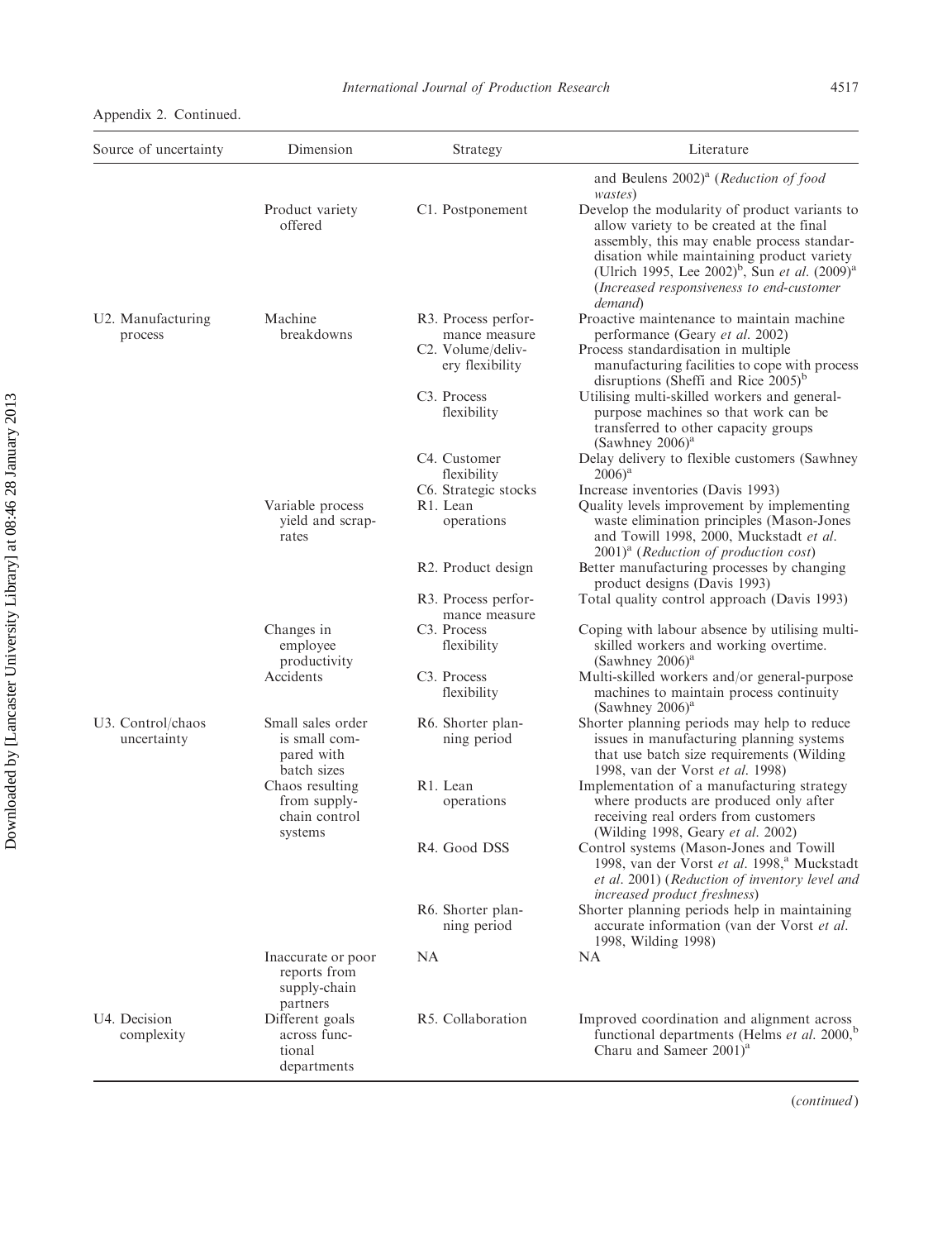Appendix 2. Continued.

| Source of uncertainty                      | Dimension                                            | Strategy                                        | Literature                                                                                                                                                                                                     |
|--------------------------------------------|------------------------------------------------------|-------------------------------------------------|----------------------------------------------------------------------------------------------------------------------------------------------------------------------------------------------------------------|
|                                            |                                                      | R7. Decision policy<br>and procedures           | Co-ordination and negotiation to solve con-<br>flicting goals (Charu and Sameer 2001) <sup>a</sup><br>Redesign of decision procedures to eliminate<br>unnecessary process steps (van der Vorst<br>et al. 1998) |
|                                            | Capacity<br>constraints                              | C11. Quantitative<br>techniques<br>R4. Good DSS | Use multiple objective dynamic programming<br>or linear programming (Prater 2005)<br>DSS in which all elements in the supply-chain<br>are considered (Muckstadt et al. 2001)                                   |
|                                            |                                                      | C11. Quantitative<br>techniques                 | Goal programming or fuzzy dynamic pro-<br>gramming (Prater 2005)                                                                                                                                               |
|                                            | Uncertainty in<br>long range stra-<br>tegic planning | C11. Quantitative<br>techniques                 | Traditional ranking procedures, neural net-<br>works, genetic algorithms and chaos theory<br>(Prater 2005)                                                                                                     |
|                                            | Administrative<br>issues and deci-<br>sion policies  | R7. Decision policy<br>and procedures           | Redesign of decision policy and procedure to<br>eliminate unnecessary process steps (van der<br>Vorst et al., 1998)                                                                                            |
| U5. Organisation/<br>behavioural<br>issues | General beha-<br>vioural issue                       | R3. Process perfor-<br>mance measure            | Linking of employee performance objectives<br>with supply-chain objectives (van der Vorst<br>and Beulens 2002) (Reduction of process<br>disruptions)                                                           |
|                                            |                                                      | R7. Decision policy<br>and procedures           | Eliminate unnecessary decision process steps to<br>reduce human-related issues that occur in<br>lengthy administration processes (van der<br>Vorst et al. 1998)                                                |
|                                            | Internal politics                                    | No strategies<br>proposed                       | NA                                                                                                                                                                                                             |
| U6. IT/IS complexity                       | $IT/IS$ system<br>unavailability                     | R7. Decision policy<br>and procedures           | Implementation of stringent audit procedures<br>and monitoring of computer usage<br>(Bandyopadhyay et al. 1999). (Increased<br>customer satisfaction)                                                          |
|                                            |                                                      | R8. ICT system                                  | Backup systems and procedures: until the<br>IT/IS system becomes available<br>(Bandyopadhyay et al. 1999)<br>Virus-prevention and firewall software                                                            |
|                                            |                                                      |                                                 | (Bandyopadhyay et al. 1999, Greg 2006)<br>Employee education, to reduce system misuse                                                                                                                          |
|                                            | Data/information<br>security issues                  | R7. Decision policy<br>and procedures           | (Bandyopadhyay et al. 1999, Greg 2006)<br>Restricting access to the IT/IS system<br>(Bandyopadhyay et al. 1999)                                                                                                |
|                                            |                                                      | R8. ICT system                                  | Secure IT/IS system, such as, data encryption<br>and recognition systems (Bandyopadhyay<br>et al. 1999)                                                                                                        |
|                                            | IT/IS system<br>performance                          | No strategies<br>proposed                       | <b>NA</b>                                                                                                                                                                                                      |
| U7. End-customer<br>demand                 | Seasonal demand<br>variability                       | R9. Pricing strategy                            | Marketing activities such as price promotions<br>(Miller 1992) and (Gupta and Maranas<br>2003)                                                                                                                 |
|                                            |                                                      | C1. Postponement                                | Produce at a later time closer to the confir-<br>mation of customer orders (Fisher 1997) <sup>b</sup><br>(Mason-Jones and Towill 2000, Prater et al.<br>2001, Yang et al. 2004)                                |
|                                            |                                                      | C2. Volume/deliv-<br>ery flexibility            | Flexibility in terms of volume of production<br>(Gerwin 1993)                                                                                                                                                  |
|                                            |                                                      | C6. Strategic stocks                            | Inventory buffers (Wilding 1998, Helms et al.<br>2000, Towill et al. 2002, van Donk and van<br>der Vaart 2005)                                                                                                 |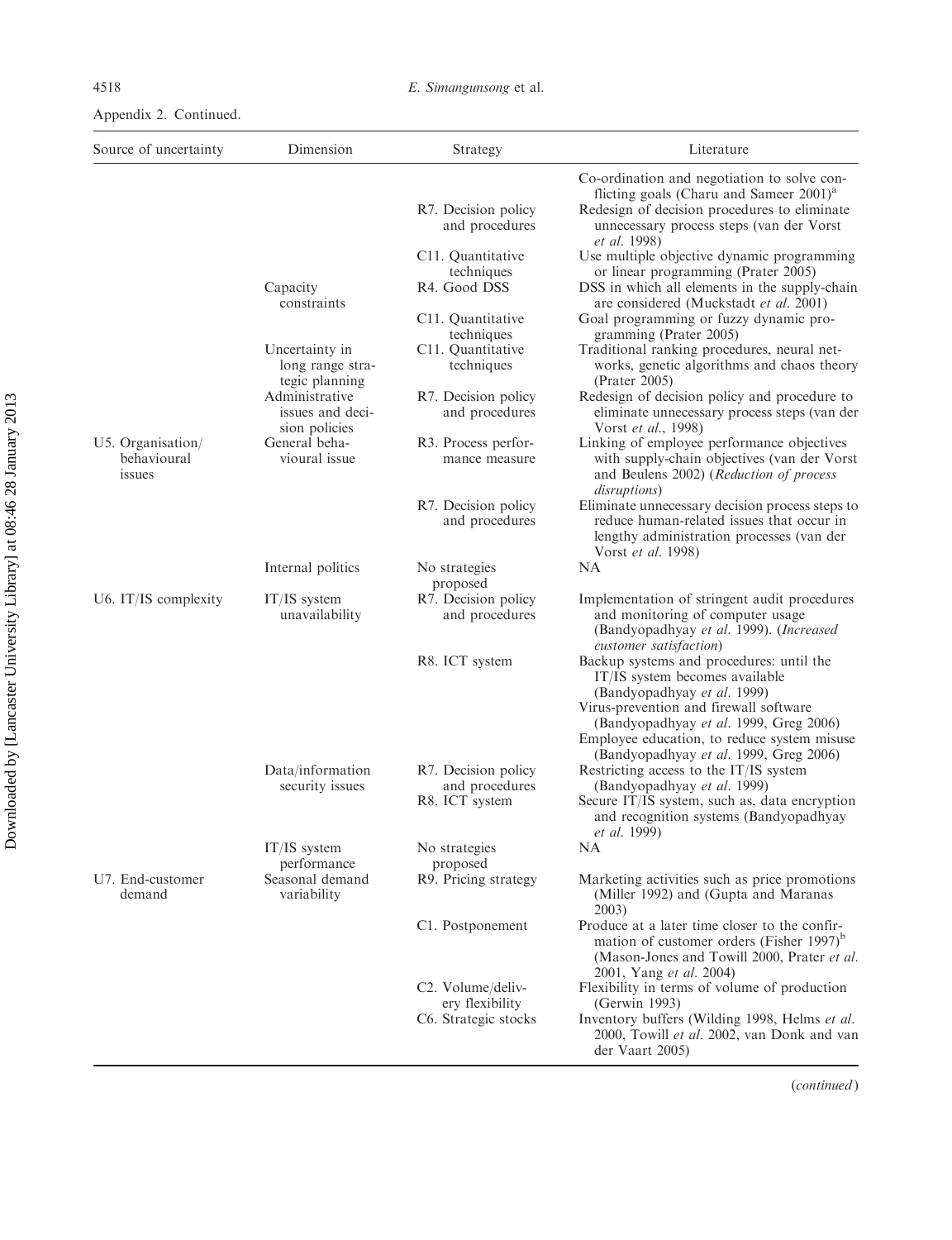Appendix 2. Continued.

| Source of uncertainty       | Dimension                         | Strategy                                                       | Literature                                                                                                                                                                                                                                                                                                                                                                                                                                                                                      |
|-----------------------------|-----------------------------------|----------------------------------------------------------------|-------------------------------------------------------------------------------------------------------------------------------------------------------------------------------------------------------------------------------------------------------------------------------------------------------------------------------------------------------------------------------------------------------------------------------------------------------------------------------------------------|
|                             |                                   | C8. ICT System                                                 | To facilitate information sharing (Mason-<br>Jones and Towill 1998) <sup>b</sup> (Towill and<br>McCullen 1999, Prater 2005). (Reduction<br>of cost, increased responsiveness to end-<br>customer order)                                                                                                                                                                                                                                                                                         |
|                             |                                   | C9. Lead-time<br>management<br>C11. Quantitative<br>techniques | Loose delivery dates increase production flex-<br>ibility (Prater <i>et al.</i> 2001) <sup>a</sup><br>Advanced forecasting techniques (Davis 1993).                                                                                                                                                                                                                                                                                                                                             |
|                             | Changes in con-<br>sumer tastes   | R <sub>2</sub> . Product design                                | Introducing new products to match market<br>leader offering and change market equilib-<br>rium retaining current customer base (Miller<br>1992).                                                                                                                                                                                                                                                                                                                                                |
|                             | Irregular or spo-<br>radic events | C11. Quantitative<br>techniques                                | Implementation of a forecasting technique to<br>calculate overplanning requirements<br>(Bartezzaghi and Verganti 1995). (Reduction<br>of production cost, increased fill rate)                                                                                                                                                                                                                                                                                                                  |
| U8. Demand<br>amplification | Demand signal<br>processing       | R <sub>1</sub> . Lean<br>operations                            | Elimination of echelons and functional inter-<br>faces to reduce time delays and information<br>distortion (Towill and McCullen 1999) <sup>b</sup><br>Application of time compression of both order<br>information upstream and product transfer<br>downstream to reduce distortion of infor-<br>mation and enable effective material flow,<br>which then reduces demand amplification<br>(Mason-Jones and Towill 1998, 2000, Towill<br>and McCullen 1999) (Reduction of produc-<br>tion costs) |
|                             |                                   | R5. Collaboration                                              | Information sharing and tight coordination to<br>enable synchronised planning (Lee et al.<br>1997, Lee $2002)^a$ ( <i>Reduction of inventory</i><br>level, removal of short term fluctuations in<br>customer orders)                                                                                                                                                                                                                                                                            |
|                             |                                   | R6. Shorter plan-<br>ning period                               | To overcome the bullwhip effect, which is<br>influenced by long replenishment lead times<br>(Lee et al. 1997)                                                                                                                                                                                                                                                                                                                                                                                   |
|                             |                                   | R8. ICT system                                                 | To facilitate information sharing e.g. electronic<br>data interchange (EDI) systems (Lee et al.<br>1997, Mason-Jones and Towill 1998, Towill<br>and McCullen 1999) <sup>b</sup>                                                                                                                                                                                                                                                                                                                 |
|                             |                                   | C1. Postponement                                               | To prevent over-reactions to short-term fluc-<br>tuations in demand (Mason-Jones and<br>Towill 2000, Prater et al. 2001, Yang et al.<br>2004). However, it may be costly to create<br>this flexibility (Prater et al. 2001). (Increased<br>responsiveness to short term demand fluc-<br>tuation, may increase cost)                                                                                                                                                                             |
|                             | Rationing game                    | R5. Collaboration                                              | Manufacturer shares production plans and<br>inventory with downstream supply-chain<br>partners to reduce motivation for gaming<br>(Lee et al. 1997)<br>Restricting buying flexibility through commit-<br>ments and contracts, in terms of order                                                                                                                                                                                                                                                 |
|                             | Order batching<br>policy          | R8. ICT system                                                 | quantity (Lee et al. 1997)<br>The necessary requirement for order batching<br>is reduced by utilising EDI (Lee et al. 1997)                                                                                                                                                                                                                                                                                                                                                                     |
|                             |                                   | C7. Collaboration                                              | (Reduction of ordering cost)<br>Information sharing to enable the manufac-<br>turer plan independently rather than using                                                                                                                                                                                                                                                                                                                                                                        |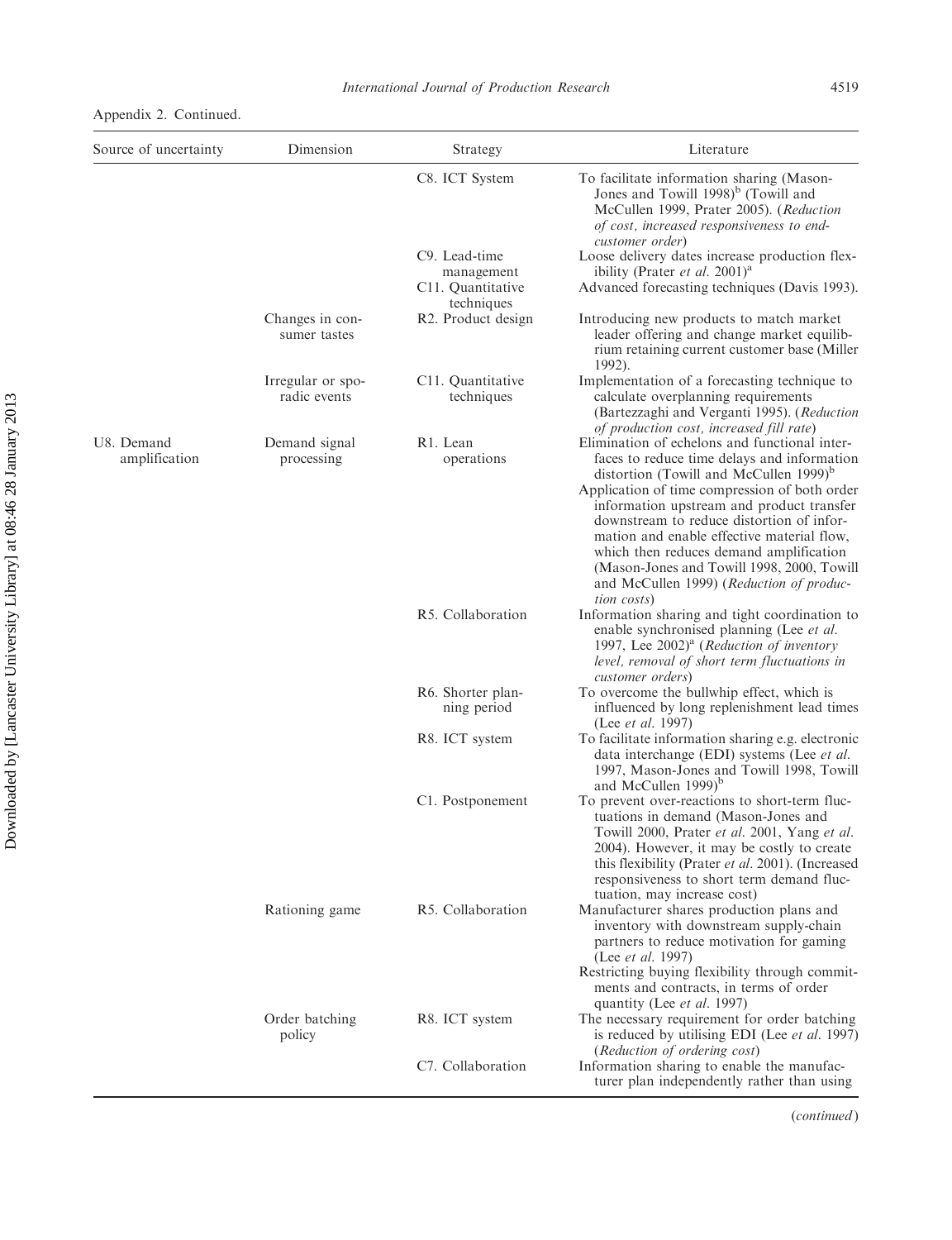Appendix 2. Continued.

| Source of uncertainty | Dimension                        | Strategy                                            | Literature                                                                                                                                                                                                                                                                                                                                                                 |
|-----------------------|----------------------------------|-----------------------------------------------------|----------------------------------------------------------------------------------------------------------------------------------------------------------------------------------------------------------------------------------------------------------------------------------------------------------------------------------------------------------------------------|
|                       | Price variations                 | R9. Pricing strategy                                | an order batching forecast from the retailer<br>(Lee <i>et al.</i> 1997)<br>Pricing strategy to reduce the fluctuations                                                                                                                                                                                                                                                    |
|                       |                                  | C7. Collaboration                                   | caused by price variations (Lee et al. 1997).<br>Customers communicate plans that are out of<br>the ordinary, e.g. sales promotions that are<br>likely to increase the demand rate tempo-<br>rarily (Lee et al. 1997, Muckstadt et al.<br>2001)                                                                                                                            |
| U9. Supplier          | Timing of supply                 | R <sub>1</sub> . Lean<br>operations                 | The extension of 'Lean Thinking' approach<br>with suppliers (Mason-Jones and Towill<br>1998, 2000) (Reduction of inventory cost)                                                                                                                                                                                                                                           |
|                       |                                  | R5. Collaboration                                   | Vertical integration (Miller 1992)<br>Contractual agreement, preferably long-term<br>contract, with suppliers to guarantee deliv-<br>ery of raw materials (Miller 1992)<br>Work closely with suppliers, e.g. in terms of<br>collaborative planning, and alerting each<br>other of any potential supply disruption<br>(Lee 2002, Christopher and Peck $2004$ ) <sup>b</sup> |
|                       |                                  | R8. ICT system                                      | To track and communicate material movement<br>in order to anticipate problems (Sawhney<br>$2006)^{a}$                                                                                                                                                                                                                                                                      |
|                       |                                  | R10. Redesign of<br>chain configu-<br>ration and/or | Building factory closer to suppliers (Bhatnagar)<br>and Sohal $2005)^a$<br>Outsourcing logistics and using supplier hubs                                                                                                                                                                                                                                                   |
|                       |                                  | infrastructure                                      | to enable more reliable transportation<br>modes (Davis 1993, Lee 2002) <sup>b</sup> ( <i>Reduction of</i><br><i>logistics</i> cost)                                                                                                                                                                                                                                        |
|                       |                                  | C5. Multiple<br>suppliers                           | To enable flexibility in terms of sourcing<br>(Miller 1992).<br>However, managing and using multiple sup-<br>plier may increase cost (Lee 2002, Sheffi and<br>Rice 2005).                                                                                                                                                                                                  |
|                       |                                  | C6. Strategic Stocks                                | A major reason for an organisation to carry<br>stock (Towill et al. 2002)                                                                                                                                                                                                                                                                                                  |
|                       | Quality of sup-<br>plied product | R5. Collaboration                                   | Vertical integration (Miller 1992)<br>Contractual agreements, where specific quality<br>measures are included in the agreements, are<br>able to protect against any quality issues<br>(Miller 1992)                                                                                                                                                                        |
|                       |                                  | C5. Multiple<br>suppliers                           | To enable organisation to source from differ-<br>ent supplier in case of quality issues (Miller<br>1992)                                                                                                                                                                                                                                                                   |
|                       |                                  | C6. Strategic stocks                                | Buying from different supplier may increase<br>cost (Lee 2002, Sheffi and Rice 2005)<br>Inventory to ensure delivery of product to<br>customer on promised date (Davis 1993,<br>Towill et al. 2002)                                                                                                                                                                        |
|                       | Availability of<br>supply        | R5. Collaboration                                   | Vertical integration for control supply volumes<br>required (Miller 1992) Contractual agree-<br>ments which include guaranteed volume of<br>supplied products from supplier (Miller<br>1992)                                                                                                                                                                               |
|                       |                                  |                                                     | Close coordination to alert manufacturer<br>regarding potential supply problems and<br>work together to find solution to the prob-<br>lem (Christopher and Peck 2004)                                                                                                                                                                                                      |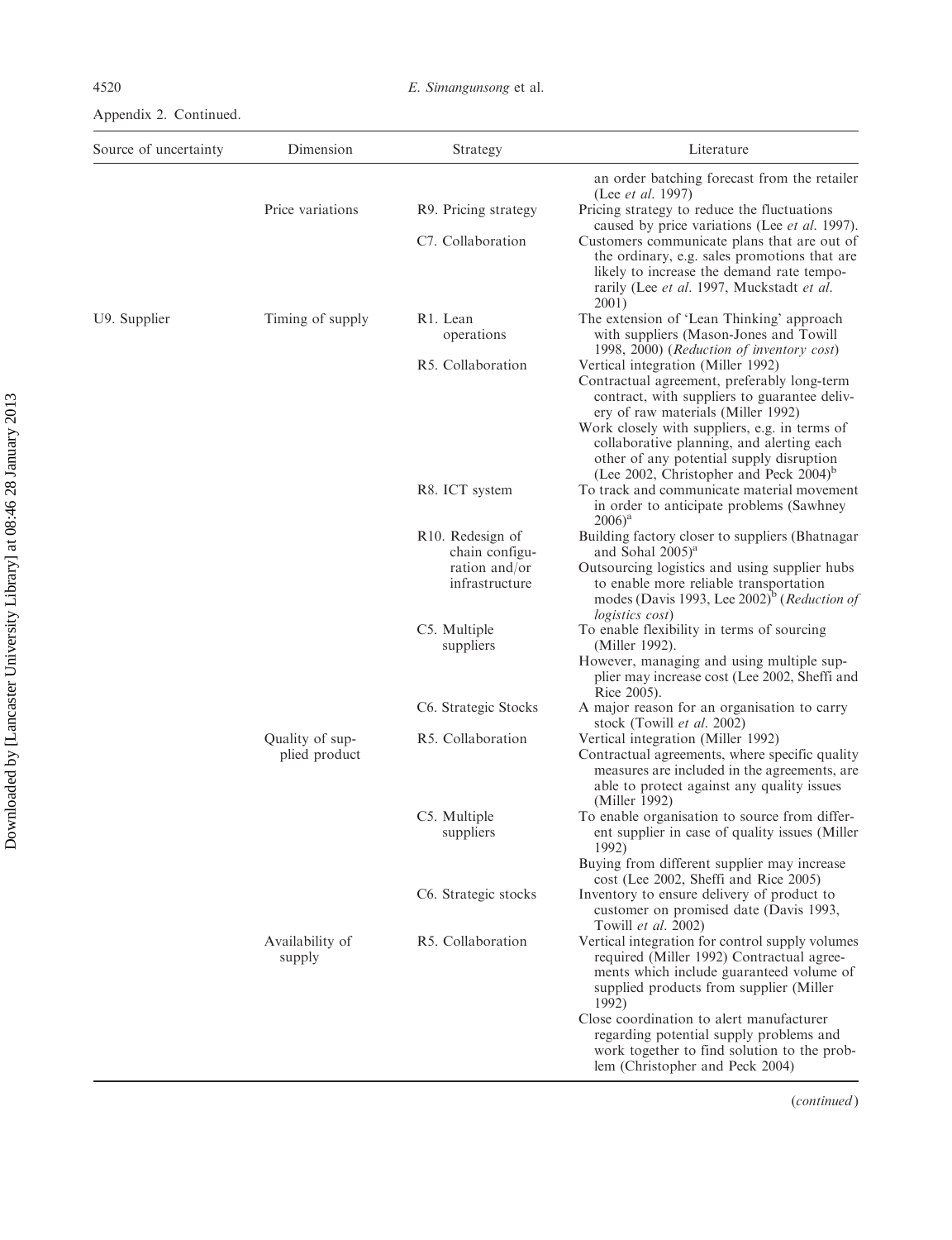Appendix 2. Continued.

| Source of uncertainty                                                    | Dimension                       | Strategy                                                                | Literature                                                                                                                                                                                                                                                                               |
|--------------------------------------------------------------------------|---------------------------------|-------------------------------------------------------------------------|------------------------------------------------------------------------------------------------------------------------------------------------------------------------------------------------------------------------------------------------------------------------------------------|
|                                                                          |                                 | R8. ICT system                                                          | New supplier ICT system to track the move-<br>ment and usage of their materials and<br>improve volume flexibility (Sawhney 2006) <sup>a</sup>                                                                                                                                            |
| U10.<br>Parallel                                                         |                                 | C5. Multiple<br>suppliers                                               | To cope with quantity of supplied products<br>(Lee 2002) <sup>b</sup><br>Buying from different supplier may increase                                                                                                                                                                     |
|                                                                          |                                 | C6. Strategic Stocks                                                    | $cost$ (Lee 2002)<br>To cope with uncertainty related to the volume<br>of supplied product (Towill et al. 2002)<br>interaction                                                                                                                                                           |
|                                                                          | General                         | R1. Lean<br>operations                                                  | The reduction of partners involved in a supply-<br>chain potentially reduces problems related<br>to parallel interaction, this leads to<br>increased responsiveness to customer order<br>(van der Vorst and Beulens 2002)                                                                |
|                                                                          |                                 | R5. Collaboration                                                       | Good coordination among chain partners, for<br>example in terms of inbound and outbound<br>logistics (van der Vorst and Beulens 2002)                                                                                                                                                    |
|                                                                          |                                 | R8. ICT system                                                          | To exchange information to generate suitable<br>plans and delivery schedules (van der Vorst<br>and Beulens 2002, Prater 2005)                                                                                                                                                            |
|                                                                          |                                 | C6. Strategic stocks                                                    | Increasing inventory to cope with problems of<br>late delivery of a rogue supplier (Wilding<br>1998, Prater 2005)                                                                                                                                                                        |
| U11. Order forecast<br>horizon                                           | General                         | R6. Shorter plan-<br>ning period                                        | Increased frequency of deliveries, e.g. daily<br>deliveries, to improve forecast accuracy (van<br>der Vorst et al. 1998) <sup>a</sup>                                                                                                                                                    |
|                                                                          |                                 | R8. ICT System                                                          | Computer assisted ordering (CAO), which<br>helped a distribution centre to manage stock<br>levels at retailers, enabling short informa-<br>tion lead times (van der Vorst et al. 1998) <sup>a</sup>                                                                                      |
| U12. Chain configu-<br>ration,<br>infra-<br>structure, and<br>facilities | Geographic areas                | R1. Lean<br>operations                                                  | Reduction of the number of suppliers that<br>leads to less chance of scattered suppliers<br>across the geographical area, hence, reduc-<br>tion of problems (van der Vorst and Beulens<br>2002)                                                                                          |
|                                                                          |                                 | Redesign of<br>R <sub>10</sub> .<br>chain config-<br>uration and/<br>or | infrastructure<br>Build production facilities closer to suppliers<br>and customers, this helps to reduce shipping<br>time, both from the suppliers and to the<br>customers, hence a shorter production time<br>and better responsiveness to customer<br>orders (Davis 1993) <sup>b</sup> |
|                                                                          |                                 |                                                                         | Consolidating warehouses and outsourcing<br>logistics which enable a better schedule of<br>delivery and reduction of transportation<br>costs (Prater et al. 2001) <sup>b</sup> (Reduction of                                                                                             |
|                                                                          |                                 | C2. Volume/deliv-<br>ery flexibility                                    | transportation cost)<br>Flexibility in terms of volume and lead time<br>(Prater <i>et al.</i> 2001)                                                                                                                                                                                      |
|                                                                          | <b>Network</b><br>relationships | R10. Redesign of<br>chain configu-<br>ration and/or<br>infrastructure   | Align employee incentives with supply-chain<br>objectives and reduce the number of human<br>interventions needed for a supply-chain<br>transation (van der Vorst and Beulens<br>$2002$ ).                                                                                                |
|                                                                          | Communication                   | R8. ICT system                                                          | (EDI system to provide a dependable com-<br>munication with suppliers and customers,<br>this leads to better customer responsiveness<br>(Prater <i>et al.</i> 2001)                                                                                                                      |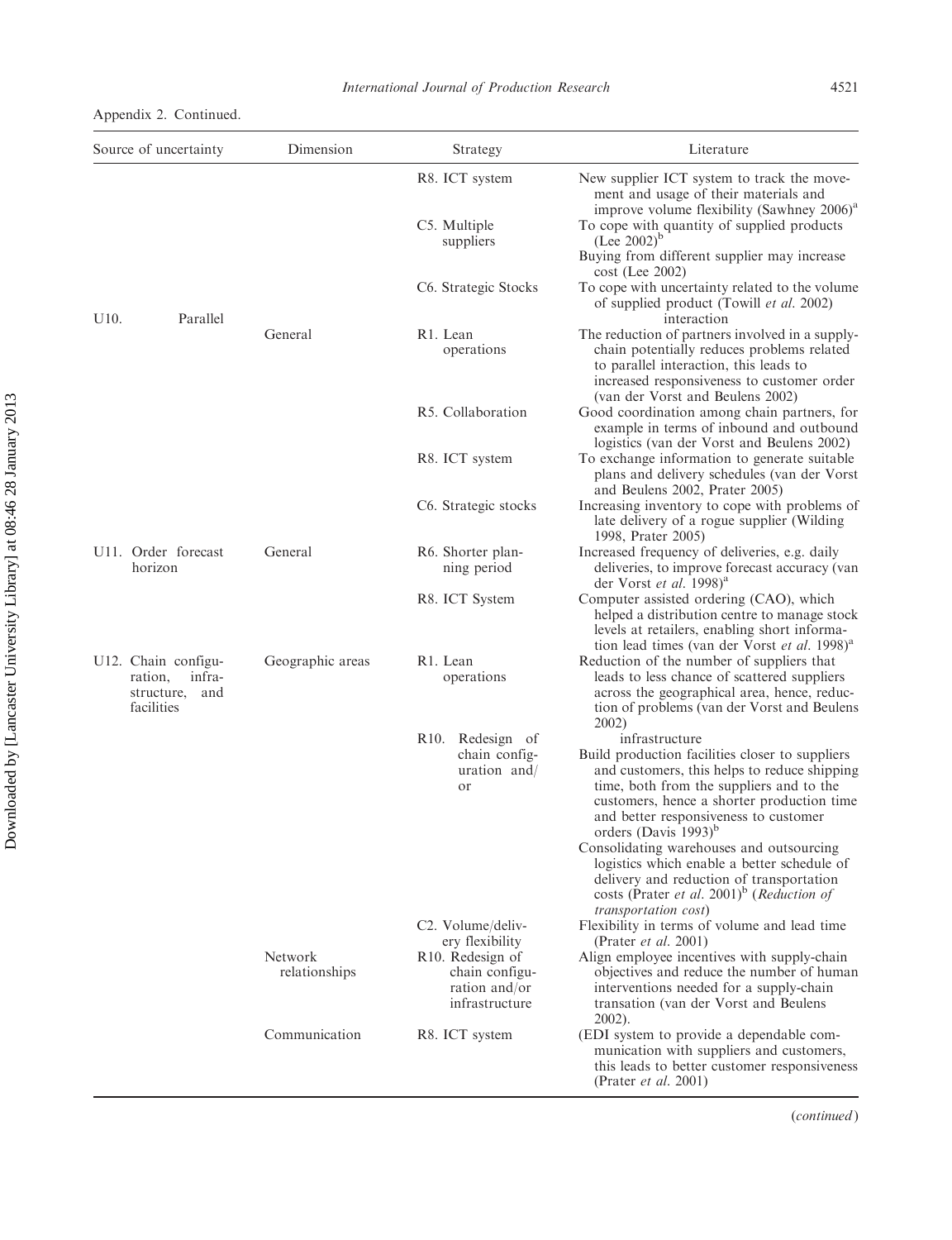Appendix 2. Continued.

| Source of uncertainty | Dimension                        | Strategy                                                              | Literature                                                                                                                                                                                                                                                                                                                                                                                                                                                                                                                                                |
|-----------------------|----------------------------------|-----------------------------------------------------------------------|-----------------------------------------------------------------------------------------------------------------------------------------------------------------------------------------------------------------------------------------------------------------------------------------------------------------------------------------------------------------------------------------------------------------------------------------------------------------------------------------------------------------------------------------------------------|
|                       | Transportation<br>infrastructure | R10. Redesign of<br>chain configu-<br>ration and/or<br>infrastructure | Outsourcing of transportation and distribution<br>to a 3PL provider which enables effective<br>delivery schedule and efficient operation of<br>transportation and distributions (Prater<br>et al. $2001$ <sup>b</sup> (Reduction of logistics cost)<br>Asking suppliers to transport goods to the<br>factory because of their better know-how<br>regarding local transportation modes and<br>customs, this leads to reduction of inbound<br>transportation cost although some delays                                                                      |
|                       |                                  | C2. Volume/deliv-<br>ery flexibility                                  | may occur (Prater <i>et al.</i> 2001) <sup>b</sup><br>Flexibility in terms of volume to compensate<br>for slow outbound transportation (Prater<br><i>et al.</i> 2001)                                                                                                                                                                                                                                                                                                                                                                                     |
| U13. Environment      | Political stability              | C10. Financial-risk<br>management                                     | Purchasing insurance (Miller 1992)                                                                                                                                                                                                                                                                                                                                                                                                                                                                                                                        |
|                       | Government<br>regulation         | R5. Collaboration                                                     | Government lobbying in order to change laws,<br>regulations, and trade restraints. Successful<br>lobbying may bring about more predictable<br>government regulation (Miller 1992)                                                                                                                                                                                                                                                                                                                                                                         |
|                       | Macroeconomic<br>issues          | C2. Volume/deliv-<br>ery flexibility                                  | Availability of production facilities in many<br>countries to enable flexibility to temporarily<br>switch production from one country, which<br>is less affected by macroeconomic issues, to<br>other countries (Tang 2006) <sup>b</sup>                                                                                                                                                                                                                                                                                                                  |
|                       |                                  | C10. Financial-risk<br>management                                     | Exchange rate risks could be managed by using<br>financial hedging. This would prevent<br>financial losses caused by unexpected fluc-<br>tuation of exchange rate (Miller 1992)<br>(Reduction of financial losses)                                                                                                                                                                                                                                                                                                                                        |
|                       | Societal issues                  | C10. Financial risk<br>management                                     | Purchasing insurance (Miller 1992)                                                                                                                                                                                                                                                                                                                                                                                                                                                                                                                        |
|                       | Competitor<br>behaviour          | R5. Collaboration                                                     | Horizontal mergers and acquisitions to control<br>competitive uncertainties (Miller 1992)<br>Oligopolistic coordination with the industry<br>leader where business competitors work<br>together to stabilise the market and reduce<br>uncertainty, e.g. in terms of agreed prices<br>and product specifications (Miller 1992)<br>It is reasonable to assume that the practice of<br>oligopoly will increase profit and flexibility<br>in the chain, although the study by Fisher<br>(1997) suggested it has a negative impact on<br>customer satisfaction |
| U14. Disaster         | Natural disaster                 | C1. Postponement                                                      | A postponement strategy, based on modular<br>production processes, to enable production<br>of a products using alternative components<br>(Tang $2006$ <sup>b</sup> ( <i>Reduction of production</i><br>delays)                                                                                                                                                                                                                                                                                                                                            |
|                       |                                  | C2. Volume/deliv-<br>ery flexibility                                  | The availability of production facilities in<br>multiple location or multiple countries<br>would enable an organisation to cope with<br>natural disasters because customer orders<br>can be served by other production facilities,<br>which are not affected by the disaster<br>(Kleindorfer and Saad 2005)                                                                                                                                                                                                                                               |
|                       |                                  | C <sub>4</sub> . Customer<br>flexibility                              | Enabling customer flexibility with suitable<br>incentives may increase customer                                                                                                                                                                                                                                                                                                                                                                                                                                                                           |